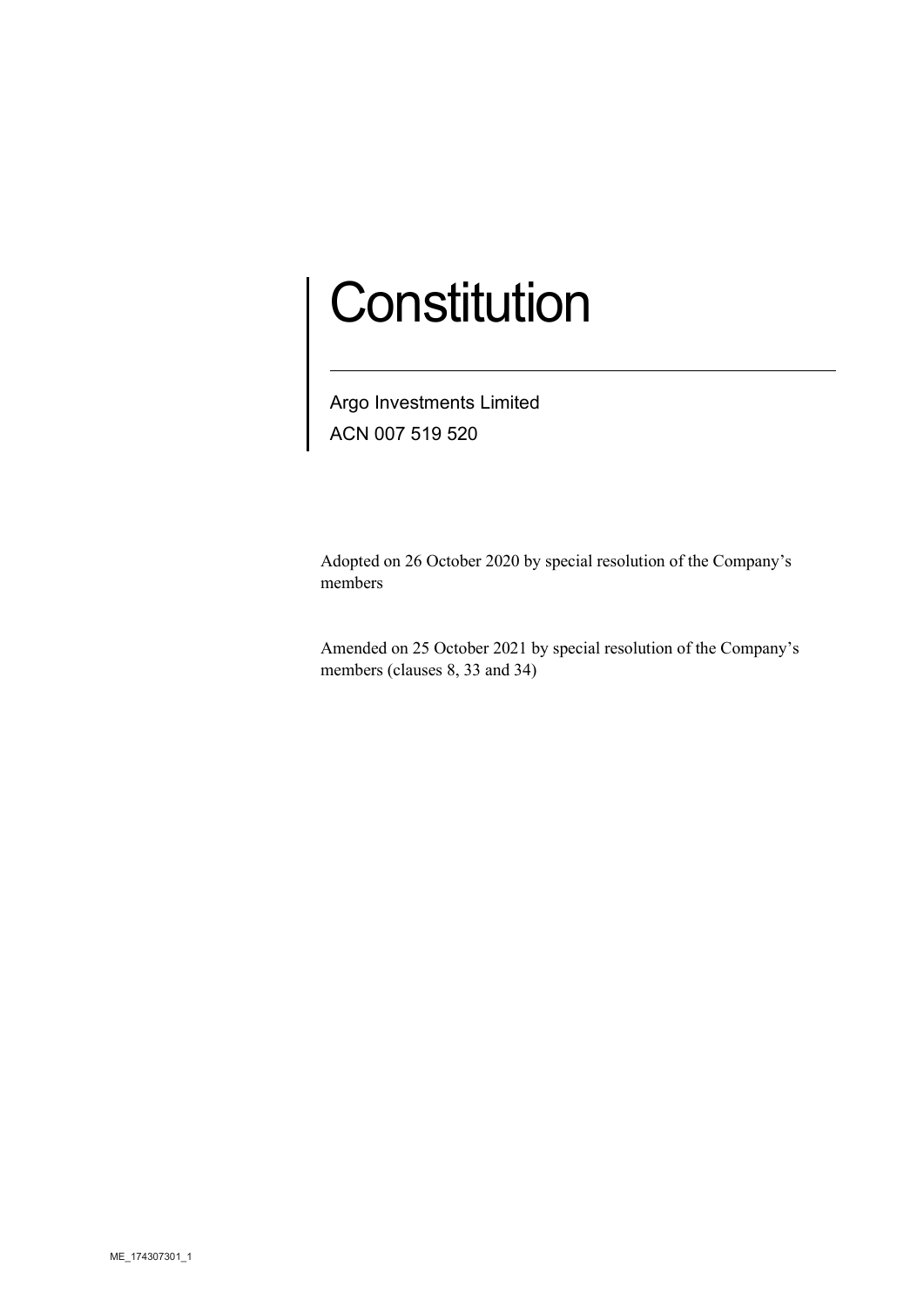# **Constitution**

| <b>Preliminary</b>        |                                              | 7       |
|---------------------------|----------------------------------------------|---------|
| 1.                        | <b>Defined terms</b>                         | 7       |
| 2.                        | Interpretation                               | 8       |
| 3.                        | <b>Replaceable rules</b>                     | 9       |
| <b>Shares</b>             |                                              | 9       |
| 4.                        | <b>Rights</b>                                | 9       |
| 5.                        | <b>Issue of Shares</b>                       | 9       |
| 6.                        | <b>Commission and brokerage</b>              | 10      |
| 7.                        | <b>Trusts not recognised</b>                 | 10      |
| 8.                        | <b>Joint holders</b>                         | 10      |
| 9.                        | <b>Share certificates</b>                    | 10      |
| 10.                       | <b>Class meetings</b>                        | 11      |
| 11.                       | Non marketable parcels                       | 11      |
| <b>Calls</b>              |                                              | $12 \,$ |
| 12.                       | <b>General</b>                               | 12      |
| 13.                       | Instalments and amounts which become payable | 13      |
| 14.                       | <b>Interest and expenses</b>                 | 13      |
| 15.                       | Recovery of amounts due                      | 13      |
| 16.                       | <b>Differentiation</b>                       | 13      |
| 17.                       | Payment of calls in advance                  | 14      |
|                           | <b>Lien and forfeiture</b>                   | 14      |
| 18.                       | Lien                                         | 14      |
| 19.                       | Lien sale                                    | 15      |
| 20.                       | <b>Forfeiture notice</b>                     | 15      |
| 21.                       | <b>Forfeiture</b>                            | 15      |
| 22.                       | <b>Liability of former Member</b>            | 16      |
| 23.                       | <b>Disposal of Shares</b>                    | 16      |
| <b>Transfer of Shares</b> |                                              | 17      |
| 24.                       | <b>General</b>                               | 17      |
| 25.                       | <b>Proportional takeover bid</b>             | 17      |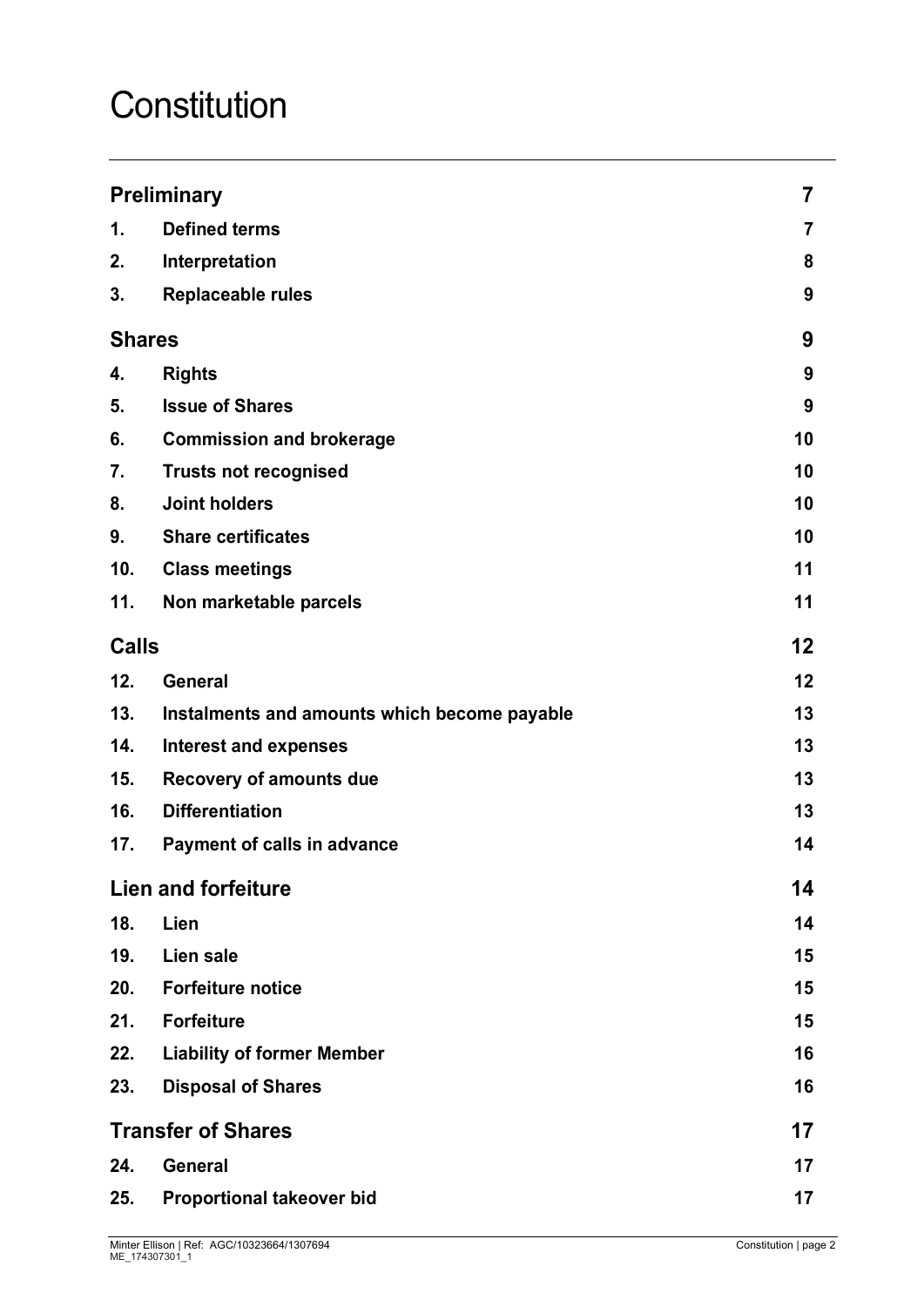| 26.                                    | <b>Transfer procedure</b>            | 18 |
|----------------------------------------|--------------------------------------|----|
| 27.                                    | <b>Right to refuse registration</b>  | 19 |
| 28.                                    | <b>Restricted Securities</b>         | 19 |
|                                        | <b>Transmission of Shares</b>        | 20 |
| 29.                                    | <b>Title on death</b>                | 20 |
| 30.                                    | <b>Entitlement to transmission</b>   | 20 |
|                                        | <b>Changes to Share capital</b>      | 21 |
| 31.                                    | <b>Consolidation or division</b>     | 21 |
| <b>Powers of attorney</b>              |                                      | 21 |
| 32.                                    | <b>Powers of attorney</b>            | 21 |
|                                        | <b>General meetings</b>              | 21 |
| 33.                                    | <b>Calling general meeting</b>       | 21 |
| 34.                                    | <b>Notice</b>                        | 21 |
| 35.                                    | <b>Business</b>                      | 22 |
| <b>Proceedings at general meetings</b> |                                      | 23 |
| 36.                                    | <b>Member</b>                        | 23 |
| 37.                                    | Quorum                               | 23 |
| 38.                                    | Chairperson                          | 23 |
| 39.                                    | <b>General conduct</b>               | 24 |
| 40.                                    | <b>Adjournment</b>                   | 24 |
| 41.                                    | <b>Decisions</b>                     | 24 |
| 42.                                    | <b>Taking a poll</b>                 | 25 |
| 43.                                    | <b>Casting vote of chairperson</b>   | 25 |
| 44.                                    | <b>Admission to general meetings</b> | 25 |
| 45.                                    | Auditor's right to be heard          | 25 |
|                                        | <b>Votes of Members</b>              | 26 |
| 46.                                    | <b>Entitlement to vote</b>           | 26 |
| 47.                                    | <b>Unpaid calls</b>                  | 26 |
| 48.                                    | <b>Joint holders</b>                 | 26 |
| 49.                                    | <b>Objections</b>                    | 27 |
| 50.                                    | <b>Votes by proxy</b>                | 27 |
| 51.                                    | <b>Document appointing proxy</b>     | 27 |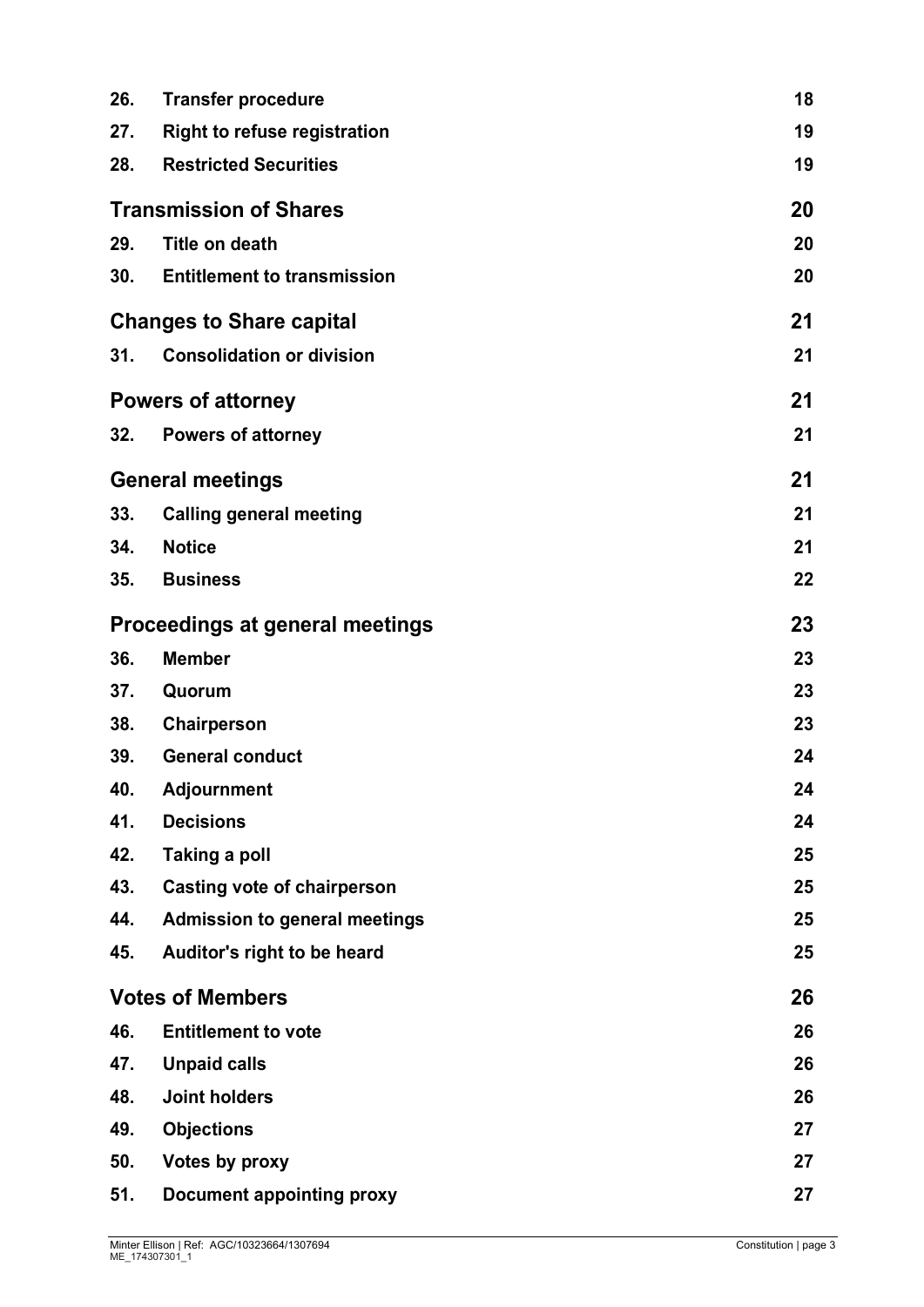| 52.                                         | Proxy in blank                                 | 28 |
|---------------------------------------------|------------------------------------------------|----|
| 53.                                         | <b>Lodgment of proxy</b>                       | 28 |
| 54.                                         | <b>Validity</b>                                | 29 |
| 55.                                         | Representatives of bodies corporate            | 29 |
| <b>Appointment and removal of Directors</b> |                                                | 29 |
| 56.                                         | <b>Number of Directors</b>                     | 29 |
| 57.                                         | Qualification                                  | 29 |
| 58.                                         | Power to remove and appoint                    | 30 |
| 59.                                         | <b>Additional and casual Directors</b>         | 30 |
| 60.                                         | <b>Retirement by rotation</b>                  | 30 |
| 61.                                         | <b>Nomination of Director</b>                  | 31 |
| 62.                                         | <b>Vacation of office</b>                      | 31 |
|                                             | <b>Remuneration of Directors</b>               | 32 |
| 63.                                         | <b>Remuneration of Non-Executive Directors</b> | 32 |
| 64.                                         | <b>Remuneration of Executive Directors</b>     | 32 |
| 65.                                         | <b>Retirement benefits</b>                     | 32 |
|                                             | <b>Powers and duties of Directors</b>          | 33 |
| 66.                                         | <b>Directors to manage Company</b>             | 33 |
|                                             | <b>Proceedings of Directors</b>                | 33 |
| 67.                                         | <b>Directors' meetings</b>                     | 33 |
| 68.                                         | <b>Decisions</b>                               | 34 |
| 69.                                         | <b>Directors' interests</b>                    | 34 |
| 70.                                         | <b>Alternate Directors</b>                     | 35 |
| 71.                                         | <b>Remaining Directors</b>                     | 35 |
| 72.                                         | Chairperson                                    | 36 |
| 73.                                         | <b>Delegation</b>                              | 36 |
| 74.                                         | <b>Written resolutions</b>                     | 36 |
| 75.                                         | <b>Validity of acts of Directors</b>           | 36 |
| 76.                                         | <b>Minutes</b>                                 | 37 |
|                                             | <b>Executive Directors</b>                     | 37 |
| 77.                                         | <b>Appointment</b>                             | 37 |
| 78.                                         | <b>Powers of Executive Directors</b>           | 38 |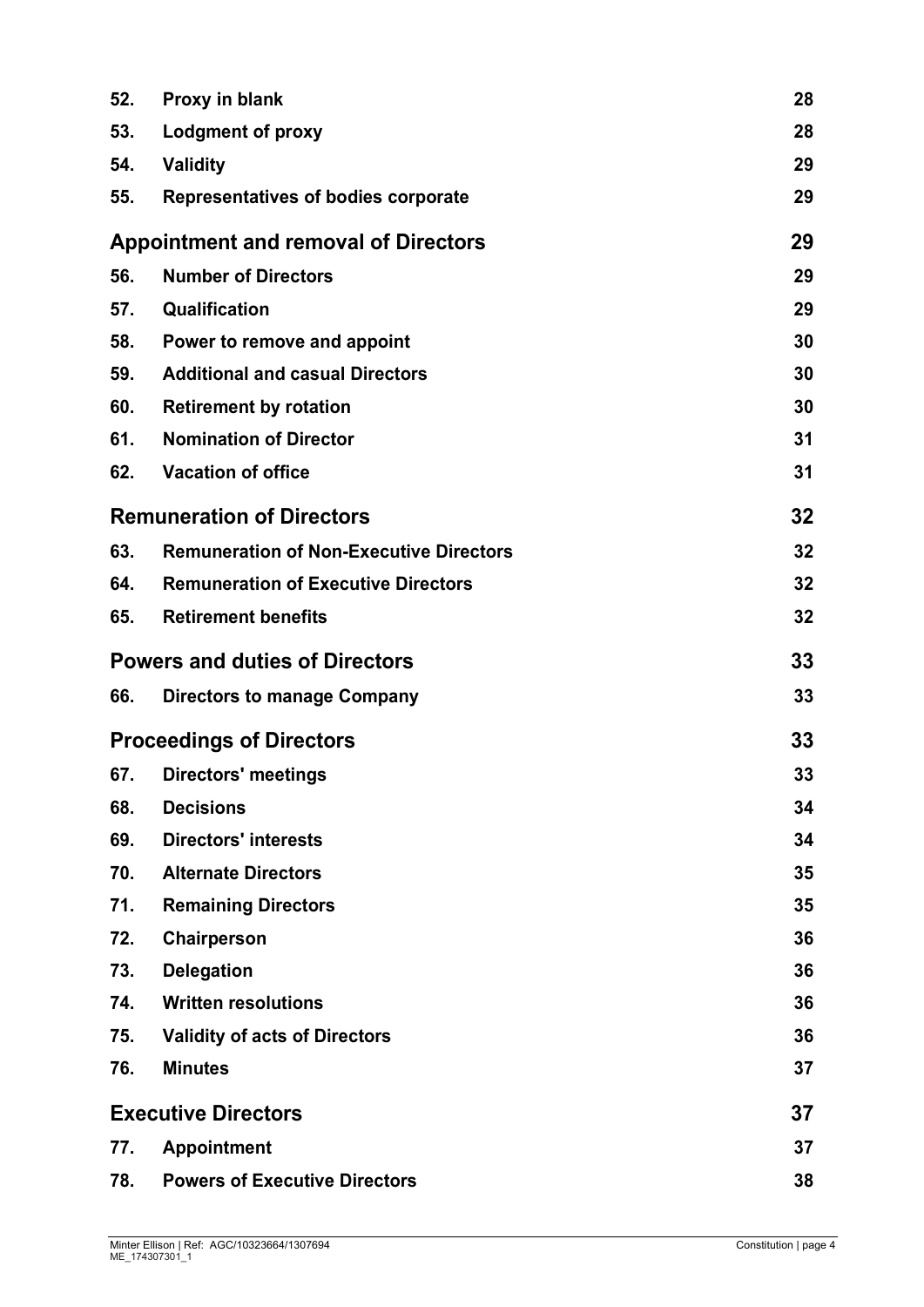|                                    | <b>Local management</b>                       |    |
|------------------------------------|-----------------------------------------------|----|
| 79.                                | <b>General</b>                                | 38 |
| 80.                                | Appointment of attorneys and agents           | 38 |
|                                    | <b>Secretary</b>                              | 39 |
| 81.                                | <b>Secretary</b>                              | 39 |
| <b>Seals</b>                       |                                               | 39 |
| 82.                                | <b>Common Seal</b>                            | 39 |
| 83.                                | <b>Duplicate Seal</b>                         | 39 |
| 84.                                | <b>Share Seal</b>                             | 40 |
|                                    | <b>Inspection of records</b>                  | 40 |
| 85.                                | <b>Times for inspection</b>                   | 40 |
|                                    | <b>Dividends and reserves</b>                 | 40 |
| 86.                                | <b>Dividends</b>                              | 40 |
| 87.                                | Amend resolution to pay dividend              | 40 |
| 88.                                | <b>No interest</b>                            | 40 |
| 89.                                | <b>Reserves</b>                               | 40 |
| 90.                                | <b>Dividend entitlement</b>                   | 41 |
| 91.                                | <b>Deductions from dividends</b>              | 41 |
| 92.                                | <b>Distribution of assets</b>                 | 41 |
| 93.                                | <b>Payment</b>                                | 42 |
| 94.                                | <b>Election to reinvest dividend</b>          | 42 |
| 95.                                | Election to accept Shares in lieu of dividend | 42 |
| 96.                                | <b>Unclaimed dividends</b>                    | 43 |
| 97.                                | <b>Capitalisation of profits</b>              | 43 |
|                                    | <b>Notices</b>                                | 44 |
| 98.                                | <b>Service of notices</b>                     | 44 |
| 99.                                | <b>Persons entitled to notice</b>             | 45 |
| <b>Audit and financial records</b> |                                               | 45 |
|                                    | 100. Company to keep financial records        | 45 |
| <b>Winding up</b>                  |                                               | 45 |
| 101.                               | <b>Winding up</b>                             | 45 |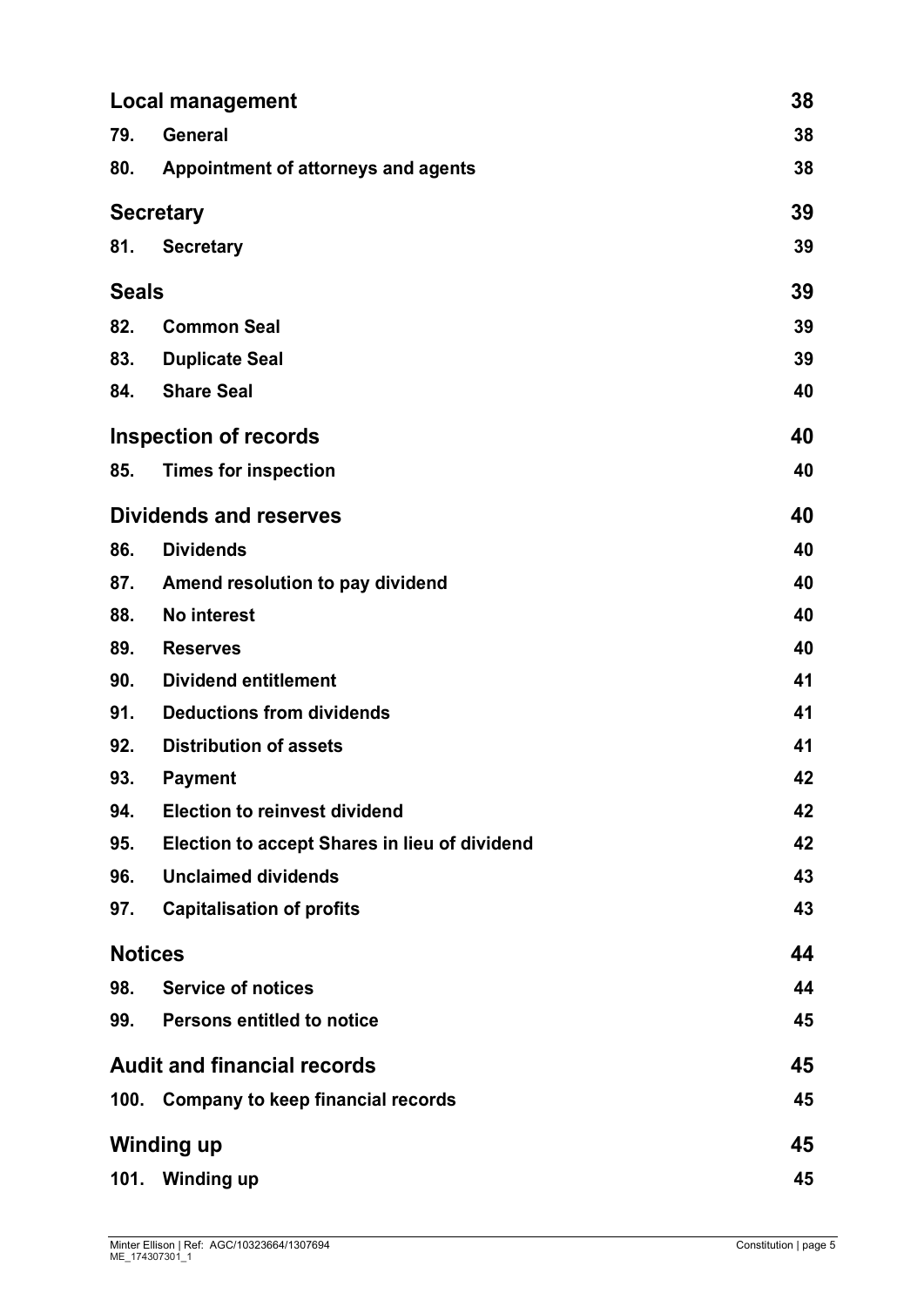| <b>Indemnity</b> |                             | 46 |
|------------------|-----------------------------|----|
|                  | 102. Indemnity              | 46 |
|                  | 103. Shareholder disclosure | 46 |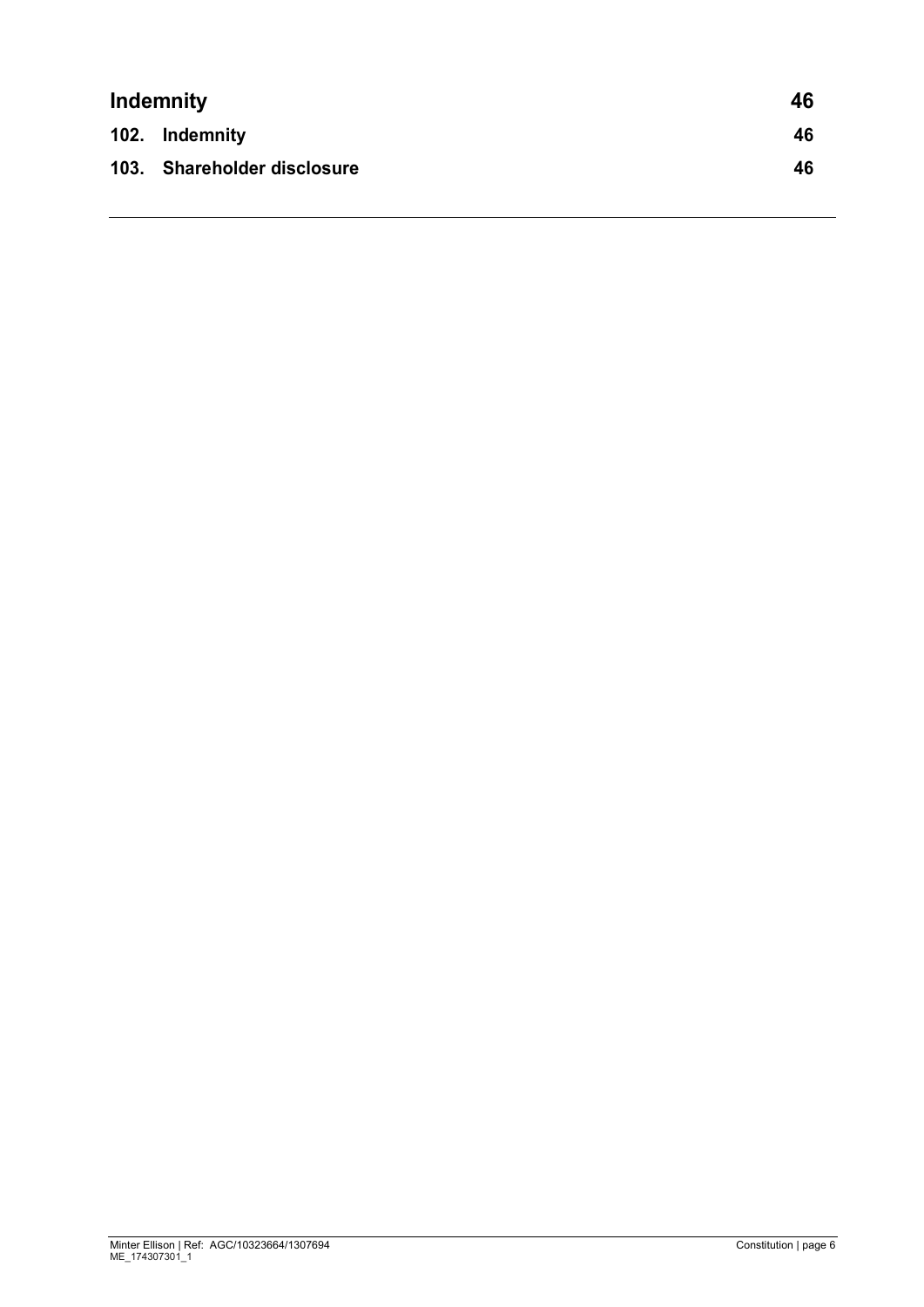#### 1. Defined terms

1.1 In this Constitution:

**Alternate Director** means a person appointed as an alternate director under clause [70.](#page-34-0)

**Approving Resolution** means a resolution passed in accordance with clause [25.](#page-16-0)

**Approving Resolution Deadline** in relation to a proportional takeover bid means the day that is the 14th day before the last day of the bid period.

**ASX Settlement** means ASX Settlement Pty Limited ABN 49 008 504 532.

**ASX Settlement Rules** means the operating rules of ASX Settlement.

**ASX** means ASX Limited ABN 98 008 624 691.

**ASX Listing Rules** means the listing rules of ASX and any other rules of ASX applicable to the Company or the Shares while the Company is admitted to the Official List, each as amended or replaced from time to time, except to the extent of any express written waiver by ASX.

**Auditor** means the Company's auditor.

**Business Day** has the same meaning as in the ASX Listing Rules.

**CHESS Holding** has the same meaning as in the ASX Settlement Rules.

**Company** means Argo Investments Limited.

**Constitution** means the constitution of the Company as amended from time to time.

**Corporations Act** means the Corporations Act 2001 (Cth) as amended or replaced from time to time and includes any regulations made under that Act and any exemption or modification to that Act applying to the Company.

**CS Facility Rules** means the operating rules of an applicable CS facility licensee.

**Director** means a person appointed to the position of a director of the Company and where appropriate, includes an Alternate Director.

**Directors** means all or some of the Directors acting as a board.

**Dispose** has the same meaning as in the ASX Listing Rules.

**Dividend** includes bonus.

**Executive Director** has the meaning given by clause [77.2.](#page-36-0)

**Holding Lock** has the same meaning as in the ASX Listing Rules.

**Issuer Sponsored Holding** has the same meaning as in the ASX Settlement Rules.

**Managing Director** means a Director appointed as managing director under clause [77.1.](#page-36-1)

**Marketable Parcel** has the same meaning as in the business rules of ASX in force from time to time.

**Member** means a person who is a member of the Company under the Corporations Act.

**Non-Executive Director** means a Director who is not an Executive Director.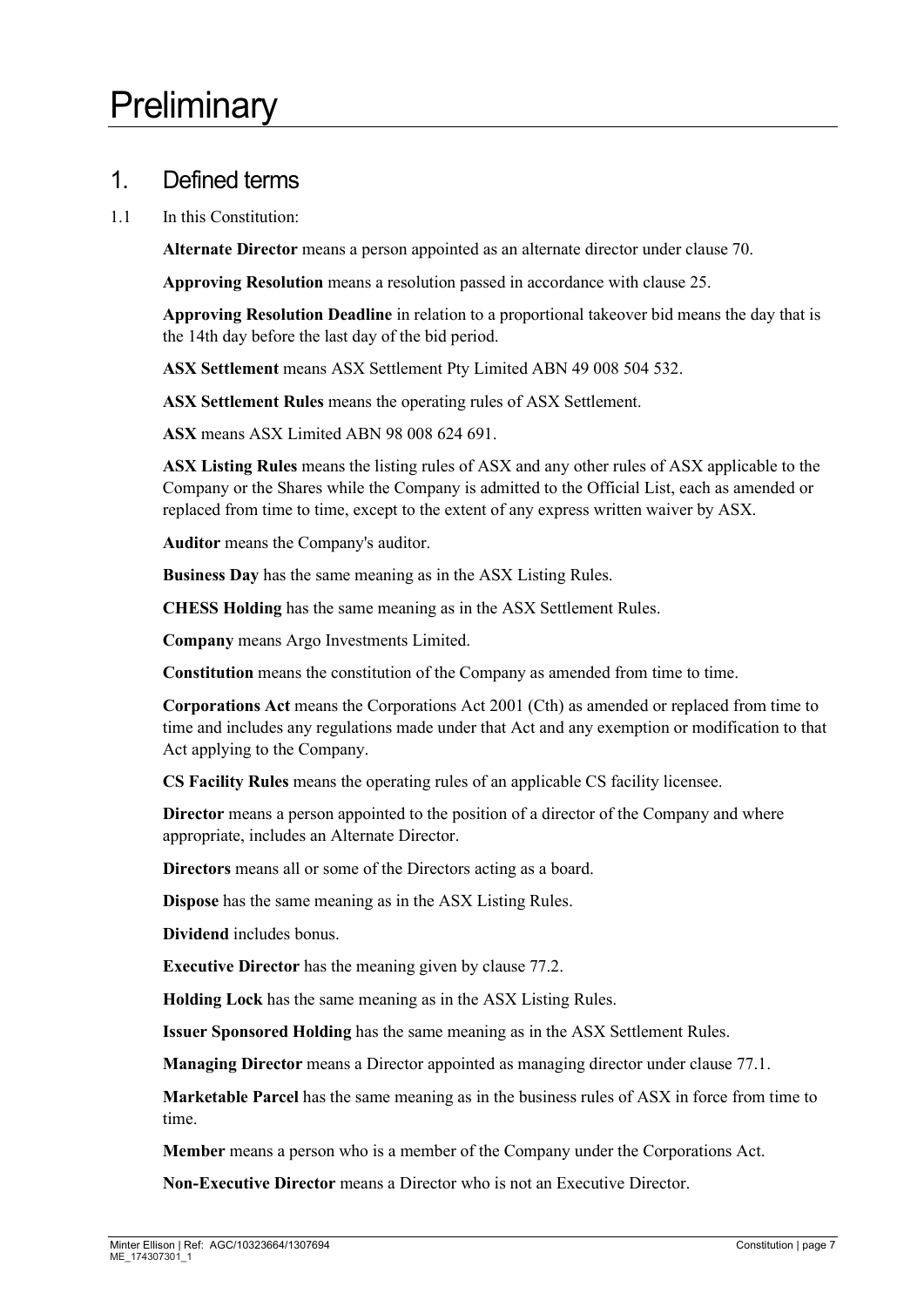**Non Marketable Parcel** means a parcel of securities that is less than a Marketable Parcel.

**Register** means the register of Members of the Company.

**Representative** means a person appointed by a Member to act as its representative under clause [55.1.](#page-28-0)

**Restricted Securities** has the same meaning as in the ASX Listing Rules.

**Restriction Deed** has the same meaning as in the ASX Listing Rules.

**Seal** means the Company's common seal.

**Secretary** means any person appointed by the Directors to perform any of the duties of a secretary of the Company and if more than one person is appointed, any one or more of such persons.

**Securities** has the same meaning as in the ASX Listing Rules.

**Shares** means shares in the share capital of the Company.

1.2 In this Constitution, except where the context otherwise requires, an expression in a clause of this Constitution has the same meaning as in the Corporations Act. Where the expression has more than one meaning in the Corporations Act and a provision of the Corporations Act deals with the same matter as a clause of this Constitution, that expression has the same meaning as in that provision.

#### 2. Interpretation

- 2.1 In this Constitution, except where the context otherwise requires:
	- (a) the singular includes the plural and vice versa, and a gender includes other genders;
	- (b) another grammatical form of a defined word or expression has a corresponding meaning;
	- (c) a reference to a clause, paragraph, schedule or annexure is to a clause or paragraph of, or schedule or annexure to, this Constitution, and a reference to this Constitution includes any schedule or annexure;
	- (d) a reference to a document or instrument includes the document or instrument as novated, altered, supplemented or replaced from time to time;
	- (e) a reference to **A\$, \$A, dollar** or **\$** is to Australian currency; and
	- (f) the meaning of general words is not limited by specific examples introduced by **including, for example** or similar expressions.
- 2.2 Headings are for ease of reference only and do not affect interpretation.
- 2.3 The Corporations Act prevails over any inconsistency with:
	- (a) this Constitution;
	- (b) the ASX Listing Rules; and
	- (c) the CS Facility Rules.
- 2.4 For so long as the Company is admitted to the Official List of the ASX, the following clauses apply:
	- (a) Notwithstanding anything contained in this Constitution, if the ASX Listing Rules prohibit an act being done, the act shall not be done.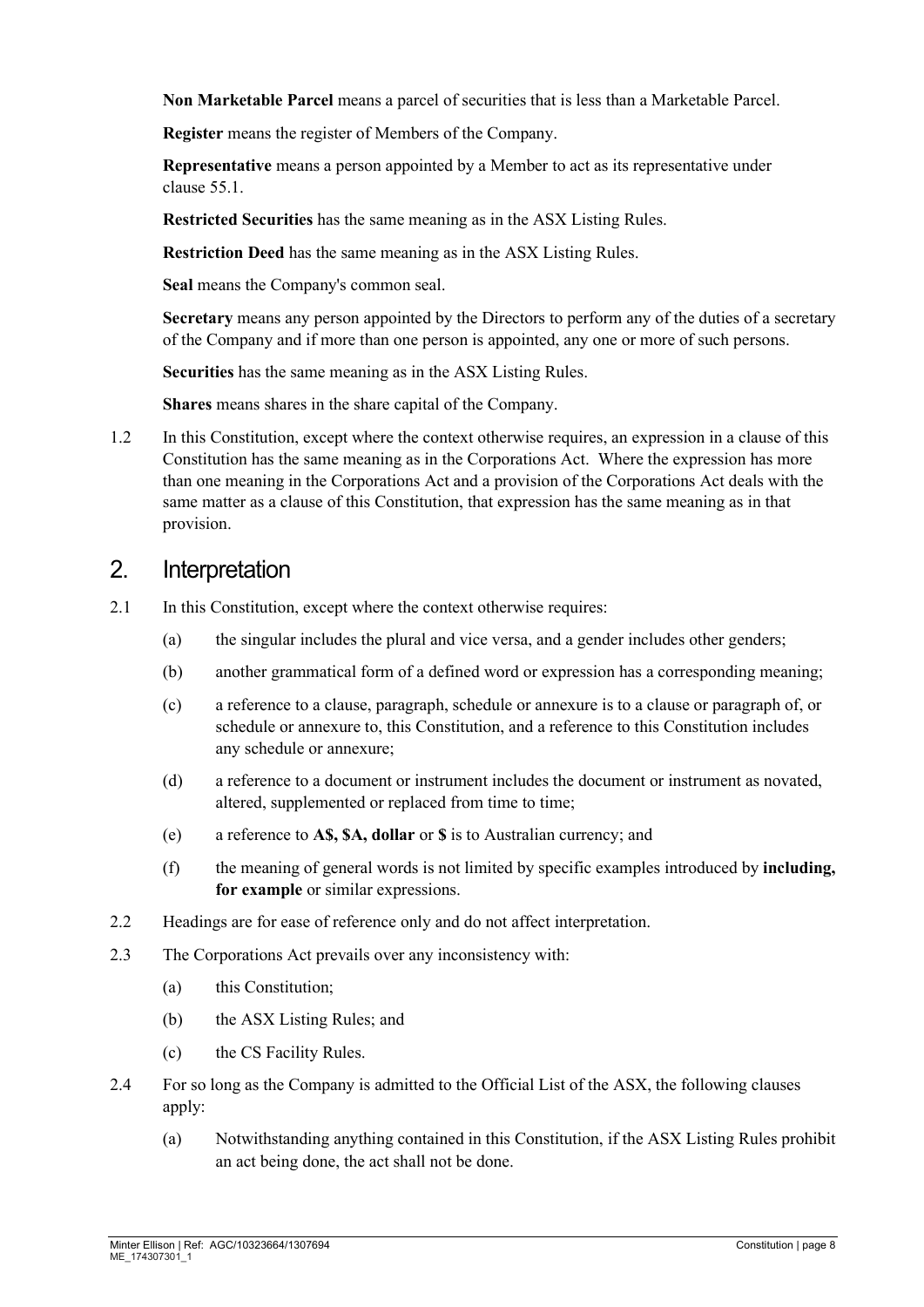- (b) Nothing contained in this Constitution prevents an act being done that the ASX Listing Rules require to be done.
- (c) If the ASX Listing Rules require an act to be done or not to be done, authority is given for that act to be done or not to be done (as the case may be).
- (d) If the ASX Listing Rules require this Constitution to contain a provision and it does not contain such a provision, this Constitution is deemed to contain that provision.
- (e) If the ASX Listing Rules require this Constitution not to contain a provision and it contains such a provision, the Constitution is deemed not to contain that provision.
- (f) If any provision of this Constitution is or becomes inconsistent with the ASX Listing Rules, this Constitution is deemed not to contain that provision to the extent of the inconsistency.

#### 3. Replaceable rules

The provisions of the Corporations Act that apply to certain companies as replaceable rules are displaced by this Constitution in their entirety and do not apply to the Company.

# Shares

#### 4. Rights

Subject to this Constitution and to the terms of issue of Shares, all Shares attract the following rights:

- (a) the right to receive notice of and to attend and vote at all general meetings of the Company;
- (b) the right to receive dividends; and
- (c) in a winding up or a reduction of capital, the right to participate equally in the distribution of the assets of the Company (both capital and surplus), subject to any amounts unpaid on the Share and, in the case of a reduction, to the terms of the reduction.

#### 5. Issue of Shares

- <span id="page-8-0"></span>5.1 Subject to the Corporations Act, the ASX Listing Rules and this Constitution, the Directors may issue and allot, or dispose of, Shares:
	- (a) on terms determined by the Directors;
	- (b) at the issue price that the Directors determine; and
	- (c) to Members whether in proportion to their existing shareholdings or otherwise, and to such other persons as the Directors may determine.
- <span id="page-8-1"></span>5.2 The Directors' power under clause [5.1](#page-8-0) includes the power to:
	- (a) grant options over unissued Shares;
	- (b) issue and allot Shares:
		- (i) with any preferential, deferred or special rights, privileges or conditions;
		- (ii) with any restrictions in regard to dividend, voting, return of capital or otherwise;
		- (iii) which are liable to be redeemed;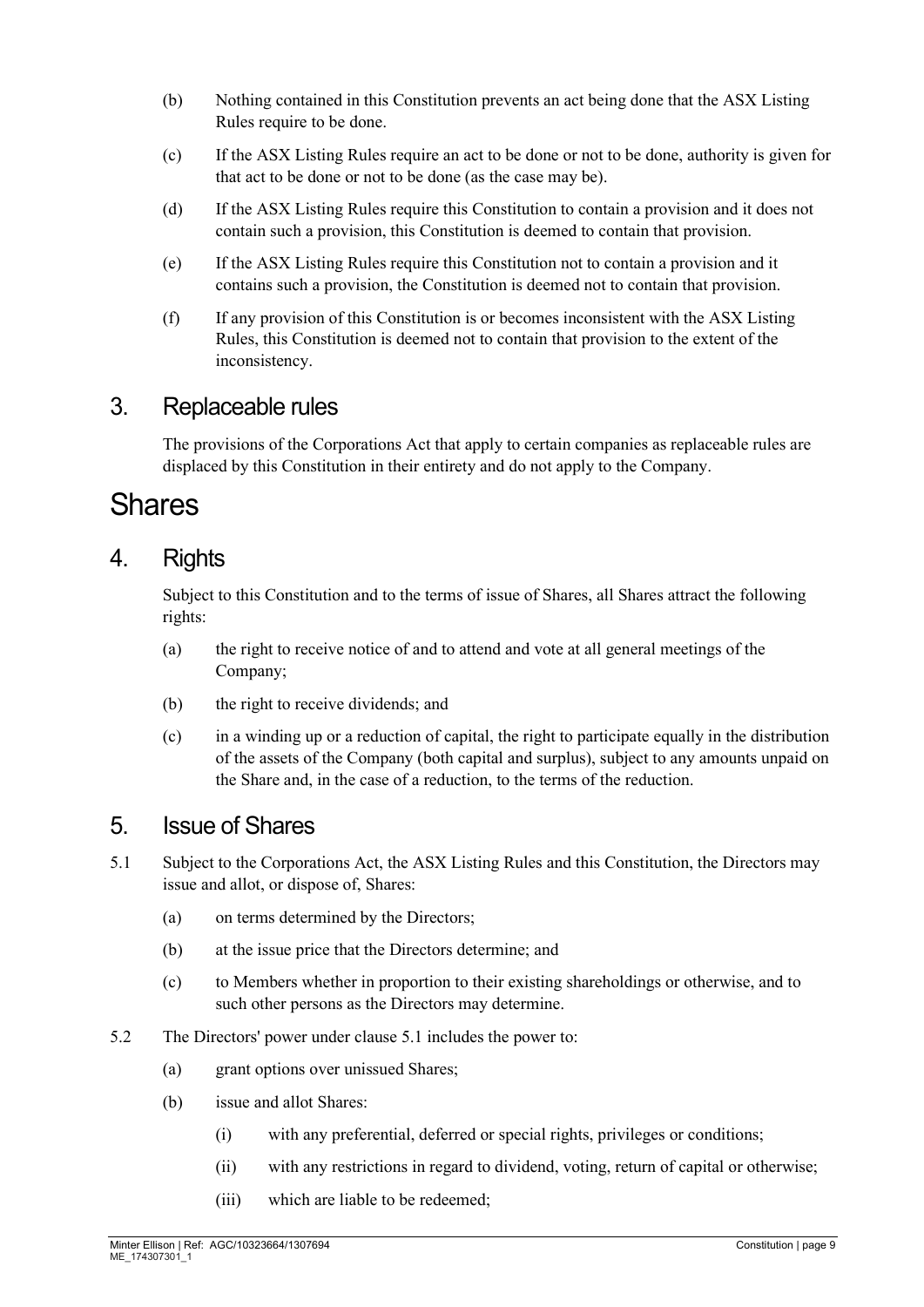- <span id="page-9-0"></span>(iv) which are bonus Shares for whose issue no consideration is payable to the Company; or
- (v) which have any combination of the characteristics described in clauses [5.2\(b\)\(i\)](#page-8-1) to [5.2\(b\)\(iv\)](#page-9-0) inclusive.

### 6. Commission and brokerage

Any brokerage or commission which may be paid by the Company may be made in cash, by the issue and allotment of Shares, or the issue of debentures, or by a combination of any of those methods.

# <span id="page-9-1"></span>7. Trusts not recognised

- 7.1 Except as required by law, the CS Facility Rules or as otherwise provided by this Constitution, the Company will not recognise any person as holding a Share on trust and the Company will not be bound to recognise any equitable, contingent, future or partial interest or any other right in respect of a Share except the registered holder's absolute right of ownership.
- 7.2 This clause [7](#page-9-1) applies even if the Company has notice of the relevant trust, interest or right.

#### 8. Joint holders

- 8.1 If two or more persons are registered as the holders of a Share, they are taken to hold the Share as joint tenants with benefit of survivorship and the person whose name appears first on the Register is the only joint holder entitled to receive notices from the Company.
- 8.2 Any one of the joint holders of a Share may give an effective receipt for any dividend or return of capital payable to the joint holders.
- 8.3 The Company is entitled to and in respect of CHESS Holdings, must:
	- (a) record the names of only the first four joint holders of a Share on the Register;
	- (b) regard the four joint holders of a Share appearing first on the Register as the registered holders of that Share to the exclusion of any other holders; and
	- (c) disregard the entitlement of any person to be registered on the Register as a holder if the name of the person would appear on the Register after the first four holders for that Share.

#### 9. Share certificates

- 9.1 The Directors will not, unless they determine otherwise or the ASX Listing Rules require, issue a certificate to a Member for any Shares registered in the Member's name or record any holding as held on a certificated sub-register.
- 9.2 Any certificate for Shares must be issued and despatched in accordance with the Corporations Act, the ASX Listing Rules and the CS Facility Rules.
- 9.3 Subject to the ASX Listing Rules, the Directors may in their absolute discretion elect whether to maintain a certificated sub-register for any class of Shares.
- 9.4 Subject to the ASX Listing Rules and the CS Facility Rules, Shares may be held on any subregister maintained by or on behalf of the Company or on any branch register kept by the Company.
- 9.5 The Directors may order worn out or defaced certificates to be cancelled and, if necessary, replaced by new certificates.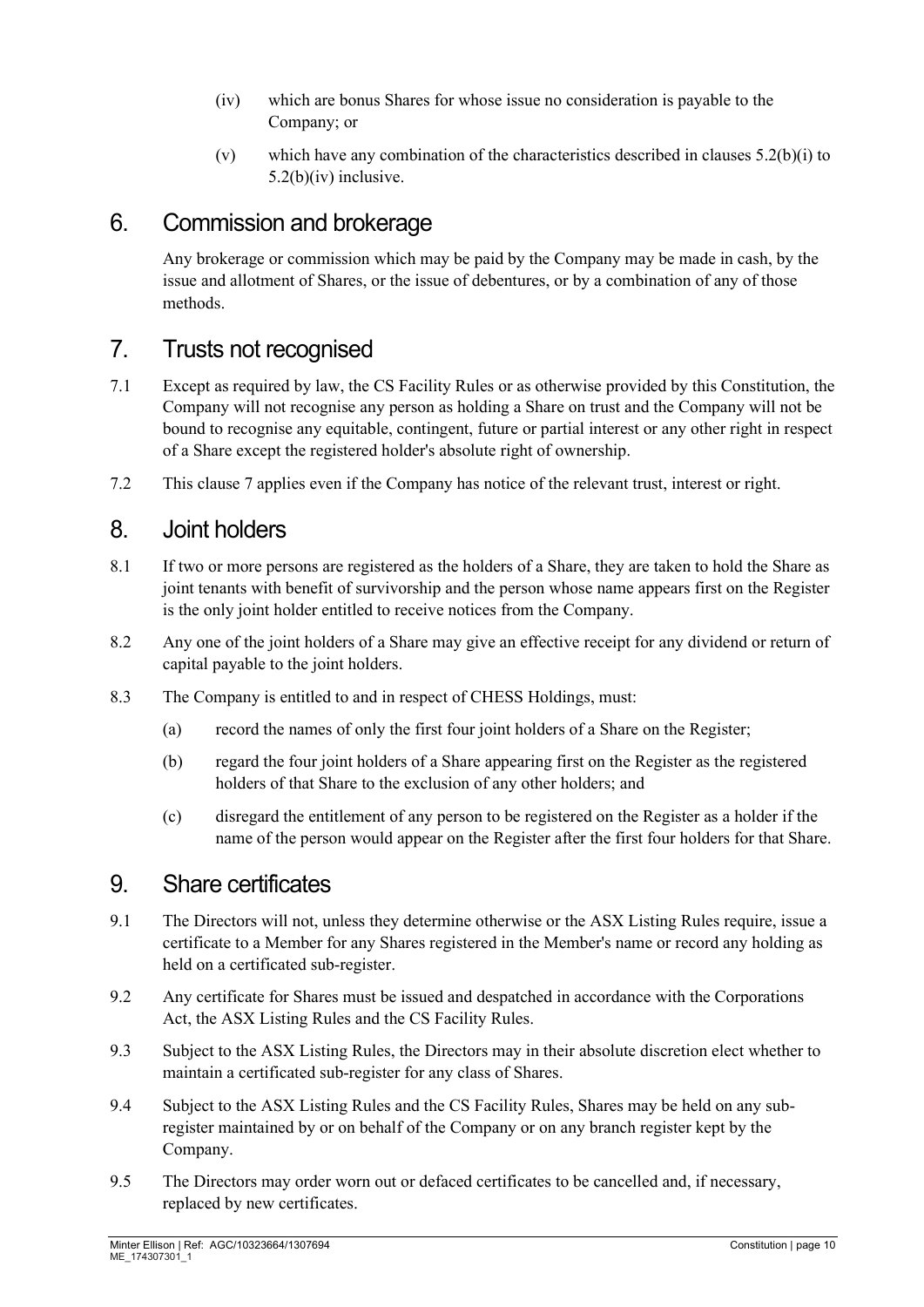### 10. Class meetings

- 10.1 The rights attached to any class of Shares may be varied in accordance with the Corporations Act.
- 10.2 The provisions of this Constitution relating to general meetings apply, with necessary changes, to a meeting of a class of Members holding Shares in that class as if it was a general meeting except that:
	- (a) a quorum is two persons holding or representing by proxy, attorney or Representative not less than 5% of the Shares of the class or, if there is one holder of Shares in the class, that holder or a proxy, attorney or representative of that holder; and
	- (b) any five holders, or holders of Shares of the class present in person or by proxy, attorney or Representative who can vote not less than 5% of all votes held by Members of that class, may demand a poll.

#### <span id="page-10-0"></span>11. Non marketable parcels

- 11.1 If one or more Members hold less than a Marketable Parcel of Shares, the Directors may invoke the procedure for the sale of Shares under this clause [11](#page-10-0) (Procedure).
- 11.2 To invoke the Procedure, the Directors must give each Member (or each Member whose Shares are not held in a CHESS Holding) who holds less than a Marketable Parcel of Shares (Eligible Member) written notice (Notice of Divestiture) that complies with this clause [11.](#page-10-0)
- 11.3 A Notice of Divestiture given to a Member must:
	- (a) state that the Shares referred to in the Notice of Divestiture are liable to be sold in accordance with the Procedure if the Member does not advise the Company before a specified date (Relevant Date) that the Member wishes to keep those Shares; and
	- (b) if the Member holds Shares in a CHESS Holding, contain a statement to the effect that if those Shares remain in a CHESS Holding after the Relevant Date, the Company may, without further notice, move those Shares from the CHESS Holding to an Issuer Sponsored Holding or a Certificated Holding for the purposes of divestment by the Company in accordance with the Procedure.
- 11.4 The Relevant Date must be six weeks or more after the date that the Notice of Divestiture is sent.
- 11.5 A copy of a Notice of Divestiture must be given to any other person required by the CS Facility Rules.
- 11.6 If an Eligible Member on whom a Notice of Divestiture has been served, wants to keep the Shares referred to in the Notice of Divesture, the Eligible Member must give the Company written notice before the Relevant Date, advising the Company that the Member wants to keep those Shares in which event the Company will not sell the Shares.
- 11.7 If an Eligible Member on whom a Notice of Divestiture has been served does not give the Company written notice before the Relevant Date advising the Company that the Eligible Member wants to keep the Shares referred in the Notice of Divestiture, the Company may:
	- (a) if the Member holds those Shares in a CHESS Holding, move those Shares from the CHESS Holding to an Issuer Sponsored Holding or a Certificated Holding; and
	- (b) in any case, sell those Shares in accordance with the Procedure,

but only if the Shares held by the Eligible Member on the Relevant Date is less than a Marketable Parcel.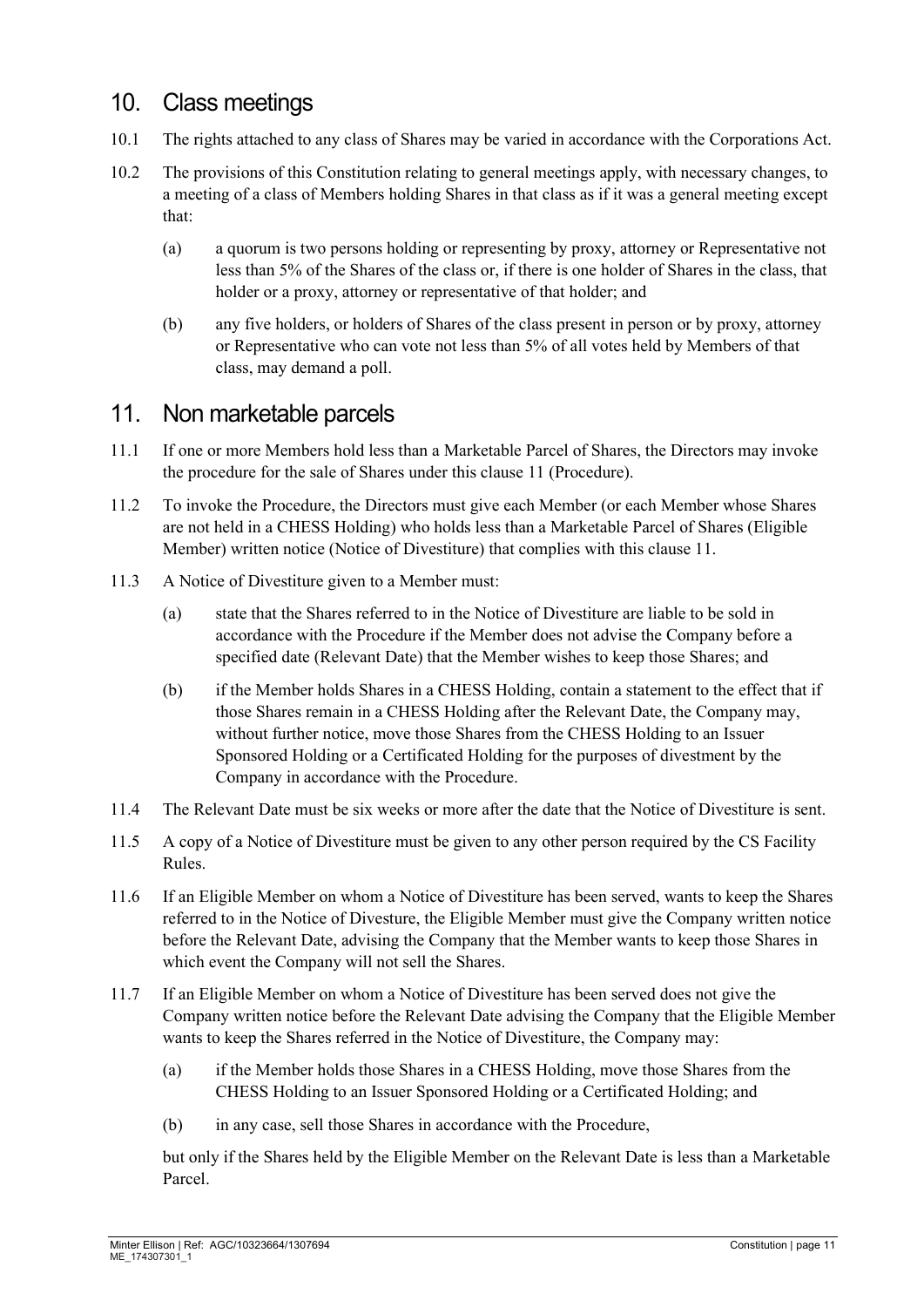- 11.8 Any Shares which may be sold under this clause [11](#page-10-0) may be sold on the terms, in the manner (whether on-market, by private treaty, through a share sale facility established by, on behalf or, or at the request of the Company, or otherwise) and at the time or times determined by the Directors and, for the purposes of a sale under this clause [11,](#page-10-0) each Eligible Member:
	- (a) appoints the Company as the Eligible Member's agent for sale;
	- (b) authorises the Company to effect on the Eligible Member's behalf a transfer of the Shares sold and to deal with the proceeds of the sale of the Shares in accordance with clause [11.10;](#page-11-0)
	- (c) appoints the Company, its Directors and the Secretary jointly and severally as the Eligible Member's attorneys to execute an instrument or take other steps, in the Eligible Member's name and on the Eligible Member's behalf, as they or any of them may consider appropriate to transfer the Shares sold; and
	- (d) authorises each of the attorneys appointed under clause  $11.8(c)$  to appoint an agent to do a thing referred to in clause [11.8\(c\).](#page-11-1)
- <span id="page-11-1"></span>11.9 The title of the transferee to Shares acquired under this clause [11](#page-10-0) is not affected by an irregularity or invalidity in connection with the sale of Shares to the Transferee.
- <span id="page-11-0"></span>11.10 The proceeds of any sale of Shares under this clause [11](#page-10-0) less any unpaid calls and interest (Sale Consideration) will be paid to the relevant Member or as that Member may direct.
- 11.11 The Company will hold the Sale Consideration in trust for the Member whose Shares are sold under this clause and will forthwith notify the Member in writing that the Sale Consideration in respect of the Member's Shares has been received by the Company and is being held by the Company pending instructions from the Member as to how it is to be dealt with. If the Member has been issued with a share certificate or certificates, the Member's instructions, to be effective, must be accompanied by the share certificate or certificates to which the Sale Consideration relates or, if the certificate or certificates has or have been lost or destroyed, by a statement and undertaking under subsection 1070D(5) of the Corporations Act.
- 11.12 Subject to the Corporations Act, the Company or the purchaser will bear all costs, including brokerage and stamp duty, associated with the sale of any Shares under this clause.
- 11.13 The Procedure may only be invoked once in any 12 month period after its adoption or renewal.
- 11.14 If the Procedure has been invoked and there is an announcement of a takeover bid for Shares, no more sales of Shares may be made under this clause [11](#page-10-0) until after the close of the offers made under the takeover. The Procedure may then be invoked again.

# Calls

# <span id="page-11-2"></span>12. General

- 12.1 Subject to the Corporations Act and the terms on which partly paid Shares are issued, the Directors may make calls on the holders of the Shares for any money unpaid on them.
- 12.2 A call is made when the resolution of the Directors authorising it is passed.
- 12.3 The Directors may revoke or postpone a call before its due date for payment.
- 12.4 The Directors may require a call to be paid by instalments.
- 12.5 The Company must comply with the Corporations Act and the ASX Listing Rules in relation to the dispatch and content of notices to Members on whom a call is made.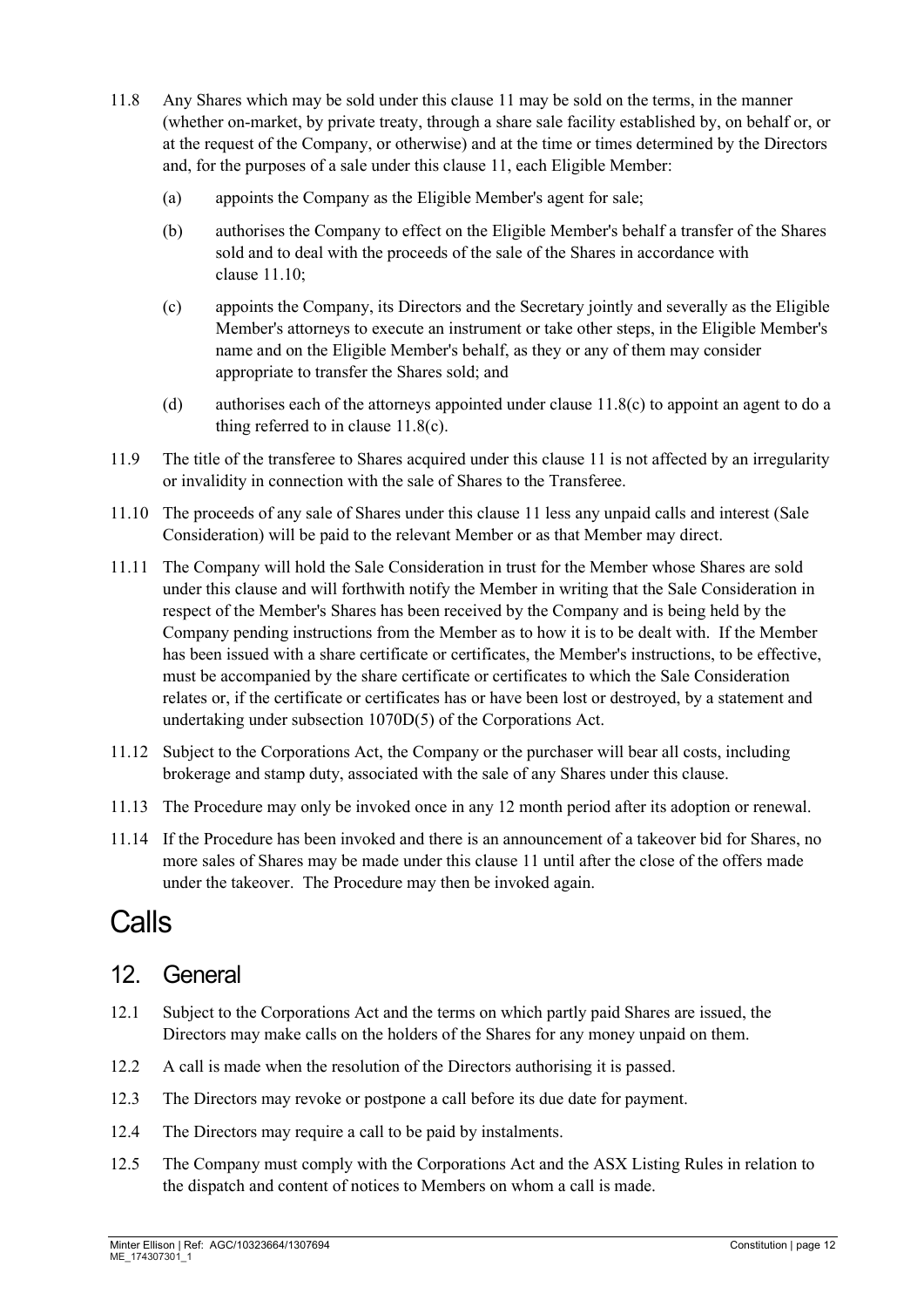- 12.6 A Member to whom notice of a call is given in accordance with this clause [12](#page-11-2) must pay to the Company the amount called in accordance with the notice.
- 12.7 Failure to send a notice of a call to any Member or the non-receipt of a notice by any Member does not invalidate the call.
- 12.8 Joint holders of Shares are jointly and severally liable to pay all calls in respect of their Shares.

#### 13. Instalments and amounts which become payable

If:

- (a) the Directors require a call to be paid by instalments; or
- (b) an amount becomes payable by the terms of issue of Shares on allotment, or at a time or in circumstances specified in the terms of issue,

then:

- (c) every instalment or the amount payable under the terms of issue is payable as if it were a call made by the Directors and as if they had given notice of it; and
- (d) the consequences of late payment or non-payment of an instalment or the amount payable under the terms of issue are the same as the consequences of late payment or non-payment of a call.

#### 14. Interest and expenses

If an amount called is not paid on or before the due date, the person liable to pay the amount must also pay:

- (a) interest on the amount from the due date to the time of actual payment at a rate determined by the Directors (not exceeding 20% per annum); and
- (b) all expenses incurred by the Company as a consequence of the non-payment,

but the Directors may waive payment of the interest and expenses in whole or in part.

#### 15. Recovery of amounts due

On the hearing of any action for the recovery of money due for any call, proof that:

- (a) the name of the person sued was, when the call was made, entered in the Register as a holder or the holder of Shares in respect of which the call was made;
- (b) the resolution making the call is duly recorded in the Directors' minute book; and
- (c) notice of the call was given to the person sued,

will be conclusive evidence of the debt.

#### 16. Differentiation

The Directors may, on the issue of Shares, differentiate between the holders as to the amount of calls to be paid and the times of payment.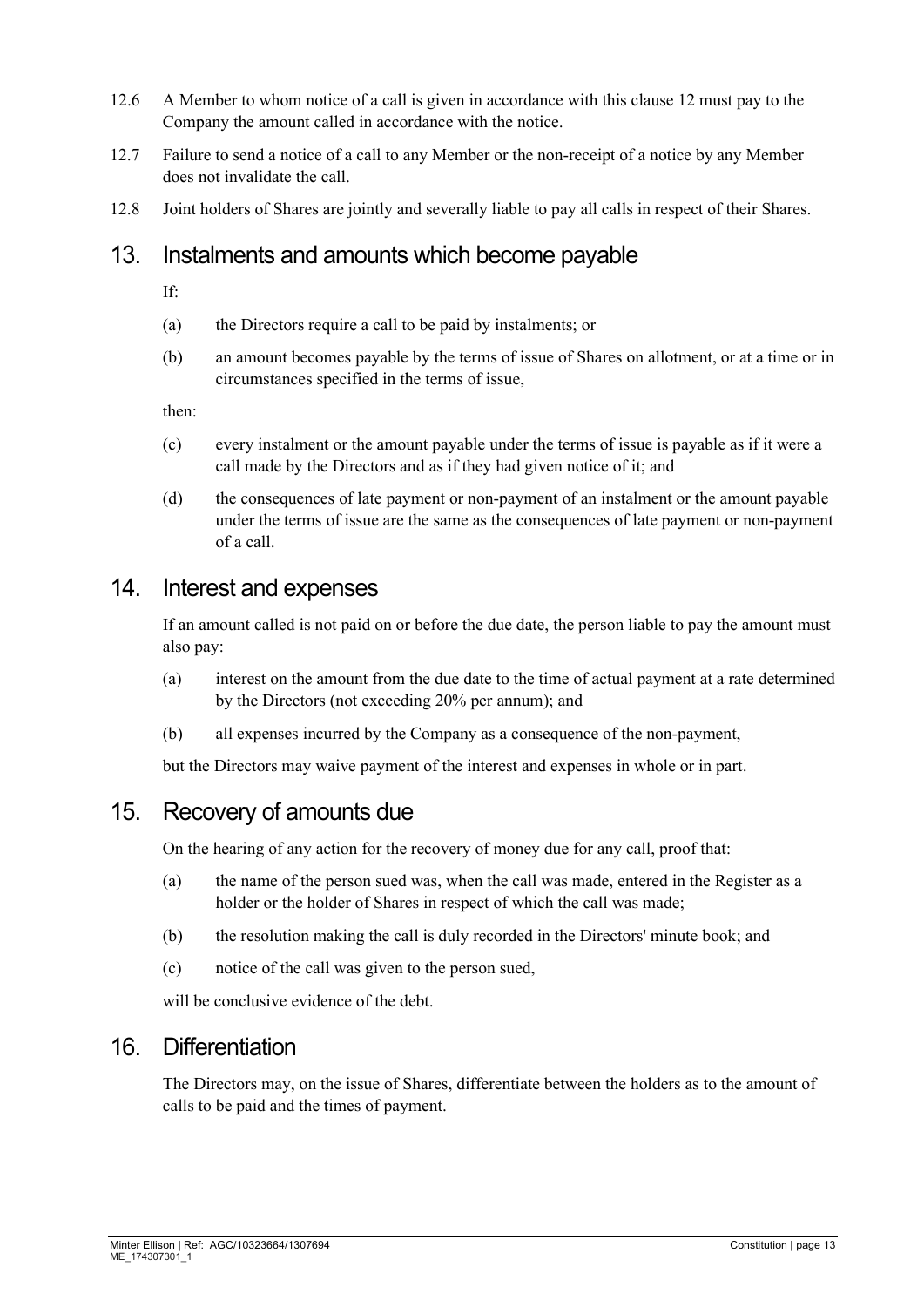# <span id="page-13-0"></span>17. Payment of calls in advance

- 17.1 The Directors may accept from a Member the whole or part of the amount unpaid on a Share before the amount accepted has been called.
- 17.2 The Company may:
	- (a) pay interest on any amount accepted, until the amount is payable under a call and at a rate (not exceeding 20% per annum) agreed between the Member and the Directors; and
	- (b) subject to any contract between the Company and the Member, repay all or any of the amount accepted in excess of the amount called on the Share.
- <span id="page-13-2"></span>17.3 Payment of an amount in advance of a call does not entitle the paying Member to any:
	- (a) dividend, benefit or advantage, other than the payment of interest under this clause [17;](#page-13-0) or
	- (b) voting right,

to which the Member would not have been entitled if it had paid the amount when it became due.

# Lien and forfeiture

#### 18. Lien

- 18.1 To the extent permitted by the ASX Listing Rules, the Company has a first and paramount lien on every partly paid Share and dividends payable in respect of the Share for all money:
	- (a) due and unpaid to the Company at a fixed time, in respect of the Share;
	- (b) presently payable by a holder or the holder of the Share, or the holder's estate, to the Company in respect of the Share; or
	- (c) which the Company is required by law to pay (and has paid) in respect of the Share.
- 18.2 The lien extends to reasonable interest and expenses incurred because the amount is not paid.
- <span id="page-13-1"></span>18.3 If any law for the time being of any country, state or place imposes or purports to impose an immediate or contingent liability on the Company to make any payment or authorises a taxing authority or Government official to require the Company to make payment in respect of Shares or dividends or other moneys accruing due to the Member who holds the Shares:
	- (a) the Member or, if the Member is deceased, the Member's legal personal representative, indemnifies the Company in respect of any such payment or liability; and
	- (b) subject to the Corporations Act and the ASX Listing Rules, the Company:
		- (i) has a lien on the Shares and dividends and other moneys payable in respect of the Shares, whether the Shares are held by the Member solely or jointly with another person in respect of any payment made or liability incurred by the Company, together with reasonable expenses and interest on any payment made by the Company at a rate to be fixed by the Directors not exceeding 20% per annum from the date of payment by the Company to the date of repayment by the Member;
		- (ii) may set off amounts so paid by the Company against amounts payable by the Company to the Member as dividends or otherwise; and
		- (iii) may recover as a debt due from the Member or its legal personal representative the amount of all payments made by the Company together with reasonable expenses and interest at the rate and for the period referred to in clause [18.3\(b\)\(i\).](#page-13-1)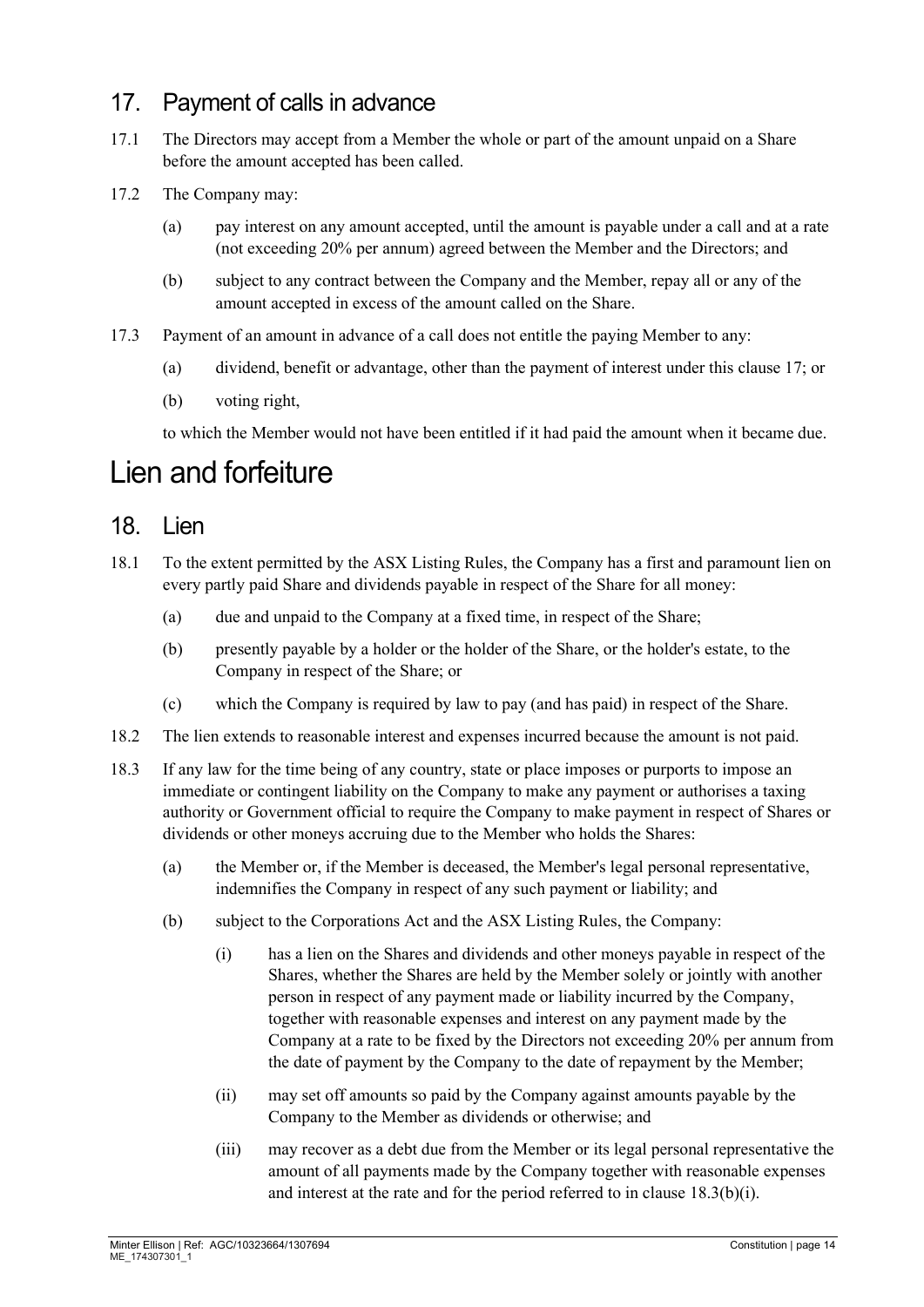- 18.4 The Company may do all things which the Directors think necessary or appropriate to do under the ASX Listing Rules and the CS Facility Rules to enforce or protect the Company's lien.
- 18.5 Unless the Directors determine otherwise, the registration of a transfer of a Share operates as a waiver of the Company's lien on the Share.
- 18.6 The Directors may declare a Share to be wholly or partly exempt from a lien.

#### 19. Lien sale

If:

- (a) the Company has a lien on a Share for money presently payable;
- (b) the Company has given the Member or the Member's executors or administrators (as the case may be) holding the Share written notice demanding payment of the money; and
- (c) that Member fails to pay all of the money demanded,

then 14 or more days after giving the notice, the Directors may, if the ASX Listing Rules permit, sell the Share in any manner determined by them.

#### <span id="page-14-1"></span>20. Forfeiture notice

- <span id="page-14-0"></span>20.1 The Directors may at any time after a call or instalment becomes payable and remains unpaid by a Member, serve a notice on the Member requiring the Member to pay all or any of the following:
	- (a) the unpaid amount;
	- (b) any interest that has accrued; and
	- (c) all expenses incurred by the Company as a consequence of the non-payment.
- 20.2 The notice under clause [20.1](#page-14-0) must:
	- (a) specify a day (not earlier than 14 days after the date of the notice) on or before which the payment required by the notice must be made; and
	- (b) state that if a Member does not comply with the notice, the Shares in respect of which the call was made or instalment is payable will be liable to be forfeited.

#### 21 Forfeiture

- <span id="page-14-3"></span>21.1 If a Member does not comply with a notice served under clause [20,](#page-14-1) then any or all of the Shares in respect of which the notice was given may be forfeited under a resolution of the Directors.
- 21.2 Unpaid dividends in respect of forfeited Shares will also be forfeited.
- 21.3 On forfeiture, Shares become the property of the Company and forfeited Shares must be:
	- (a) if the ASX Listing Rules permit, sold, disposed of, or cancelled on terms determined by the Directors; or
	- (b) offered by public auction in accordance with any requirements of the ASX Listing Rules.
- 21.4 The Directors may, at any time before a forfeited Share is sold, disposed of or cancelled, annul the forfeiture of the Share on conditions determined by them.
- <span id="page-14-2"></span>21.5 Promptly after a Share has been forfeited:
	- (a) notice of the forfeiture must be given to the Member in whose name the Share was registered immediately before its forfeiture; and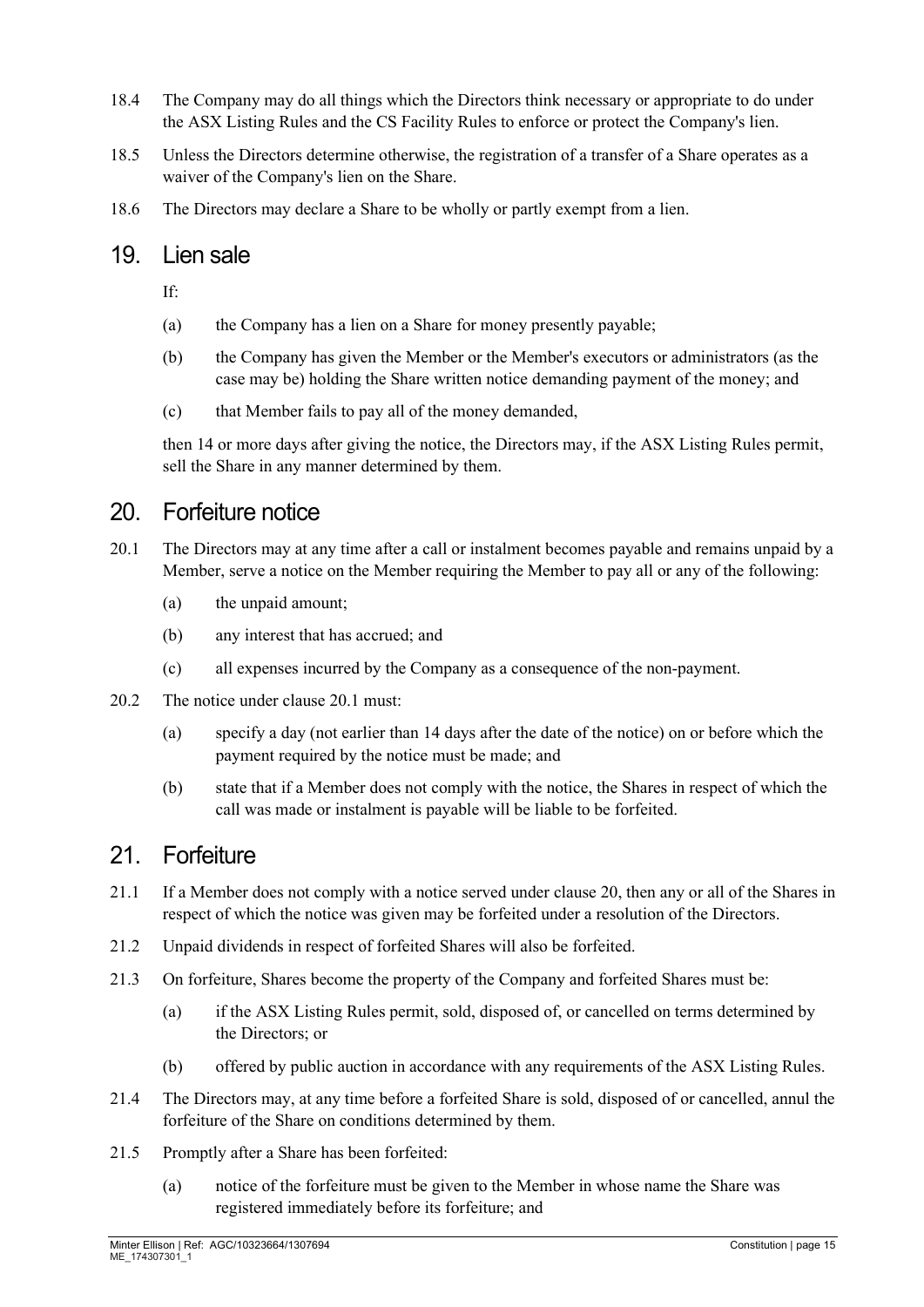- (b) the forfeiture and its date must be noted in the Register.
- 21.6 Omission or neglect to give notice of or to note the forfeiture as specified in clause [21.5](#page-14-2) will not invalidate a forfeiture.

### 22. Liability of former Member

- <span id="page-15-0"></span>22.1 The interest of a person who held Shares which are forfeited is extinguished but subject to the ASX Listing Rules, the former Member remains liable to pay:
	- (a) all money (including interest and expenses) that was payable by the Member to the Company at the date of forfeiture in respect of the forfeited Shares; and
	- (b) interest from the date of forfeiture until payment of the money referred to in clause [22.1\(a\),](#page-15-0) of this clause at a rate determined by the Directors (not exceeding 20% per annum).
- 22.2 A former Member's liability to the Company ceases if and when the Company receives payment in full of all money (including interest and expenses) payable by the former Member in respect of the Shares. The liability may only be released or waived in accordance with the ASX Listing Rules.

#### 23. Disposal of Shares

- 23.1 The Company may:
	- (a) receive the consideration (if any) given for a forfeited Share on any sale or disposition of the Share, or a Share sold under a lien sale; and
	- (b) effect a transfer of the Share in favour of a person to whom the Share is sold or disposed of.
- 23.2 The purchaser of the Share:
	- (a) is not bound to check the regularity of the sale or the application of the purchase price;
	- (b) obtains title to the Share despite any irregularity in the sale; and
	- (c) will not be subject to complaint or remedy by the former holder of the Share in respect of the purchase.
- 23.3 A statement signed by a Director and the Secretary that the Share has been regularly forfeited and sold or reissued or regularly sold without forfeiture to enforce a lien, is conclusive evidence of the matters stated as against all persons claiming to be entitled to the Share.
- 23.4 Subject to the terms on which a Share is on issue, the net proceeds of any sale made to enforce a lien or on forfeiture must be applied by the Company in the following order:
	- (a) in payment of the costs of the sale;
	- (b) in payment of all amounts (if any) secured by the lien or all money (if any) that was payable in respect of the forfeited Share; and
	- (c) where the Share was forfeited under clause [21.1,](#page-14-3) in payment of any surplus to the former Member whose Share was sold.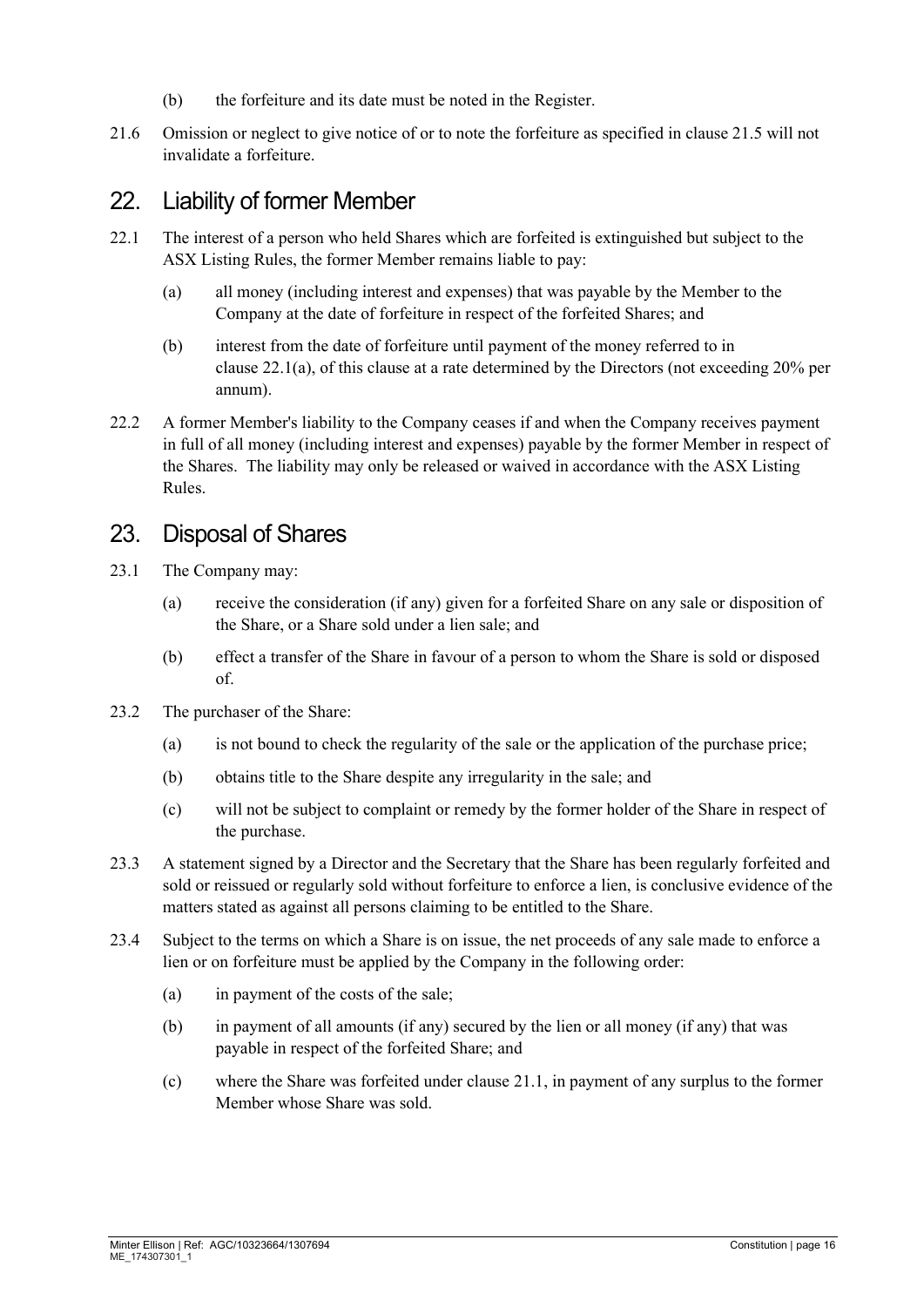# Transfer of Shares

#### 24. General

- 24.1 Subject to this Constitution, a Member may transfer Shares held by that Member.
- 24.2 Subject to clause [24.3,](#page-16-1) Shares may be transferred by:
	- (a) a written transfer instrument in any usual or common form; or
	- (b) any other form approved by the Directors.
- <span id="page-16-1"></span>24.3 The Company may participate in any computerised or electronic system for market settlement, securities transfer and registration conducted in accordance with the Corporations Act, the ASX Listing Rules and the CS Facility Rules, or corresponding laws or securities exchange rules in any other country.
- 24.4 If the Company participates in a system of the kind described in clause [24.3,](#page-16-1) then despite any other provision of this Constitution:
	- (a) Shares may be transferred, and transfers may be registered, in any manner required or permitted by the ASX Listing Rules or the CS Facility Rules (or corresponding laws or securities exchange rules in any other country) applying in relation to the system;
	- (b) the Company must comply with and give effect to those rules; and
	- (c) the Company may, in accordance with those rules, decline to issue certificates for holdings of Shares.
- 24.5 A written transfer instrument must be:
	- (a) executed by the transferor or (where the Corporations Act permits) stamped by the transferor's broker;
	- (b) unless the Directors decide otherwise in the case of a fully paid Share, executed by the transferee or (where the Corporations Act permits) stamped by the transferee's broker; and
	- (c) in the case of a transfer of partly paid Shares, endorsed or accompanied by an instrument executed by the transferee or by the transferee's broker to the effect that the transferee agrees to accept the Shares subject to the terms and conditions on which the transferor held them, to become a Member and to be bound by the Constitution.

Subject to the Corporation Act, the written transfer instrument may comprise more than one document.

- 24.6 Except as required by the CS Facility Rules:
	- (a) a transferor of Shares remains the holder of the Shares transferred until the transfer is registered and the name of the transferee is entered in the Register in respect of the Shares; and
	- (b) a transfer of Shares does not pass the right to any dividends on the Shares until such registration.

# <span id="page-16-0"></span>25. Proportional takeover bid

25.1 Registration of a transfer giving effect to a contract resulting from the acceptance of an offer made under a proportional takeover bid is prohibited unless and until an Approving Resolution approving the proportional takeover bid is passed.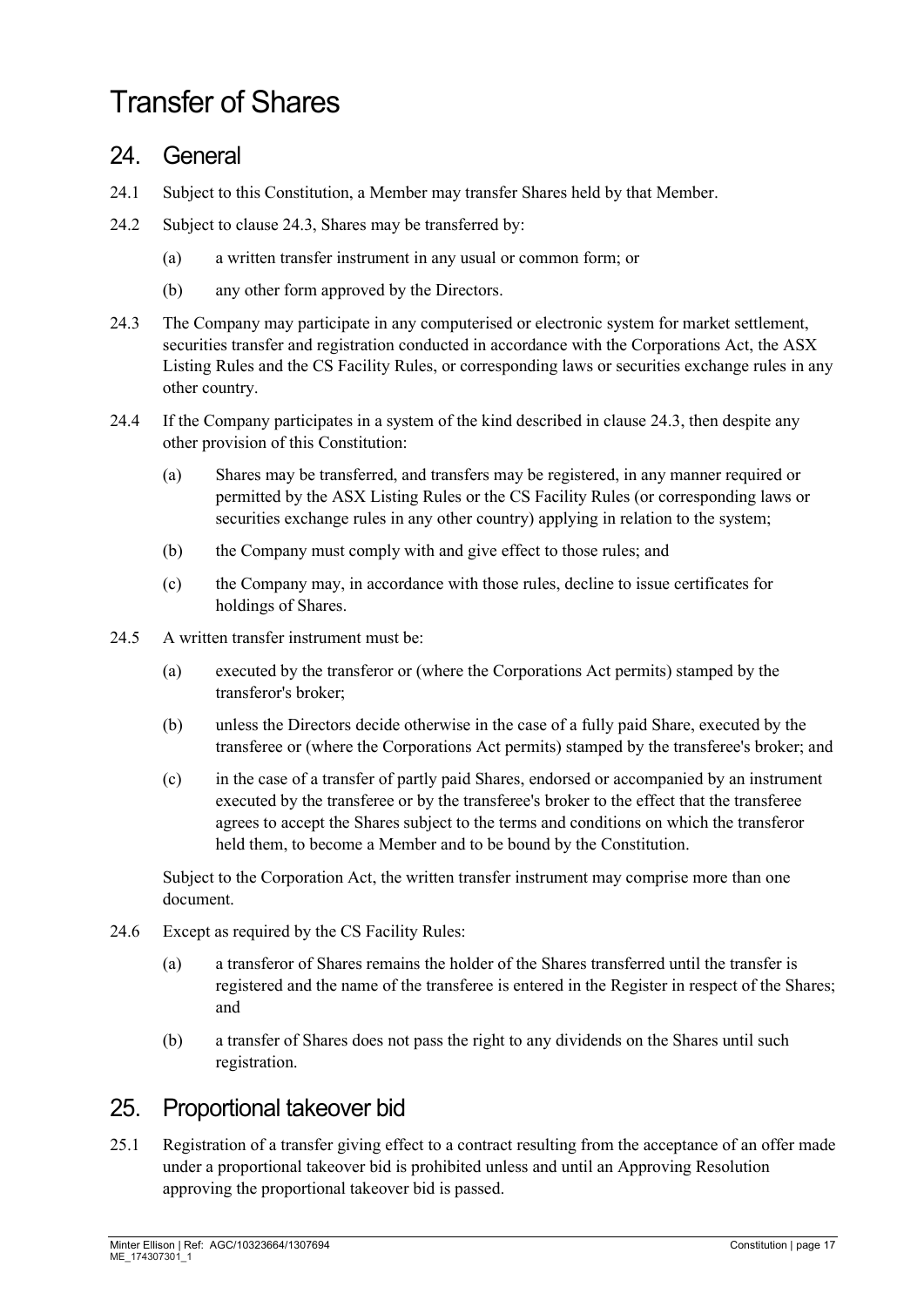- <span id="page-17-0"></span>25.2 A person (other than the bidder or an associate of the bidder) who, as at the end of the day on which the first offer under the proportional takeover bid was made, held bid class Shares is entitled to:
	- (a) vote on an Approving Resolution; and
	- (b) has one vote for each bid class Share held.
- 25.3 Where offers have been made under a proportional takeover bid, the Directors must ensure that an Approving Resolution is voted on at a meeting of the persons described in clause [25.2](#page-17-0) before the Approving Resolution Deadline.
- 25.4 An Approving Resolution is passed if more than 50% of the votes cast on the resolution are cast in favour of the resolution, and otherwise is taken to have been rejected.
- 25.5 The provisions of this Constitution that apply to a general meeting of the Company apply, with such modifications as the circumstances require, to a meeting that is called under this clause as if the meeting was a general meeting of the Company.
- 25.6 If an Approving Resolution to approve the proportional takeover bid is voted on in accordance with this clause before the Approving Resolution Deadline, the Company must, on or before the Approving Resolution Deadline, give:
	- (a) the bidder; and
	- (b) each relevant financial market,

a written notice stating that an Approving Resolution to approve the proportional takeover bid has been voted on and whether it was passed or rejected.

- 25.7 If no resolution has been voted on in accordance with this clause as at the end of the day before the Approving Resolution Deadline, a resolution to approve the proportional takeover bid is taken, for the purposes of this clause, to have been passed in accordance with this clause.
- 25.8 Under the Corporations Act, this clause [25](#page-16-0) automatically ceases to have effect at the end of three years beginning:
	- (a) where this clause 25 has not been renewed in accordance with the Corporations Act, on the date that this clause 25 was adopted by the Company; or
	- (b) where this clause 25 has been renewed in accordance with the Corporations Act, on the date those rules were last renewed.

#### 26. Transfer procedure

- 26.1 Except where the Directors determine (to comply with laws or securities exchange rules of a foreign country or the CS Facility Rules), for a transfer of Shares that is not an ASX Settlement regulated transfer:
	- (a) the written transfer instrument must be left at the Company's registered office or another place acceptable to the Company;
	- (b) the instrument must be accompanied by a certificate for the Shares dealt with in the transfer where a certificate has been issued, unless the Directors waive production of the certificate on receiving satisfactory evidence of the loss or destruction of the certificate; and
	- (c) the Directors may, if the ASX Listing Rules permit, require other evidence of the transferor's right to transfer the Shares.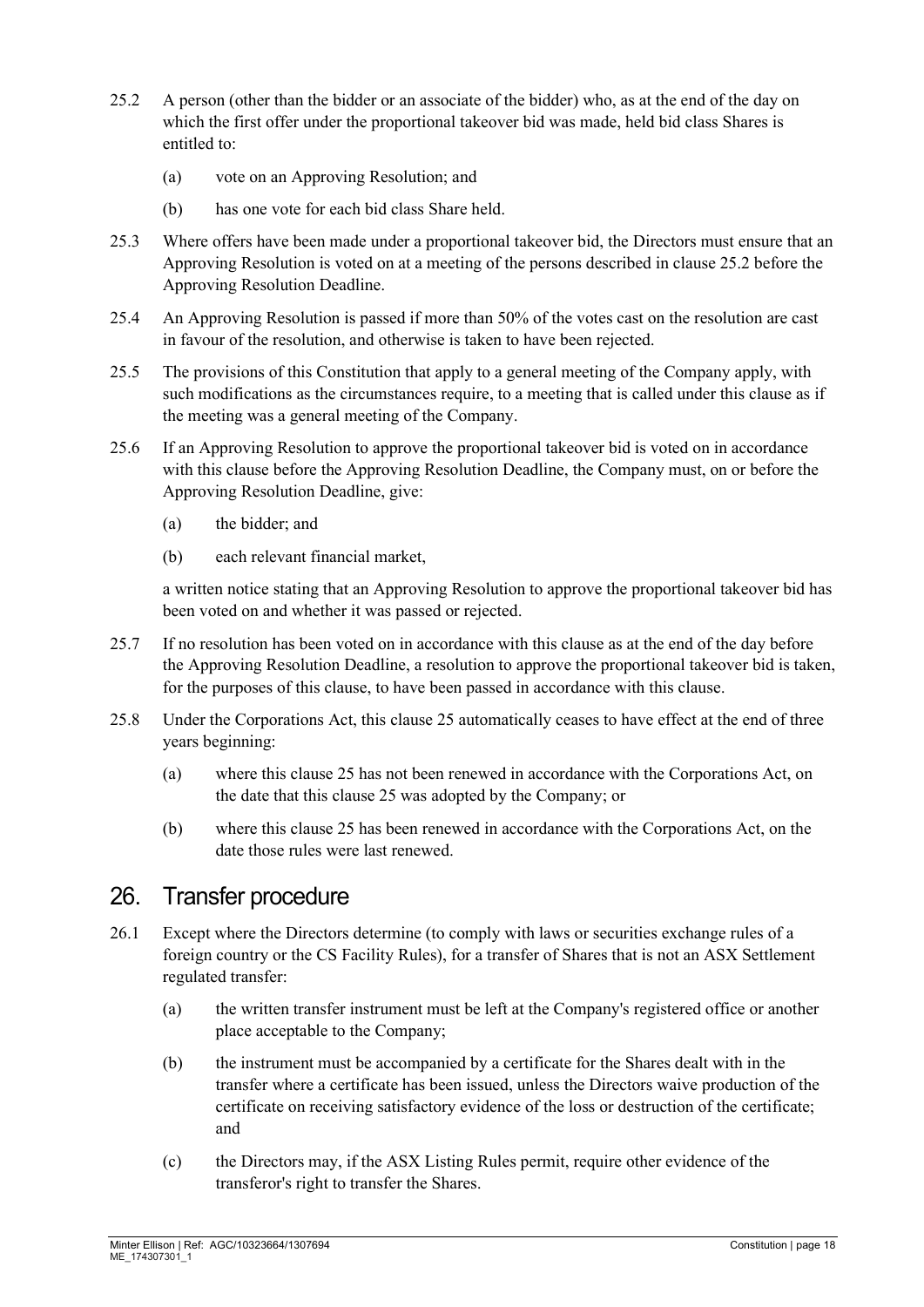26.2 For a transfer of Shares that is an ASX Settlement-regulated transfer, a Share transfer must be effected in accordance with the ASX Listing Rules and the ASX Settlement Rules.

# <span id="page-18-2"></span>27. Right to refuse registration

- <span id="page-18-0"></span>27.1 The Directors may in their absolute discretion refuse to register any transfer of Shares or other securities where the Shares or other securities are not quoted by ASX. Where the Shares or other securities are quoted by ASX, the Directors may in their absolute discretion refuse to register any transfer in any of the circumstances permitted by the ASX Listing Rules.
- <span id="page-18-1"></span>27.2 The Directors must:
	- (a) except as permitted by ASX, refuse to register any transfer of Shares or other securities which are Restricted Securities if that transfer is or might be in breach of the ASX Listing Rules or any Restriction Deed entered into by the Company under the ASX Listing Rules in relation to the Shares; and
	- (b) refuse to register any transfer where the Company is, or the Directors are, required to do so by the ASX Listing Rules.
- 27.3 Despite clauses [27.1](#page-18-0) and [27.2,](#page-18-1) the Company must not refuse or fail to register or give effect to, or delay or in any way interfere with, a proper ASX Settlement transfer of Shares or other securities quoted by ASX.
- 27.4 If a person has lodged a transfer which the Directors have refused to register, the Company must, within five Business Days after the date of lodgement, give to the lodging person written notice of the refusal and the reasons for it.

#### 28. Restricted Securities

- 28.1 The Company shall comply in all respects with the requirements of the ASX Listing Rules with respect to Restricted Securities. Without limiting the generality of the above:
	- (a) a holder of Restricted Securities must not Dispose of, or agree or offer to Dispose of, the Securities during the escrow period applicable to those Securities except as permitted by the ASX Listing Rules or the ASX;
	- (b) if the Restricted Securities are in the same class as quoted Securities, the holder will be taken to have agreed in writing that the Restricted Securities are to be kept on the Company's issuer sponsored sub-register and are to have a Holding Lock applied for the duration of the escrow period applicable to those Securities;
	- (c) the Company will refuse to acknowledge any Disposal (including, without limitation, to register any transfer) of Restricted Securities during the escrow period applicable to those Securities except as permitted by the ASX Listing Rules or the ASX;
	- (d) a holder of Restricted Securities will not be entitled to participate in any return of capital on those Securities during the escrow period applicable to those Securities except as permitted by the ASX Listing Rules or the ASX; and
	- (e) if a holder of Restricted Securities breaches a Restriction Deed or a provision of this Constitution restricting a Disposal of those Securities, the holder will not be entitled to any dividend or distribution, or to exercise any voting rights, in respect of those Securities for so long as the breach continues.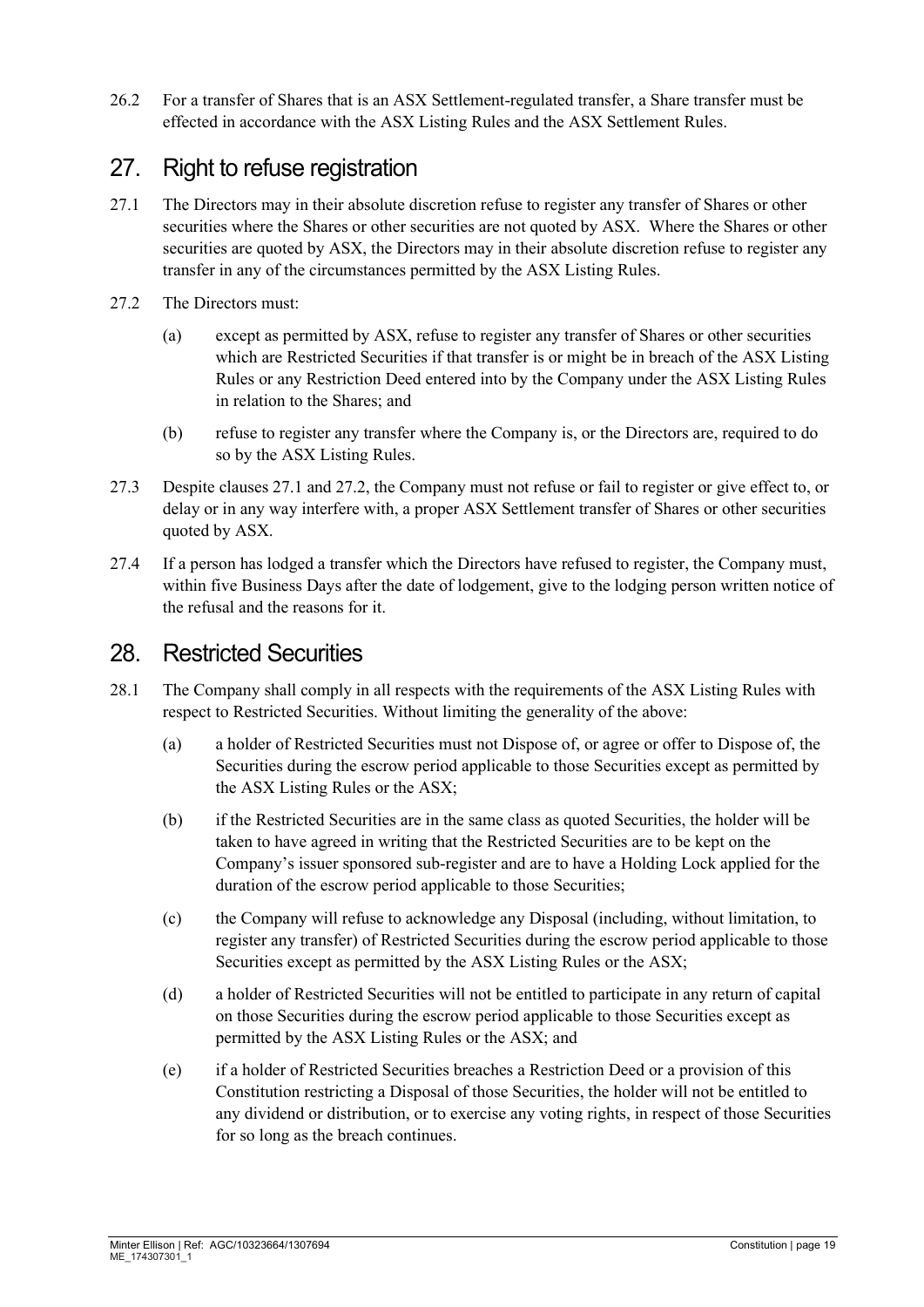# Transmission of Shares

#### 29. Title on death

- 29.1 The legal personal representative of a deceased Member who was the sole holder of Shares is the only person whom the Company will recognise as having any title to the deceased Member's Shares.
- 29.2 If a deceased Member was a joint holder of Shares, the other joint holder is the only person whom the Company will recognise as having any title to the deceased Member's Shares.
- 29.3 The estate of the deceased Member will not be released from any liability to the Company in respect of the Shares.
- 29.4 The Company may register or give effect to a transfer to a transferee who dies before the transfer is registered.

### <span id="page-19-1"></span>30. Entitlement to transmission

- 30.1 A person who becomes entitled to a Share in consequence of the death, mental incapacity or bankruptcy of a Member may, subject to clause [27](#page-18-2) and to producing to the Company evidence of its entitlement which is satisfactory to the Directors, elect to:
	- (a) be registered as the holder of the Share; or
	- (b) transfer the Share to some other person nominated by it.
- <span id="page-19-0"></span>30.2 If the person who has become entitled to a Share:
	- (a) elects to be registered as the holder, then the person must deliver or send to the Company a written notice of election signed by him or her; or
	- (b) elects to transfer the Share, then the person must effect a transfer of the Share.
- 30.3 An election to be registered as a holder of a Share under clause [30.1\(a\)](#page-19-0) or a transfer of a Share from a Member or deceased Member under this clause [30](#page-19-1) is subject to the same limitations, restrictions and provisions of this Constitution as would apply if the election were a transfer or the transfer were made by the Member or deceased Member himself or herself.
- 30.4 A person who:
	- (a) has become entitled to a Share by operation of law; and
	- (b) has produced evidence of that person's entitlement which is satisfactory to the Directors,

is entitled to the dividends and other rights of the registered holder of the Share.

- 30.5 Where two or more persons are jointly entitled to any Share in consequence of the death of the registered holder, they will be considered to be joint holders of the Share.
- 30.6 Any person who is registered under this clause must indemnify the Company against all liabilities, costs, losses and expenses incurred by the Company as a result of registering the person.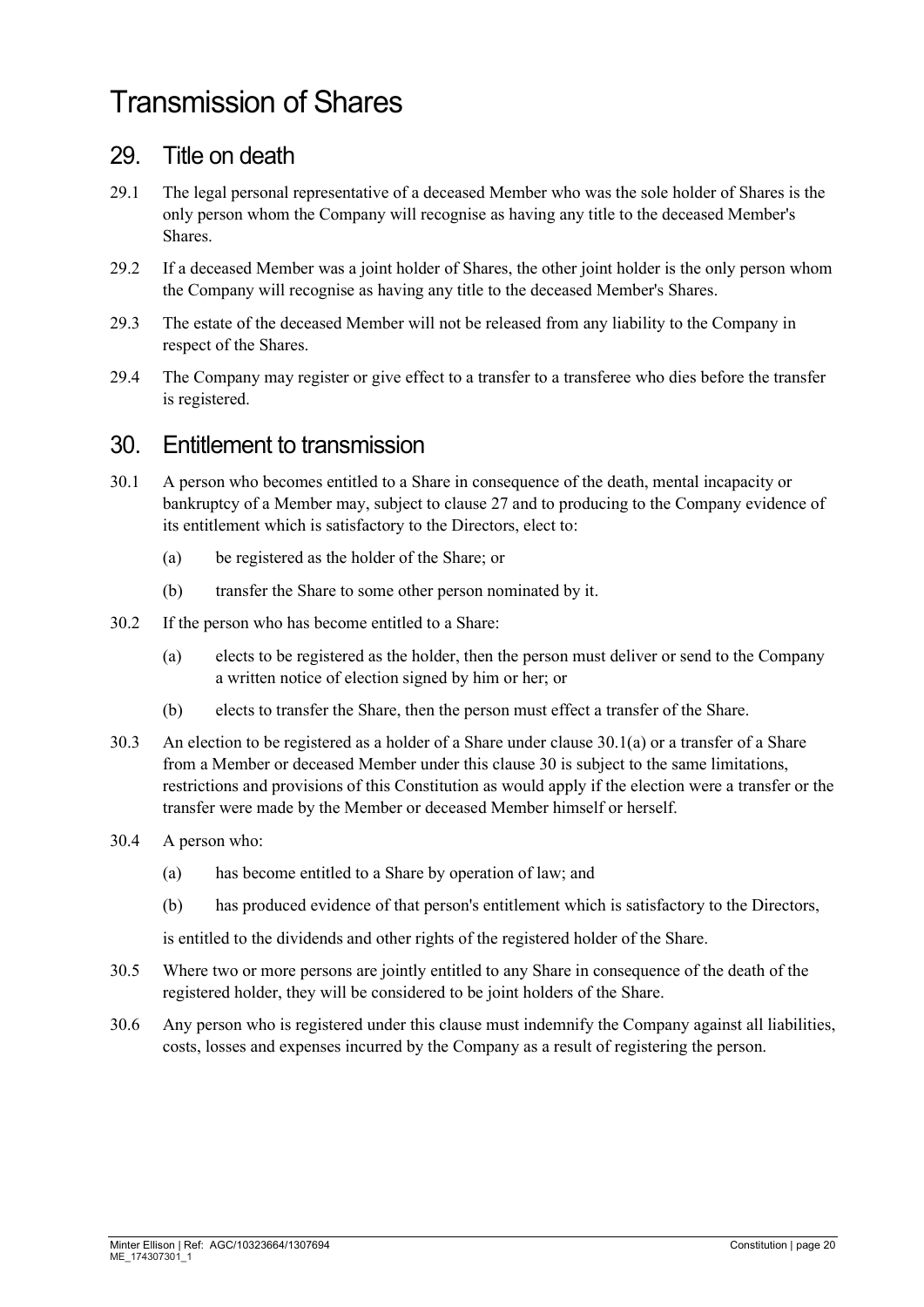# Changes to Share capital

### 31. Consolidation or division

For the purpose of giving effect to any consolidation or division of Shares, the Directors may, subject to the CS Facility Rules, settle any difficulty which arises with respect to fractions of Shares in any manner that they think expedient.

# Powers of attorney

#### 32. Powers of attorney

- 32.1 If a Member executes or proposes to execute any document or do any act by or through an attorney which is relevant to the Company or the Member's shareholding in the Company, that Member must deliver the instrument appointing the attorney to the Company for notation.
- 32.2 The Company may require the Member to lodge a certified copy of the instrument for retention by the Company, and ask for whatever evidence it thinks appropriate that the power of attorney is effective and continues to be in force.
- 32.3 Any power of attorney granted by a Member will, as between the Company and the Member who granted the power of attorney:
	- (a) continue in force; and
	- (b) may be acted on,

unless express notice in writing of its revocation or of the death of the Member who granted it is lodged with the Company.

32.4 Where a Member proposes that an attorney represent the Member at a general meeting or adjourned meeting, the Member must comply with clause [53.1](#page-27-0) of this Constitution.

# General meetings

#### 33. Calling general meeting

- 33.1 A Director may call a meeting of Members.
- 33.2 The Directors must call annual general meetings in accordance with the Corporations Act, to be held by the Company at times to be determined by the Directors.
- <span id="page-20-0"></span>33.3 Members may also request or call and arrange to hold general meetings in accordance with the procedures and requirements set out in the Corporations Act.
- 33.4 A general meeting may be held at two or more venues simultaneously using any technology that gives the Members as a whole a reasonable opportunity to participate.
- 33.5 A general meeting may be held using virtual technology only, provided the technology gives Members as a whole a reasonable opportunity to participate, and is permitted by law.

#### 34. Notice

34.1 Notice of a general meeting must be given in accordance with the Corporations Act to the persons referred to in clause [99.1.](#page-44-0)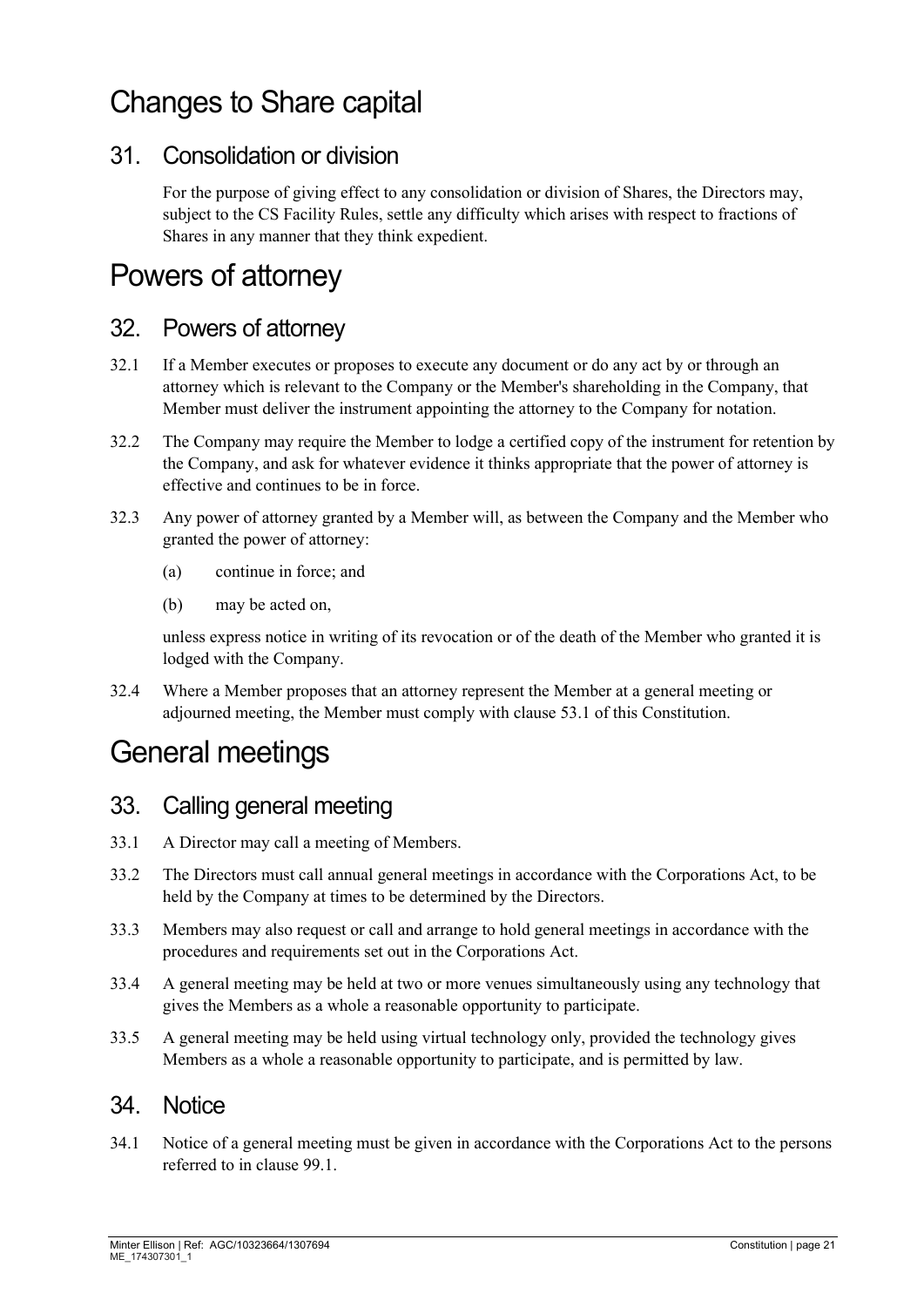- 34.2 Except as permitted by the Corporations Act, general meetings must be called on at least the minimum number of days' notice required by the Corporations Act (which at the date of adoption of this Constitution is 28 days) and otherwise in accordance with the procedures set out in the Corporations Act.
- 34.3 Subject to the requirements of the Corporations Act, a notice calling a general meeting must:
	- (a) specify the place, date and time of the meeting (and if the meeting is to be held in two or more places, or using virtual technology only, the technology that will be used to facilitate this);
	- (b) state the general nature of the business to be transacted at the meeting;
	- (c) if a special resolution is to be proposed at the meeting, set out an intention to propose the special resolution and state the resolution;
	- (d) include such statements about the appointment of proxies as are required by the Corporations Act;
	- (e) specify a place and facsimile number and may specify an electronic address for the purposes of proxy appointments;
	- (f) subject to the CS Facility Rules, specify particulars of any determination made under regulation 7.11.37 of the Corporations Regulations 2001 (Cth); and
	- (g) comply with any other requirements of the Corporations Act.

#### 35. Business

- 35.1 The business of an annual general meeting may include:
	- (a) any of the following matters, even if not referred to in the notice of meeting:
		- (i) consideration of the annual financial report, directors' report and auditor's report;
		- (ii) election of directors;
		- (iii) appointment of the auditor;
		- (iv) fixing the auditor's remuneration;
	- (b) any business which under this Constitution or the Corporations Act is required to be transacted at an annual general meeting; and
	- (c) any other business which may lawfully be transacted at a general meeting.
- 35.2 The chairperson of an annual general meeting must allow a reasonable opportunity for the Members as a whole at the meeting to:
	- (a) ask questions about or make comments on the management of the Company; and
	- (b) ask the Auditor or their representative questions relevant to the conduct of the audit and the preparation and content of the Auditor's report for the Company.
- 35.3 The Directors may postpone or cancel any general meeting (other than a meeting requested or called by Members under clause [33.3\)](#page-20-0) at any time before the day of the meeting. The Directors must give notice of the postponement or cancellation to all persons entitled to receive notices of a general meeting.
- 35.4 An accidental omission to send a notice of a general meeting (including a proxy appointment form) or the postponement of a general meeting to any Member or the non receipt of a notice (or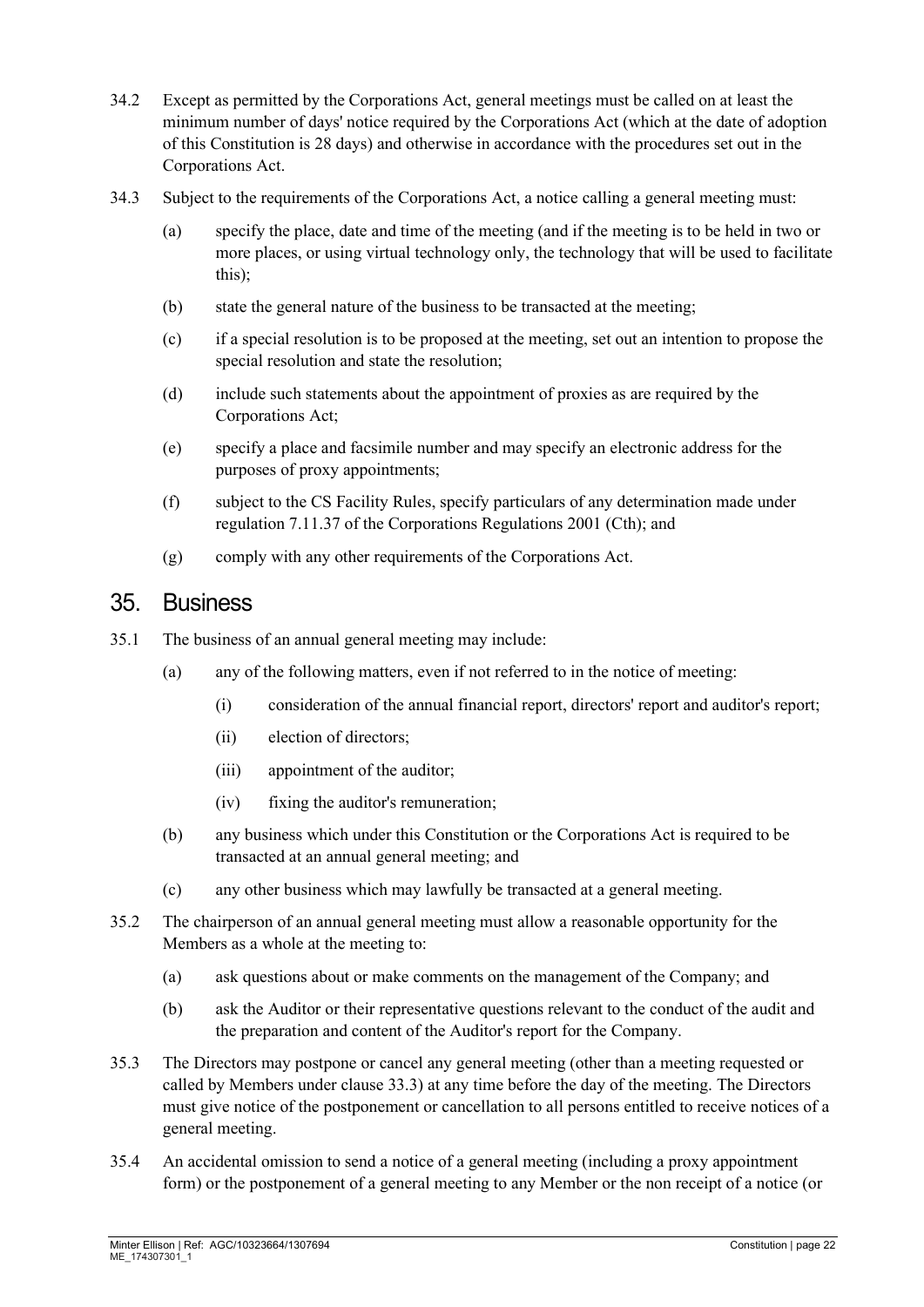form) by any Member does not invalidate the proceedings at or any resolution passed at the general meeting.

# Proceedings at general meetings

#### 36. Member

In clauses [37,](#page-22-0) [38,](#page-22-1) [41](#page-23-0) an[d 46,](#page-25-0) Member includes a Member present in person or by proxy, attorney or Representative.

#### <span id="page-22-0"></span>37. Quorum

- 37.1 No business may be transacted at a general meeting unless a quorum of Members is present at the commencement of business.
- 37.2 A quorum of Members is five Members unless there is only one Member, when a quorum is that Member.
- 37.3 If a quorum is not present within 30 minutes after the time appointed for a general meeting:
	- (a) the general meeting is automatically dissolved if it was requested or called by Members under clause [33.3;](#page-20-0) or
	- (b) in any other case:
		- (i) it will stand adjourned to the same time and place seven days after the meeting, or to another day, time and place determined by the Directors; and
		- (ii) if at the adjourned general meeting a quorum is not present within 30 minutes after the time appointed for the general meeting two Members will be a quorum.

#### <span id="page-22-1"></span>38. Chairperson

38.1 The chairperson, or in the chairperson's absence the deputy chairperson, of Directors' meetings will be the chairperson at every general meeting.

#### <span id="page-22-2"></span>38.2 If:

- (a) there is no chairperson or deputy chairperson; or
- (b) neither the chairperson nor deputy chairperson is present within 15 minutes after the time appointed for holding the general meeting; or
- (c) the chairperson and deputy chairperson are unwilling to act as chairperson of the general meeting,

the Directors present may elect a chairperson of the general meeting of the Members.

- 38.3 If no chairperson is elected in accordance with clause [38.2,](#page-22-2) then:
	- (a) the Members may elect one of the Directors present as chairperson; or
	- (b) if no Director is present or is willing to take the chair, the Members may elect one of the Members present as chairperson.
- 38.4 At any time during a meeting and in respect of any specific item or items of business, the chairperson may elect to vacate the chair in favour of another person nominated by the chairperson (which person must be a Director unless no Director is present or is willing to act). That person is to be taken to be the chairperson and will have all the powers of the chairperson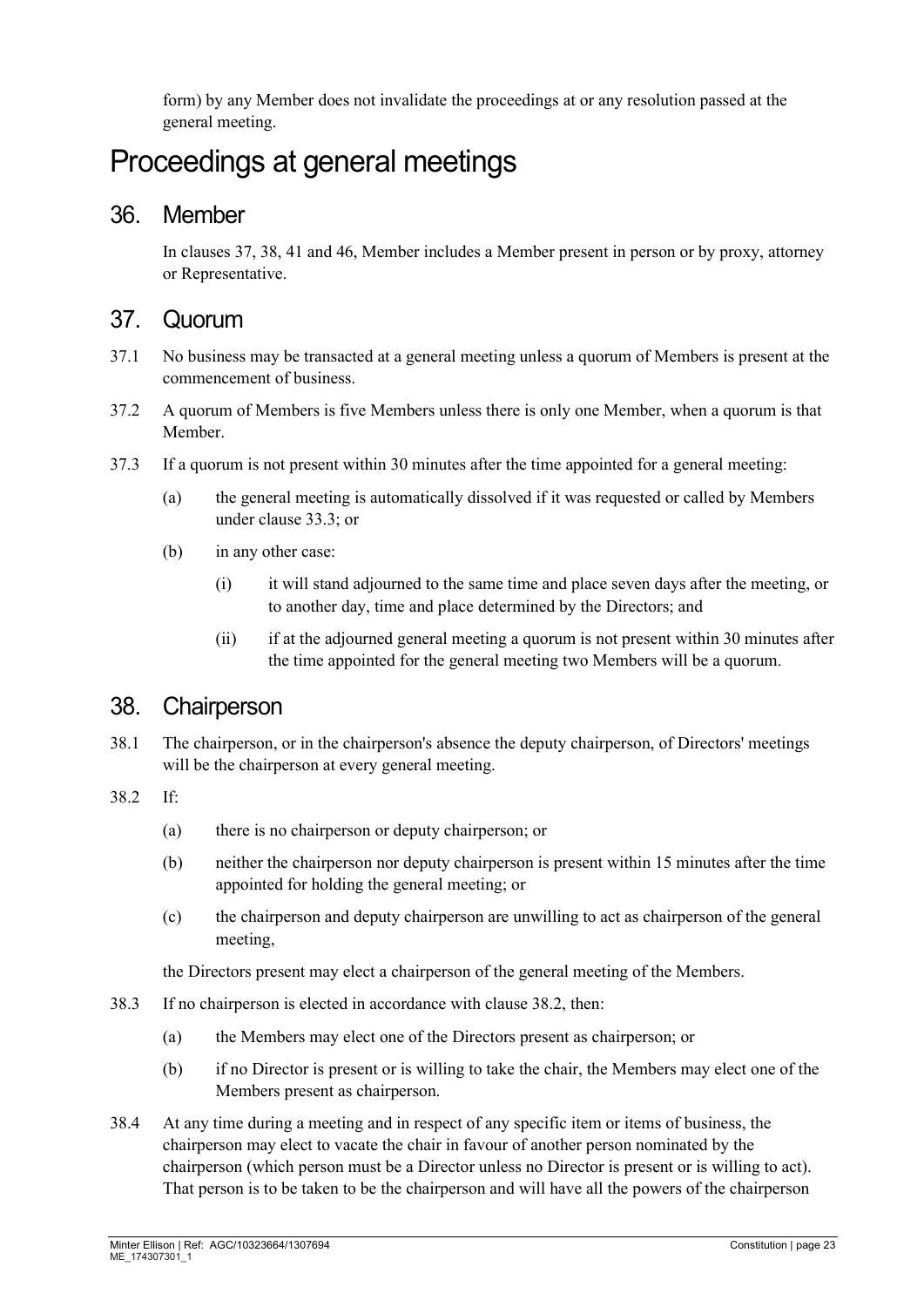(other than the power to adjourn the meeting), during the consideration of that item of business or those items of business.

38.5 If there is a dispute at a general meeting about a question of procedure, the chairperson may determine the question.

#### 39. General conduct

The general conduct of each general meeting of the Company and the procedures to be adopted at the meeting will be determined by the chairperson, including the procedure for the conduct of the election of Directors.

#### 40. Adjournment

- 40.1 The chairperson of a general meeting at which a quorum is present:
	- (a) in his or her discretion may adjourn the general meeting; and
	- (b) must adjourn the general meeting if the meeting directs him or her to do so.
- 40.2 An adjourned general meeting may take place at a different venue from the initial general meeting.
- 40.3 The only business that can be transacted at an adjourned general meeting is the unfinished business of the initial general meeting.
- 40.4 If a general meeting has been adjourned for more than 30 days, notice of the adjourned general meeting must be given to Members as if it were an original general meeting, but otherwise it is not necessary to give notice of an adjourned general meeting or the business of the adjourned general meeting.
- 40.5 A poll cannot be demanded on any resolution concerning the adjournment of a general meeting except by the chairperson.

#### <span id="page-23-0"></span>41. Decisions

- 41.1 Subject to the Corporations Act in relation to special resolutions, a resolution is carried if a majority of the votes cast on the resolution are in favour of the resolution.
- 41.2 A resolution put to the vote of a meeting is decided on a show of hands unless a poll is demanded by:
	- (a) at least 5 Members entitled to vote on the resolution;
	- (b) Members with at least 5% of the votes that may be cast on the resolution on a poll; or
	- (c) the chairperson.
- 41.3 A poll may be demanded:
	- (a) before a vote is taken; or
	- (b) in the case of a vote taken on a show of hands, immediately before or immediately after, the results of the vote are declared.
- 41.4 Unless a poll is demanded:
	- (a) a declaration by the chairperson that a resolution has been carried, carried by a specified majority, or lost; and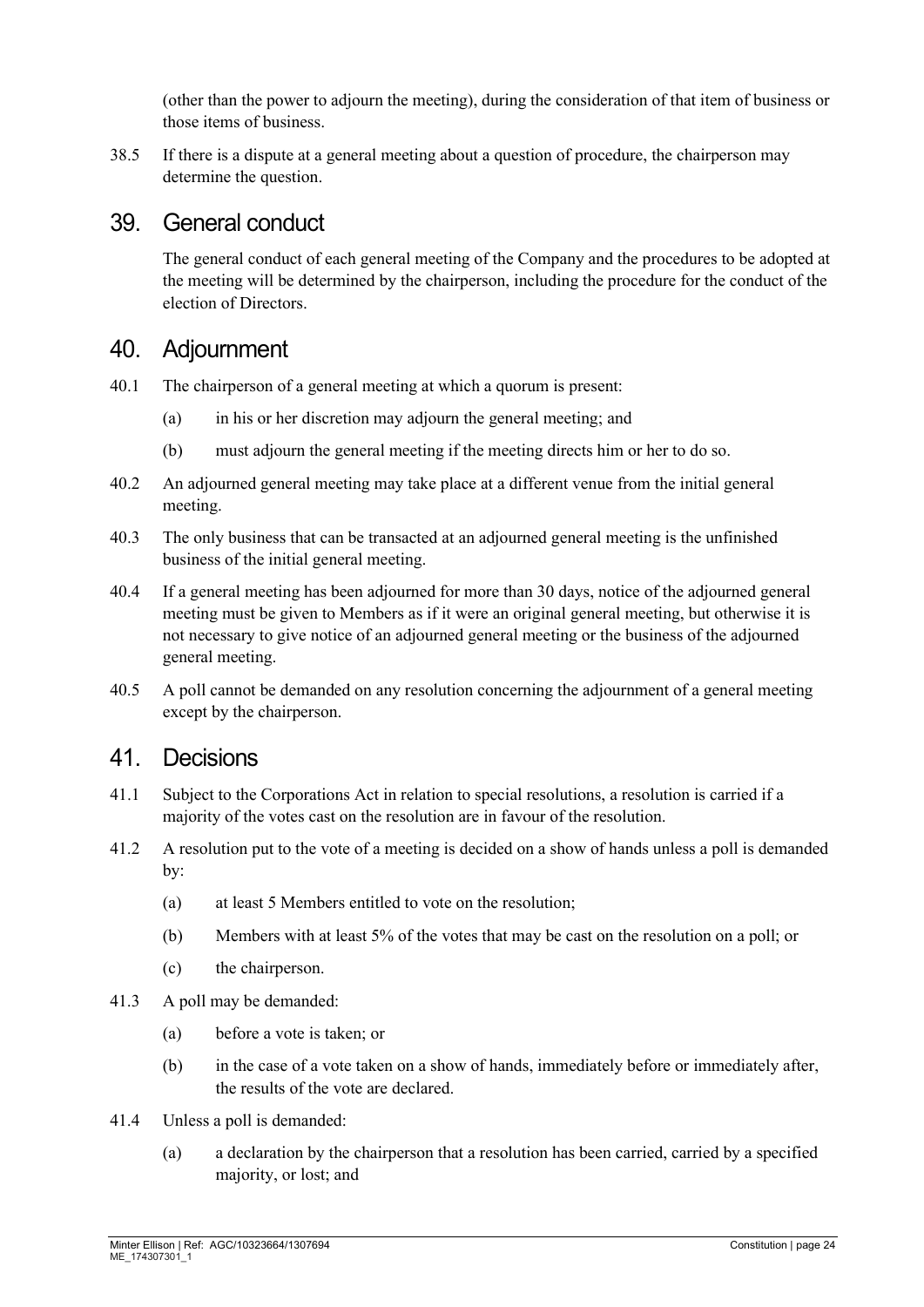(b) an entry to that effect in the minutes of the meeting,

are conclusive evidence of the fact without proof of the number or proportion of the votes in favour of or against the resolution.

- 41.5 The demand for a poll may be withdrawn.
- 41.6 A decision of a general meeting may not be impeached or invalidated on the ground that a person voting at the meeting was not entitled to do so.

#### 42. Taking a poll

- 42.1 Subject to clause [42.5,](#page-24-0) a poll will be taken when and in the manner that the chairperson directs. No notice need be given of any poll.
- 42.2 The result of the poll will determine whether the resolution on which the poll was demanded is carried or lost.
- 42.3 The chairperson may determine any dispute about the admission or rejection of a vote, and such determination, if made in good faith, will be final and conclusive.
- 42.4 A poll cannot be demanded on any resolution concerning the election of the chairperson of a general meeting.
- <span id="page-24-0"></span>42.5 A poll demanded by the chairperson on any resolution concerning the adjournment of a general meeting must be taken immediately.
- 42.6 After a poll has been demanded at a general meeting, the general meeting may continue for the transaction of business other than the question on which the poll was demanded.

### 43. Casting vote of chairperson

The chairperson has a casting vote (in addition to the chairperson's votes as a Member, proxy, attorney or Representative) on a show of hands or on a poll.

#### 44. Admission to general meetings

The chairperson of a general meeting may refuse admission to a person, or require a person to leave and not return to, a meeting if the person:

- (a) refuses to permit examination of any article in the person's possession; or
- (b) is in possession of any:
	- (i) electronic or recording device;
	- (ii) placard or banner; or
	- (iii) other article,

which the chairperson considers to be dangerous, offensive or liable to cause disruption; or

(c) causes any disruption to the meeting.

# 45. Auditor's right to be heard

The Auditor is entitled to:

(a) attend any general meeting of the Company;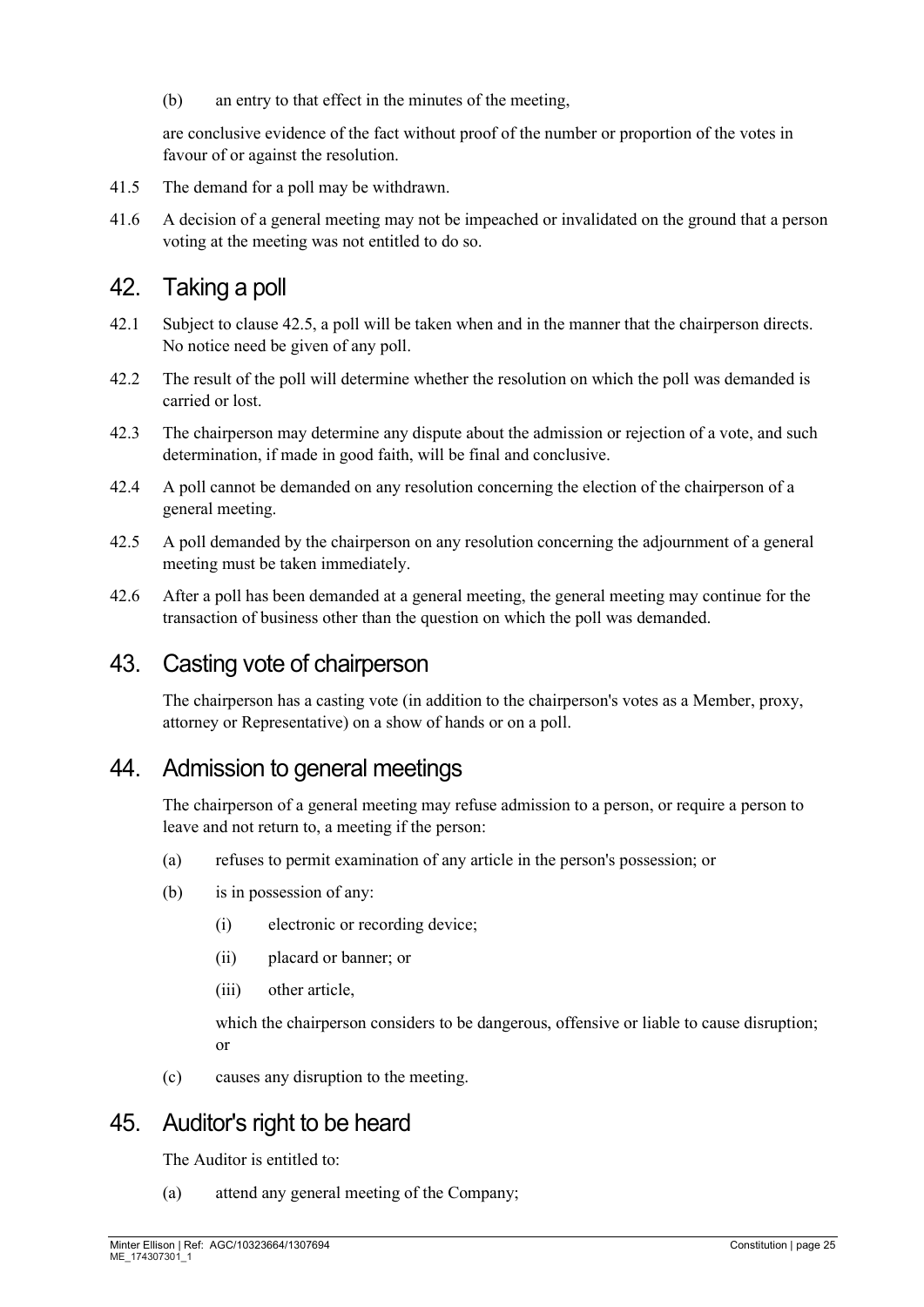- (b) be heard at any general meeting of the Company on any part of the business of the meeting that concerns the Auditor in their capacity as auditor, even if:
	- (i) the Auditor retires at the general meeting; or
	- (ii) Members pass a resolution to remove the Auditor from office; and
- (c) authorise a person in writing to attend and speak at any general meeting as the Auditor's representative.

# Votes of Members

#### <span id="page-25-0"></span>46. Entitlement to vote

- 46.1 Subject to this Constitution and to any rights or restrictions attaching to any class of Shares:
	- (a) every Member may vote;
	- (b) subject to clause [50.5](#page-26-0) and the Corporations Act, on a show of hands every Member has one vote; and
	- (c) on a poll every Member has:
		- (i) for each fully paid Share held by the Member, one vote; and
		- (ii) for each partly paid Share held by the Member, a fraction of a vote equivalent to the proportion which the amount paid (not credited) is of the total amounts paid and payable, whether or not called (excluding amounts credited), on the Share. Without limiting the generality of clause [17.3,](#page-13-2) an amount paid on a Share in advance of a call is not to be taken as paid for the purposes of this clause.

#### 46.2 If a Member:

- (a) dies; or
- (b) through mental or physical infirmity, is incapable of managing the Member's affairs,

and a personal representative, trustee or other person is appointed under law to administer the Member's estate or property, the personal representative, trustee or person so appointed may exercise any rights of the Member in relation to a general meeting as if the personal representative, trustee or person (as the case may be) was a Member.

#### 47. Unpaid calls

A Member is entitled to:

- (a) vote; or
- (b) be counted in a quorum,

only in respect of Shares on which all calls due and payable have been paid.

#### <span id="page-25-1"></span>48. Joint holders

- 48.1 If two or more joint holders purport to vote, the vote of the joint holder whose name appears first in the Register will be accepted, to the exclusion of the other joint holder or holders.
- 48.2 For the purposes of this clause [48,](#page-25-1) several executors or administrators of a deceased Member in whose sole name any Shares are registered will be taken to be joint holders of those Shares.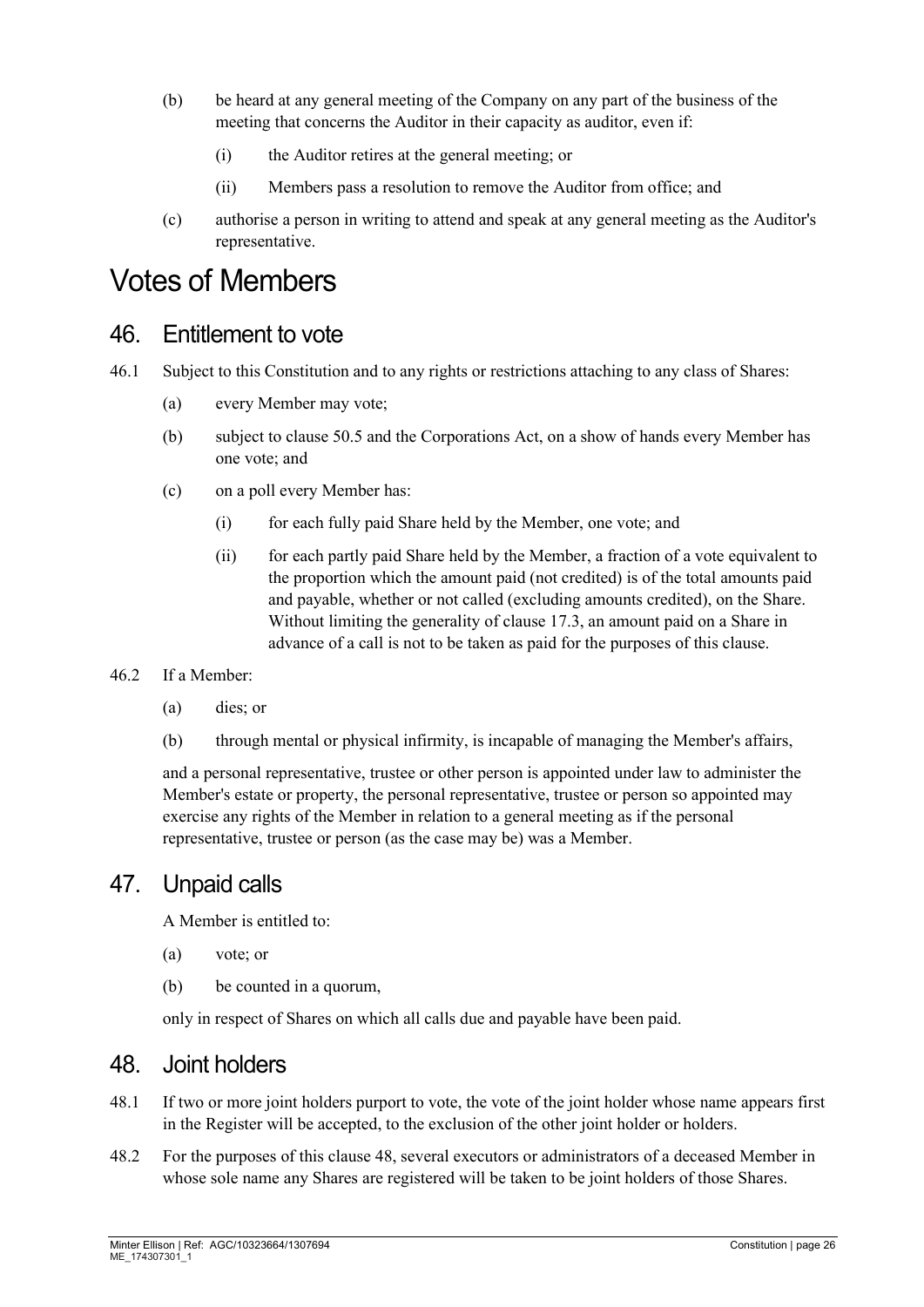### 49. Objections

- 49.1 An objection to the qualification of a voter may only be raised at the general meeting or adjourned general meeting at which the voter tendered its vote.
- 49.2 An objection must be referred to the chairperson of the general meeting, whose decision made in good faith is final.
- 49.3 Subject to clause [49.4,](#page-26-1) a vote which the chairperson does not disallow under an objection is valid for all purposes.
- <span id="page-26-1"></span>49.4 A vote which the ASX Listing Rules require the Company to disregard is not valid.

#### 50. Votes by proxy

- 50.1 A Member who is entitled to vote at a general meeting of the Company may appoint not more than two proxies to attend and vote at the general meeting on that Member's behalf.
- 50.2 The person appointed as the Member's proxy may be an individual or a body corporate.
- 50.3 A proxy need not be a Member.
- 50.4 If a Member appoints one proxy, that proxy may, subject to the Corporations Act, vote on a show of hands.
- <span id="page-26-0"></span>50.5 If a Member appoints two proxies and the appointment does not specify the proportion or number of the Member's votes each proxy may exercise, each proxy may exercise half the votes. However, neither proxy may vote on a show of hands.
- 50.6 A proxy may demand or join in demanding a poll.
- 50.7 A proxy may vote or abstain as he or she chooses except where the appointment of the proxy directs the way the proxy is to vote on a particular resolution. If an appointment directs the way the proxy is to vote on a particular resolution:
	- (a) the proxy need not vote on a show of hands, but if the proxy does so, the proxy must vote that way;
	- (b) if the proxy has two or more appointments that specify different ways to vote on the resolution - the proxy must not vote on a show of hands;
	- (c) if the proxy is the chair the proxy must vote on a poll and must vote that way; and
	- (d) if the proxy is not the chair the proxy need not vote on a poll, but if the proxy does so, the proxy must vote that way.
- 50.8 If:
	- (a) a Member nominates the chairperson of the meeting as the Member's proxy; or
	- (b) the chairperson is to act as proxy under clause [52](#page-27-1) or otherwise under a default appointment according to the terms of the proxy form,

then the person acting as chairperson in respect of an item of business at the meeting must act as proxy under the appointment in respect of that item of business.

# 51. Document appointing proxy

<span id="page-26-2"></span>51.1 An appointment of a proxy is valid if it is signed by the Member making the appointment and contains the information required by subsection 250A(1) of the Corporations Act.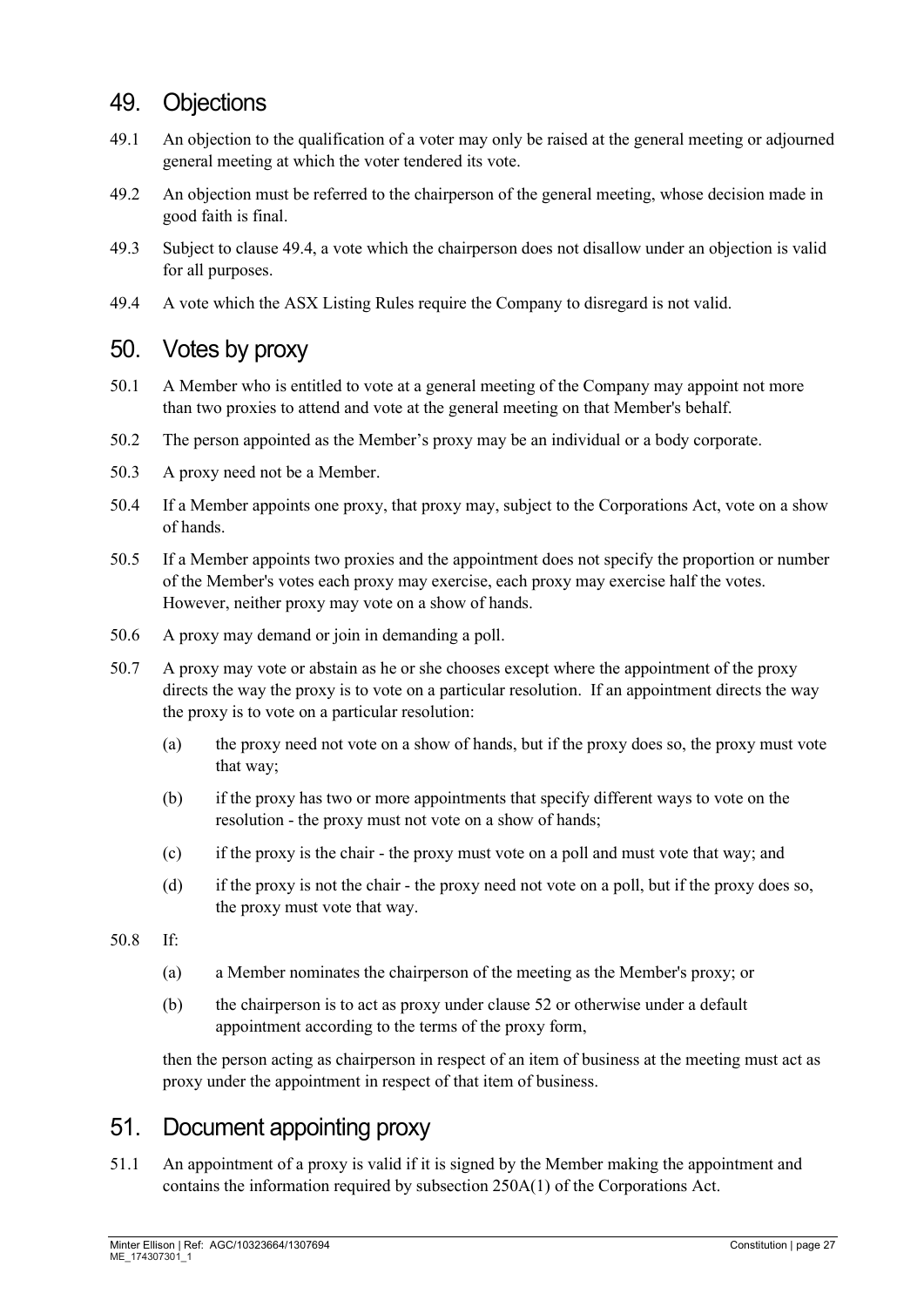- 51.2 For the purposes of clause [51.1,](#page-26-2) an appointment received at an electronic address will be taken to be signed by the Member if:
	- (a) a personal identification code allocated by the Company to the Member has been input into the appointment; or
	- (b) the appointment has been verified in another manner approved by the Directors.
- 51.3 The Company may send a proxy appointment form to Members in a form which has been approved by the Directors or by the chairperson and the Managing Director.
- 51.4 A proxy's appointment is valid at an adjourned general meeting.
- 51.5 A proxy or attorney may be appointed for all meetings or for any number of general meetings or for a particular purpose.
- 51.6 Unless otherwise provided for in the proxy's appointment or in any instrument appointing an attorney, the appointment of the proxy or the attorney will be taken to confer authority:
	- (a) to vote on:
		- (i) any amendment moved to the proposed resolutions and on any motion that the proposed resolutions not be put or any similar motion; and
		- (ii) any procedural motion, including any motion to elect the chairperson, to vacate the chair or to adjourn the general meeting,

even though the appointment may specify the way the proxy or attorney is to vote on a particular resolution; and

(b) to vote on any motion before the general meeting whether or not the motion is referred to in the appointment.

#### <span id="page-27-1"></span>52. Proxy in blank

If a proxy appointment is signed by the Member but does not name the proxy or proxies in whose favour it is given, the chairperson may either act as proxy or complete the proxy appointment by inserting the name or names of one or more Directors or the Secretary.

#### 53. Lodgement of proxy

- <span id="page-27-0"></span>53.1 Subject to clause [53.3,](#page-27-2) the appointment of a proxy or attorney must be received by the Company, at least 48 hours (unless reduced in the notice of meeting to which the appointment relates) before the general meeting (or the resumption of an adjourned general meeting) at which the appointee is to attend and vote.
- 53.2 If the appointment purports to be executed under a power of attorney or other authority, the original document or a certified copy of it must be received by the Company at least 48 hours (unless reduced in the notice of meeting to which the appointment relates) before the general meeting (or the resumption of an adjourned general meeting).
- <span id="page-27-2"></span>53.3 The Company receives an appointment of a proxy or attorney or other authority under which it was signed when they are received at:
	- (a) the Company's registered office;
	- (b) a facsimile number at the Company's registered office; or
	- (c) a place, facsimile number or electronic address specified for that purpose in the notice of general meeting.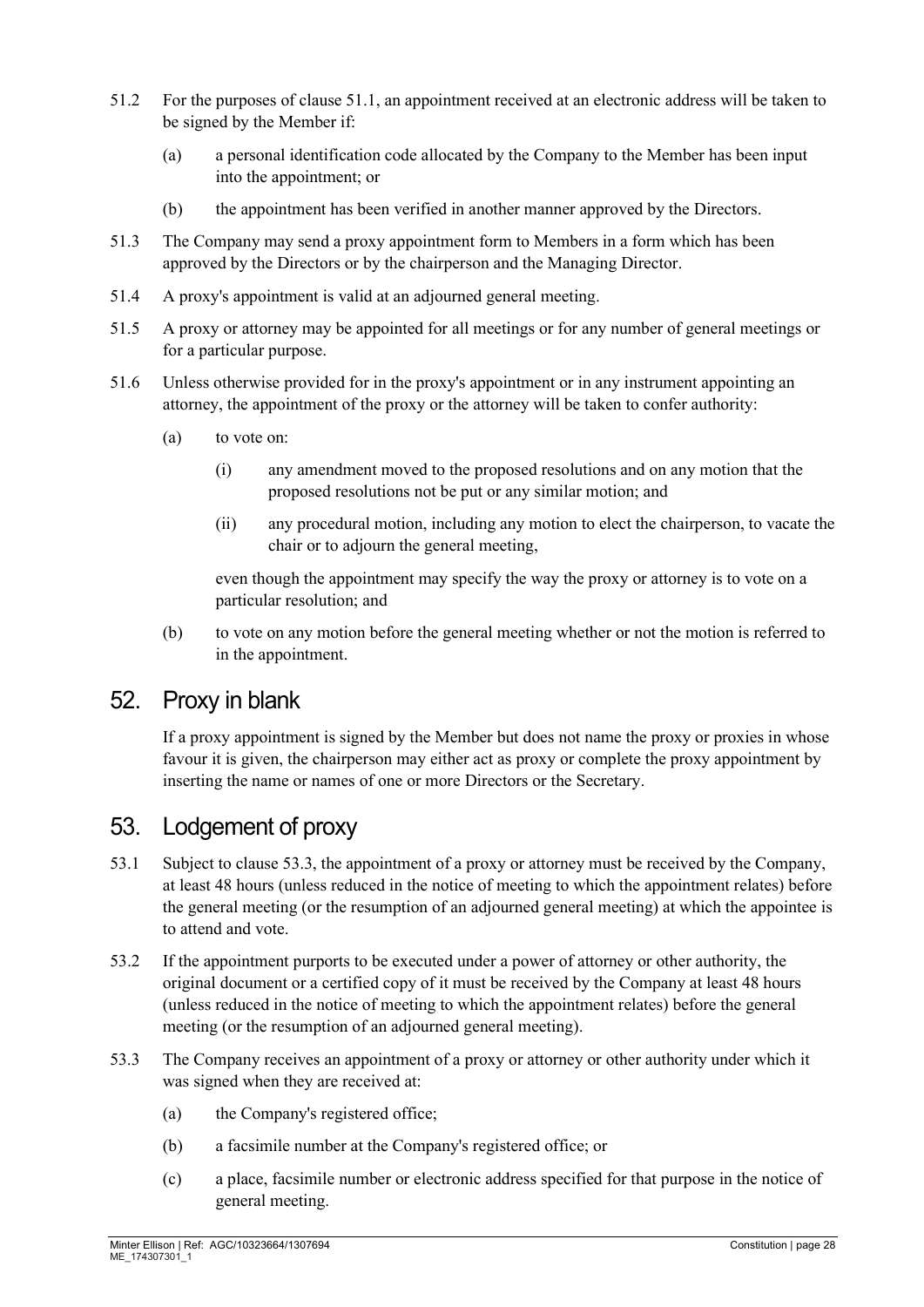# 54. Validity

A vote cast in accordance with an appointment of proxy or power of attorney is valid even if before the vote was cast the appointor:

- (a) died;
- (b) became mentally incapacitated;
- (c) revoked the proxy or power; or
- (d) transferred the Shares in respect of which the vote was cast,

unless the Company received written notification of the death, mental incapacity, revocation or transfer before the relevant general meeting or adjourned general meeting.

#### 55. Representatives of bodies corporate

- <span id="page-28-0"></span>55.1 Any Member that is a body corporate may appoint an individual as its representative as provided by the Corporations Act.
- 55.2 The appointment of a Representative may set out restrictions on the Representative's powers.
- 55.3 The original form of appointment of a Representative, a certified copy of the appointment, or a certificate of the body corporate evidencing the appointment of a Representative is prima facie evidence of a Representative having been appointed.
- 55.4 The chairperson of a general meeting may permit a person claiming to be a Representative to exercise the body's powers even if he or she has not produced a certificate or other satisfactory evidence of his or her appointment.

# Appointment and removal of Directors

#### <span id="page-28-2"></span>56. Number of Directors

- <span id="page-28-1"></span>56.1 Subject to the Corporations Act, the Company may by resolution passed at a general meeting increase the minimum number of Directors or increase or reduce the maximum number of Directors.
- 56.2 Until the Company resolves otherwise in accordance with clause [56.1](#page-28-1) there will be:
	- (a) a minimum of four Directors; and
	- (b) a maximum of eight Directors.
- 56.3 Subject to any resolution of the Members determining the maximum and minimum numbers of Directors, the Directors may from time to time determine the respective numbers of Executive and Non-Executive Directors.

#### 57. Qualification

- 57.1 Neither a Director nor an Alternate Director has to hold any Shares.
- 57.2 In addition to the circumstances which disqualify a person from managing a corporation according to the Corporations Act, no person who has been an insolvent under administration within the previous five years is eligible to become a Director.
- 57.3 A Director (and an Alternate Director when acting as a Director) is entitled to notice of all general meetings and meetings of the holders of any class of Shares.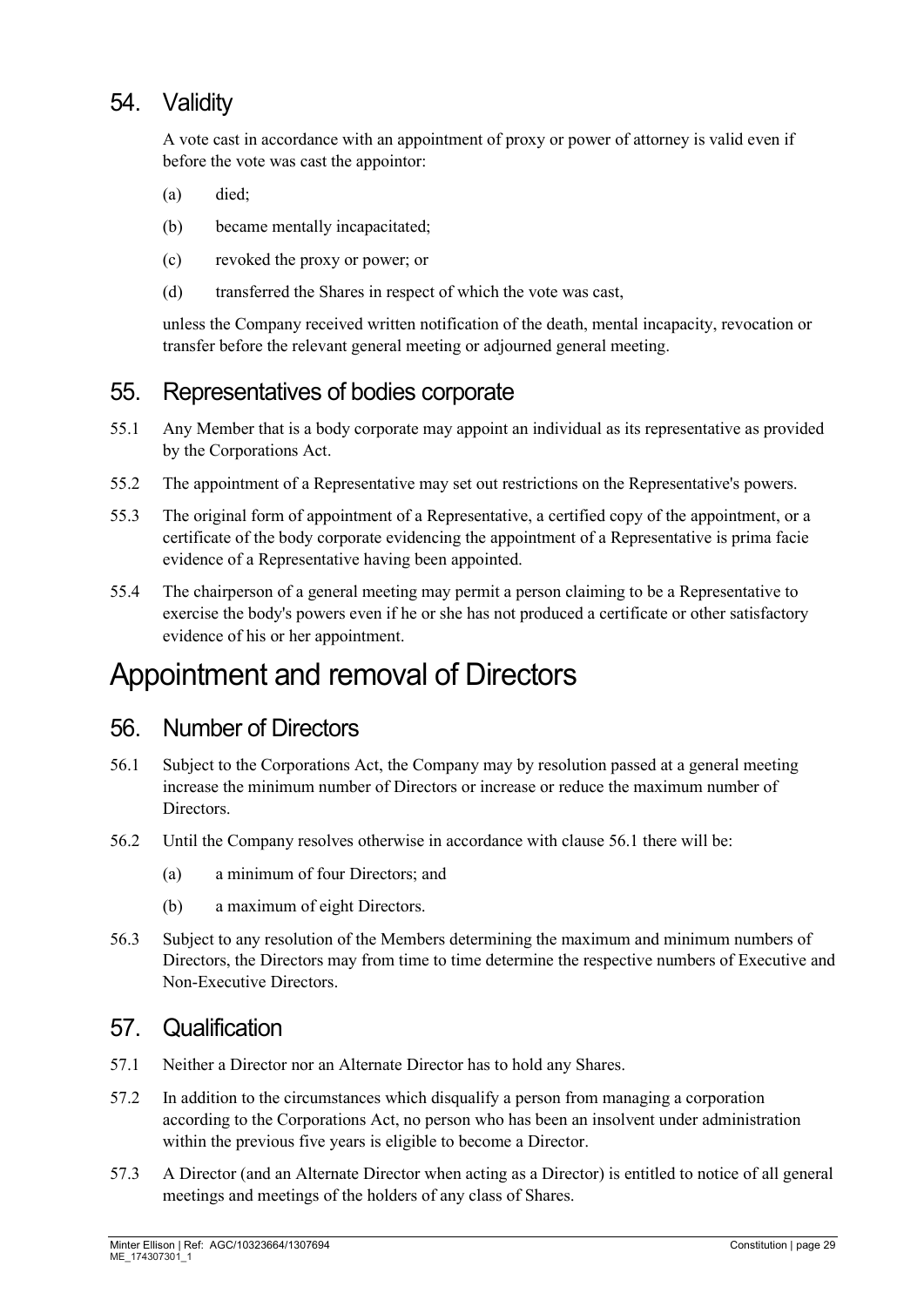### 58. Power to remove and appoint

- <span id="page-29-1"></span><span id="page-29-0"></span>58.1 The Company may, subject to the Corporations Act, by resolution passed in general meeting:
	- (a) remove any Director before the end of the Director's term of office; and
	- (b) if the outgoing Director is a Non-Executive Director, elect another person to replace the Director.
- 58.2 A person appointed under clause [58.1](#page-29-0) will hold office for the remainder of the term for which the Director replaced would have held office if the Director had not been removed.
- 58.3 Subject to the provisions of this Constitution, the Company may appoint a person as a Director by resolution passed in general meeting.
- 58.4 A Director appointed or elected at a general meeting is taken to have been appointed or elected with effect from immediately after the end of that general meeting unless the resolution by which the Director was appointed or elected specifies a different time.
- 58.5 If the conduct or position of any Director is such that continuance in office appears to the majority of the Directors to be prejudicial to the interests of the Company, a majority of Directors at a meeting of the Directors specifically called for that purpose may suspend that Director.
- 58.6 A suspended Director may not take any part in the business or affairs of the Company until the suspension has been terminated.
- 58.7 Within 14 days of suspension of Director, the Directors must call a general meeting, at which the Members may consider a motion to remove the Director from office in accordance with clause [58.1\(a\).](#page-29-1)
- 58.8 If a motion to remove a suspended Director from office is not carried at the general meeting called to consider the matter, the suspension of the Director is terminated and the Director is reinstated in his or her office.

#### 59. Additional and casual Directors

- <span id="page-29-2"></span>59.1 Subject to clause [56,](#page-28-2) only the Directors may appoint any person as a Director to fill a casual vacancy or as an addition to the existing Directors.
- <span id="page-29-4"></span>59.2 Unless the Director is an Executive Director and the ASX Listing Rules do not require that Director to be subject to retirement as set out in this clause, a Director appointed under clause [59.1](#page-29-2) will hold office until the end of the next annual general meeting of the Company, at which the Director may be re-elected but he or she will not be taken into account in determining the number of Directors who must retire by rotation at the meeting in accordance with clause [60.1.](#page-29-3)

# 60. Retirement by rotation

- <span id="page-29-3"></span>60.1 At the close of each annual general meeting one-third of the Directors or, if their number is not a multiple of three, then the number nearest to but not more than one-third of the Directors, must retire.
- 60.2 The Directors to retire by rotation at an annual general meeting are those Directors who have been longest in office since their last election.
- 60.3 Directors elected on the same day may agree among themselves or determine by lot which of them must retire.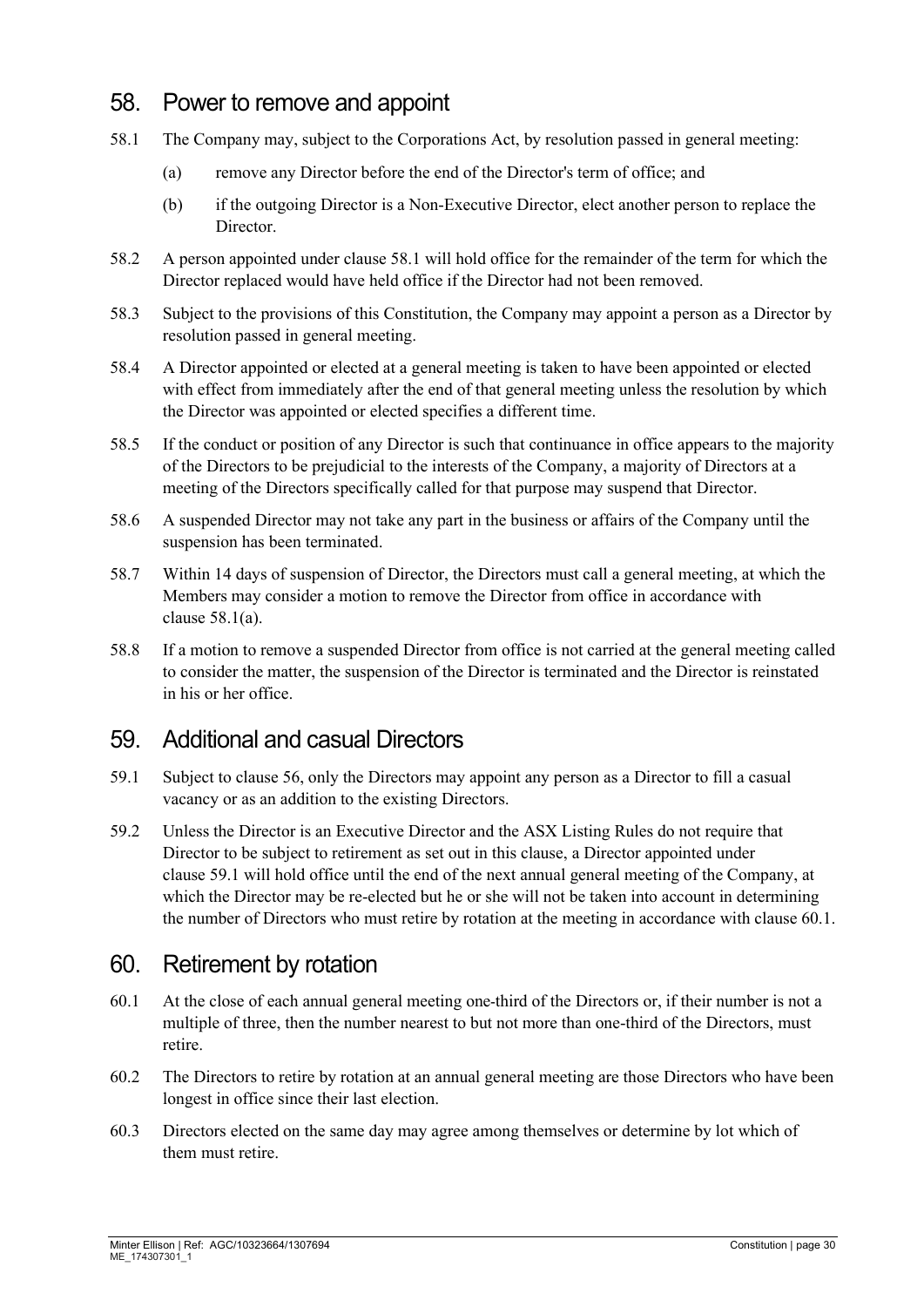- 60.4 Subject to clause [77.8,](#page-36-2) a Director must retire from office at the conclusion of the third annual general meeting after the Director was last elected, even if his or her retirement results in more than one-third of all Directors retiring from office.
- 60.5 A retiring Director remains in office until the end of the meeting and will be eligible for reelection at the meeting.

#### 61. Nomination of Director

- <span id="page-30-0"></span>61.1 A person, other than a Director retiring under clause [59.2](#page-29-4) or under clause [60.1](#page-29-3) who seeks reelection, or a person who has been nominated by the Directors for election at that meeting, is not eligible for election as a Director at a general meeting unless:
	- (a) the person is proposed as a candidate by at least 50 Members or Members holding between them at least 5% of the votes that may be cast at a general meeting of the Company; and
	- (b) the proposing Member or the person leaves a notice at the Company's registered office which nominates the candidate for the office of Director and includes the signed consent of the candidate.
- 61.2 A notice given in accordance with clause [61.1](#page-30-0) must be left at the Company's registered office not less than 35 Business Days before the relevant general meeting, or in the case of a general meeting which the Members have requested the Directors to call, 30 Business Days before the relevant meeting.

#### 62. Vacation of office

The office of a Director immediately becomes vacant if the Director:

- (a) ceases to be a Director by virtue of the Corporations Act;
- (b) is prohibited by the Corporations Act from holding office or continuing as a Director;
- (c) is liable to pay a call but does pay the call within 21 days after the date on which it is payable;
- (d) is prohibited from holding or is removed from the office of Director by an order made under the Corporations Act;
- (e) becomes bankrupt or makes any general arrangement or composition with his or her creditors;
- (f) cannot fully participate in the management of the Company because of his or her mental incapacity or is a person whose estate is liable to have a person appointed, under the law relating to the administration of estates of persons who through mental or physical infirmity are incapable of managing their affairs, to administer it, or becomes in the opinion of the Directors incapable of performing his or her duties;
- (g) resigns from his or her office of Director by notice in writing to the Company;
- (h) is removed by a resolution of the Company; or
- (i) is resident in Australia and not being engaged abroad on the business of the Company, is absent from Directors' meetings for three consecutive months without leave of absence from the Directors.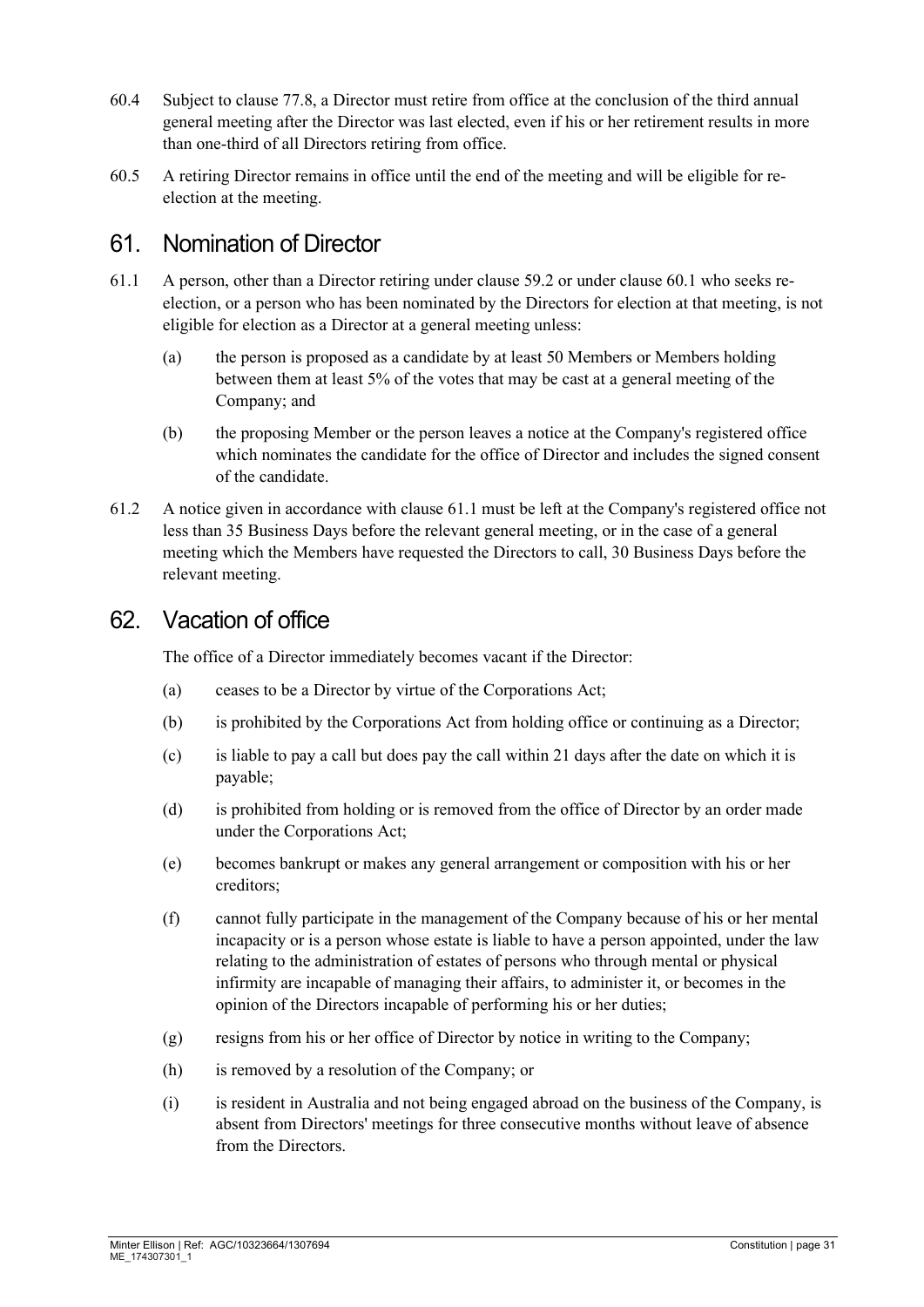# Remuneration of Directors

# 63. Remuneration of Non-Executive Directors

- <span id="page-31-0"></span>63.1 Subject to the ASX Listing Rules, the Directors as a whole (other than Executive Directors) may be paid or provided remuneration for their services the total amount or value of which must not exceed the aggregate maximum amount determined from time to time by the Company in general meeting.
- 63.2 The notice calling a general meeting at which it is proposed that Members approve an increase of the aggregate maximum sum must state the amount of the increase and the aggregate maximum sum, and any other matters required by the ASX Listing Rules.
- 63.3 Subject to the ASX Listing Rules, the aggregate maximum sum will be divided among the Non-Executive Directors in such proportion and manner as the Directors agree and, in default of agreement, equally and shall be deemed to accrue from day to day.
- 63.4 Non-Executive Directors may not be paid a commission on or a percentage of profits or operating revenue.
- <span id="page-31-1"></span>63.5 If a Non-Executive Director is required to perform services for the Company which in the opinion of the Directors, are outside the scope of the ordinary duties of a Director, the Company may pay or provide the Director remuneration determined by the Directors which may be either in addition to or instead of the Director's remuneration under clause [63.1.](#page-31-0) No remuneration may be paid or provided under this clause [63.5](#page-31-1) if the effect would be to exceed the aggregate maximum sum of Directors' remuneration determined by the Company in general meeting.
- 63.6 Non-Executive Directors may also be paid all travelling, hotel and other expenses properly incurred by them in attending and returning from meetings of the Directors or any committee of the Directors or general meetings of the Company or otherwise in connection with the Company's business.
- 63.7 The Company may also pay a premium for a contract insuring a person who is or has been a Non-Executive Director against liability incurred by the person as a Director, except in circumstances prohibited by the Corporations Act.

# 64. Remuneration of Executive Directors

- 64.1 The remuneration of an Executive Director may from time to time be fixed by the Directors. The remuneration may be by way of salary or commission or participation in profits or by all or any of these modes but may not be by commission on, or a percentage of, operating revenue.
- 64.2 The Company may reimburse an Executive Director for his or her expenses properly incurred as a Director or in the course of his or her office.
- 64.3 Except in circumstances prohibited by the Corporations Act, the Company may pay a premium for a contract insuring a person who is or has been an Executive Director against liability incurred by the person as a Director.

# 65. Retirement benefits

65.1 Subject to the Corporations Act, the Company may give a person a benefit in connection with a Director's retirement from a board or managerial office in the Company or a related body corporate of the Company.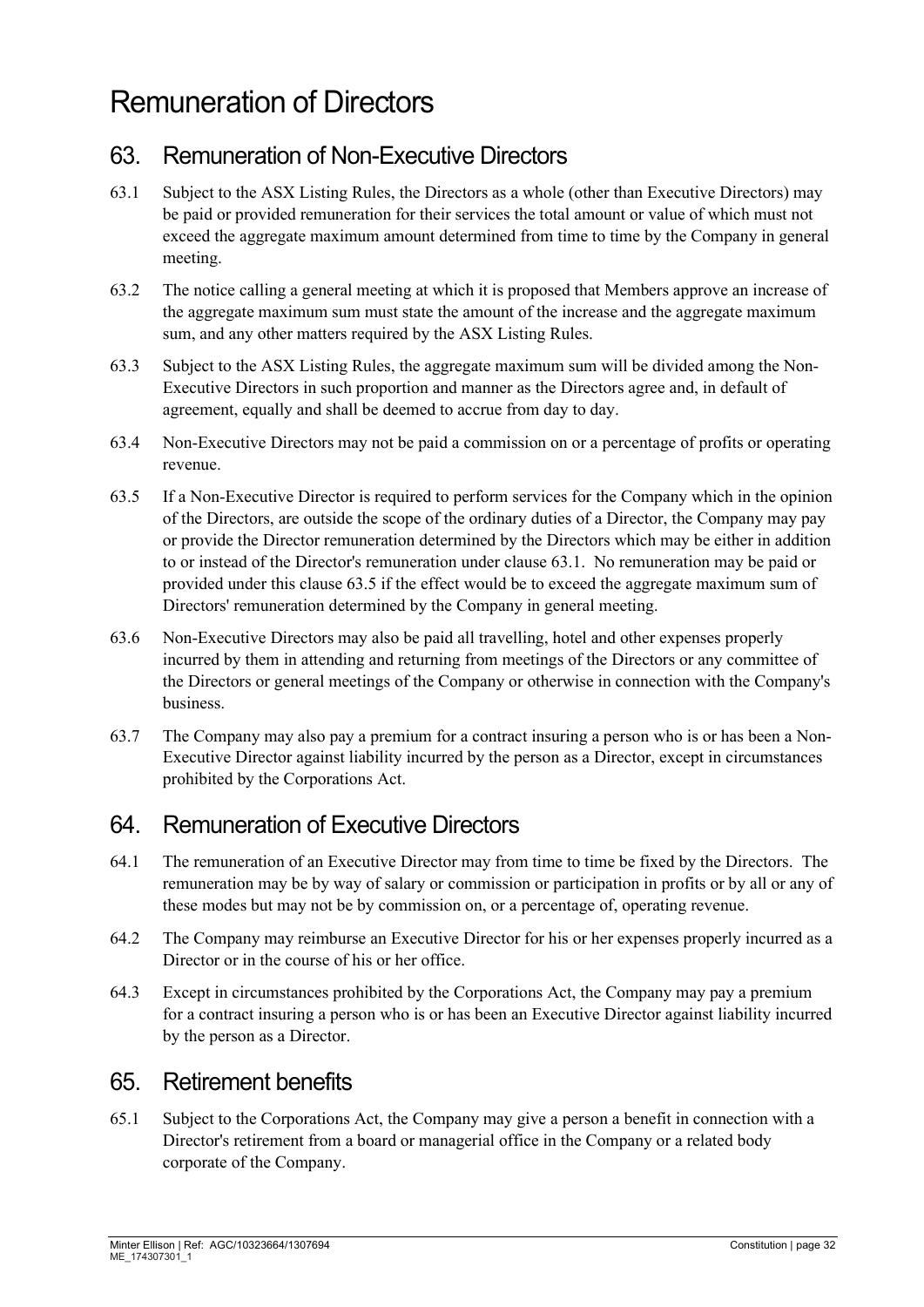65.2 Subject to the Corporations Act, the Company may enter into an agreement or contract with a person for the giving to the person or any other person of a benefit in connection with a Director's retirement from a board or managerial office in the Company or a related body corporate of the Company.

# Powers and duties of Directors

### 66. Directors to manage Company

- <span id="page-32-0"></span>66.1 The business of the Company is managed by or under the direction of the Directors who may exercise all powers of the Company that this Constitution, the Corporations Act or the ASX Listing Rules do not require to be exercised by the Company in general meeting.
- 66.2 Without limiting the generality of clause [66.1,](#page-32-0) the Directors may exercise all the powers of the Company to:
	- (a) borrow money;
	- (b) charge any property or business of the Company or all or any of its uncalled capital;
	- (c) issue debentures or give any other security for a debt, liability or obligation of the Company or of any other person; and
	- (d) guarantee or to become liable for the payment of money or the performance of any obligation by or of any other person.

# Proceedings of Directors

#### 67. Directors' meetings

- 67.1 Any Director may call a meeting of the Directors.
- 67.2 A Directors' meeting must be called by not less than 48 hours' notice of a meeting to each Director, unless the Directors unanimously agree otherwise. The notice may be in writing or given using any technology consented to by all the Directors.
- 67.3 An accidental omission to send a notice of a meeting of Directors to any Director or the nonreceipt of such a notice by any Director does not invalidate the proceedings, or any resolution passed, at the meeting.
- <span id="page-32-1"></span>67.4 Subject to the Corporations Act, a Directors' meeting may be held by the Directors communicating with each other by any technological means consented to by all the Directors. The consent may be a standing one.
- 67.5 The Directors need not all be physically present in the same place for a Directors' meeting to be held.
- 67.6 A Director who participates in a meeting held in accordance with clause [67.4](#page-32-1) is taken to be present and entitled to vote at the meeting.
- 67.7 A Director can only withdraw his or her consent under clause [67.4](#page-32-1) to the means of communication between Directors proposed for a Directors' meeting if the Director does so at least 48 hours before the meeting.
- 67.8 Clause [67.4](#page-32-1) applies to meetings of Directors' committees as if all committee members were Directors.
- 67.9 The Directors may meet together, adjourn and regulate their meetings as they think fit.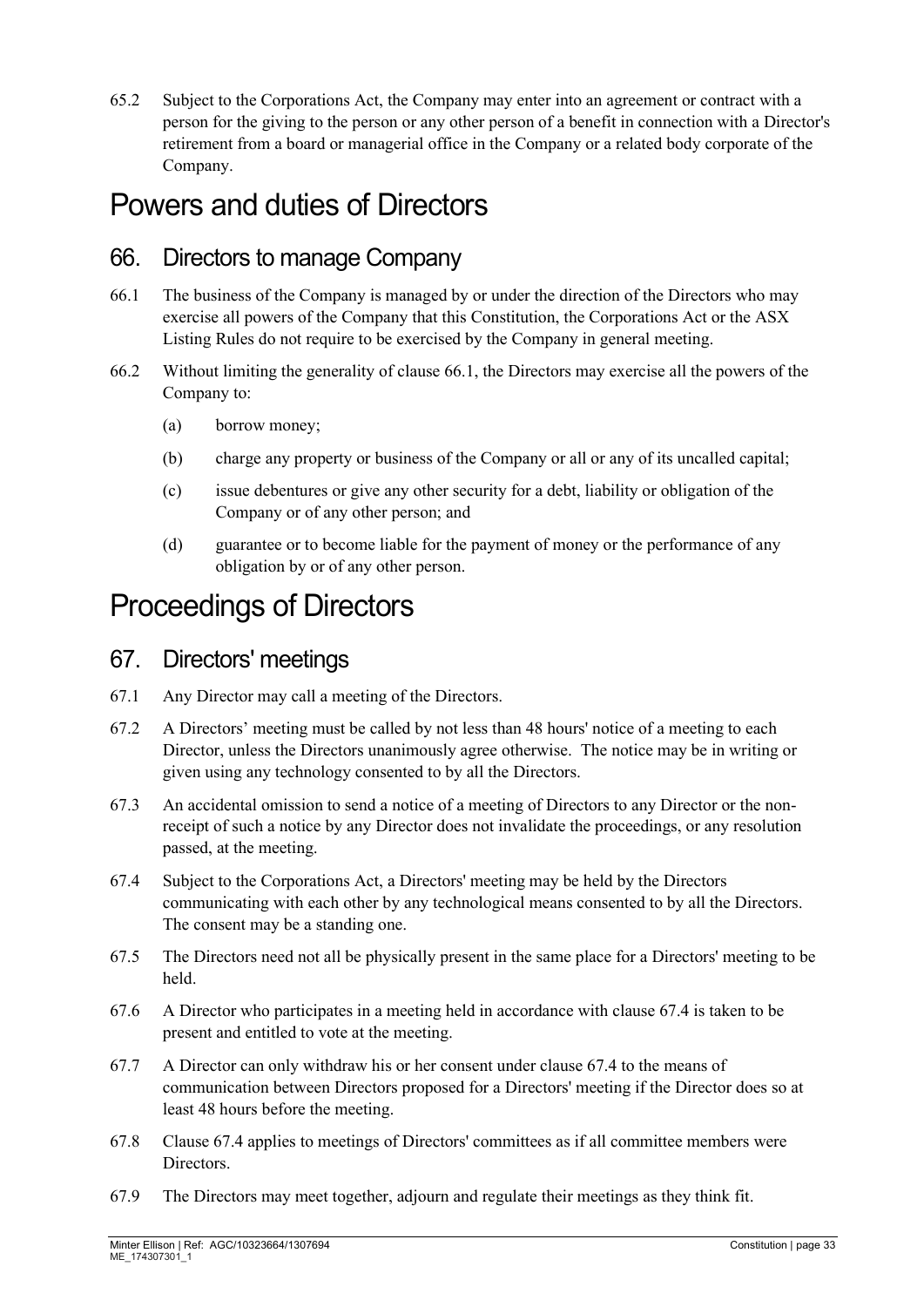- 67.10 A quorum for meetings of Directors may be fixed by the Directors and unless so fixed, is two Directors present. The quorum must be present at all times during the meeting.
- 67.11 Where a quorum cannot be established for the consideration of a particular matter at a meeting of Directors, one or more of the Directors may call a general meeting of Members to deal with the matter.

#### 68. Decisions

- 68.1 Questions arising at a meeting of Directors are to be decided by a majority of votes of the Directors present and voting and, subject to the Corporations Act, each Director has one vote.
- 68.2 Subject to the ASX Listing Rules, in the case of an equality of votes the chairperson of a meeting has a casting vote in addition to his or her deliberative vote, except where only two Directors are present and entitled to vote.
- 68.3 An Alternate Director has one vote for each Director for whom he or she is an alternate. If an Alternate Director is a Director, he or she also has a vote as a Director.

#### <span id="page-33-0"></span>69. Directors' interests

- 69.1 As required by the Corporations Act, a Director must give the Directors notice of any material personal interest in a matter that relates to the affairs of the Company.
- 69.2 Subject to the provisions of this clause [69,](#page-33-0) a Director or a body or entity in which a Director has a direct or indirect interest may:
	- (a) enter into any agreement or arrangement with the Company;
	- (b) hold any office or place of profit other than as auditor in the Company; and
	- (c) act in a professional capacity other than as auditor for the Company,

and the Director or the body or entity can receive and keep beneficially any remuneration, profits or benefits under any agreement or arrangement with the Company or from holding an office or place of profit in or acting in a professional capacity with the Company.

- 69.3 The fact that a Director holds office as a director, and has fiduciary obligations arising out of that office:
	- (a) will not void or render voidable a contract made by a Director with the Company;
	- (b) will not void or render voidable a contract or arrangement entered into by or on behalf of the Company and in which the Director may have any interest; and
	- (c) will not require the Director to account to the Company for any profit realised by or under any contract or arrangement entered into by or on behalf of the Company and in which the Director may have any interest.
- 69.4 A Director may be or become a director or other officer of, or otherwise be interested in:
	- (a) any related body corporate of the company; or
	- (b) any other body corporate promoted by the Company or in which the Company may be interested as a vendor, shareholder or otherwise,

and is not accountable to the Company for any remuneration or other benefits received by the Director as a director or officer of, or from having an interest in, that body corporate.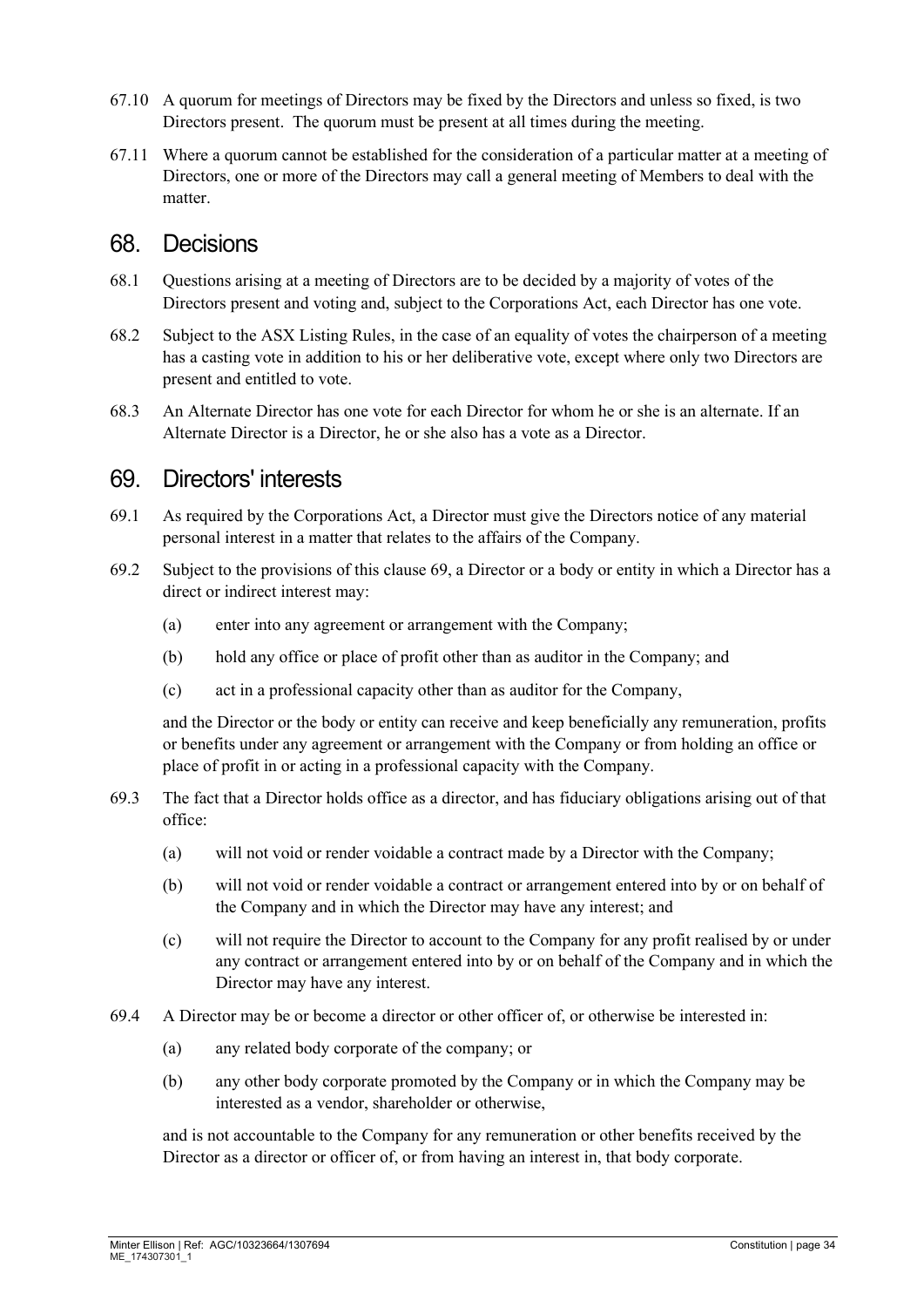- 69.5 A Director who has a material personal interest in a matter that is being considered at a Directors' meeting must not:
	- (a) be present while the matter is being considered at the meeting; or
	- (b) vote on the matter,

unless permitted to do so by the Corporations Act, in which case the Director may:

- (c) be counted in determining whether or not a quorum is present at any meeting of Directors considering that contract or arrangement or proposed contract or arrangement;
- (d) sign or countersign any document relating to that contract or arrangement or proposed contract or arrangement; and
- (e) vote in respect of, or in respect of any matter arising out of, the contract or arrangement or proposed contract or arrangement.
- 69.6 A Director must give to the Company such information about the Shares or other securities in the Company in which the Director has a relevant interest and at the times that the Secretary requires, to enable the Company to comply with any disclosure obligations it has under the Corporations Act or the ASX Listing Rules.

#### <span id="page-34-0"></span>70. Alternate Directors

- 70.1 A Director may, with the approval of the Directors, appoint any person as his or her alternate.
- 70.2 An Alternate Director is entitled to notice of Directors' meetings while he or she is acting in that capacity and, if the appointor is not present at a meeting, is entitled to attend, be counted in a quorum and vote as a Director.
- 70.3 An Alternate Director is an officer of the Company and is not an agent of the appointor.
- 70.4 The provisions of this Constitution which apply to Directors also apply to Alternate Directors, except that Alternate Directors are not entitled in that capacity to any remuneration from the Company.
- 70.5 The appointment of an Alternate Director may be revoked at any time by the appointor or by the other Directors.
- 70.6 An Alternate Director's appointment ends automatically when his or her appointor ceases to be a Director.
- 70.7 Any appointment or revocation under this clause must be effected by written notice delivered to the Secretary.
- 70.8 An Alternate Director does not have an interest in a contract or arrangement or a material personal interest in a matter by reason only of the fact that his or her appointor has such an interest.

# 71. Remaining Directors

- 71.1 The Directors may act even if there are vacancies on the board.
- 71.2 If the number of Directors is not sufficient to constitute a quorum at a Directors' meeting, the Director or Directors may act only to:
	- (a) appoint a Director or Directors; or
	- (b) call a general meeting.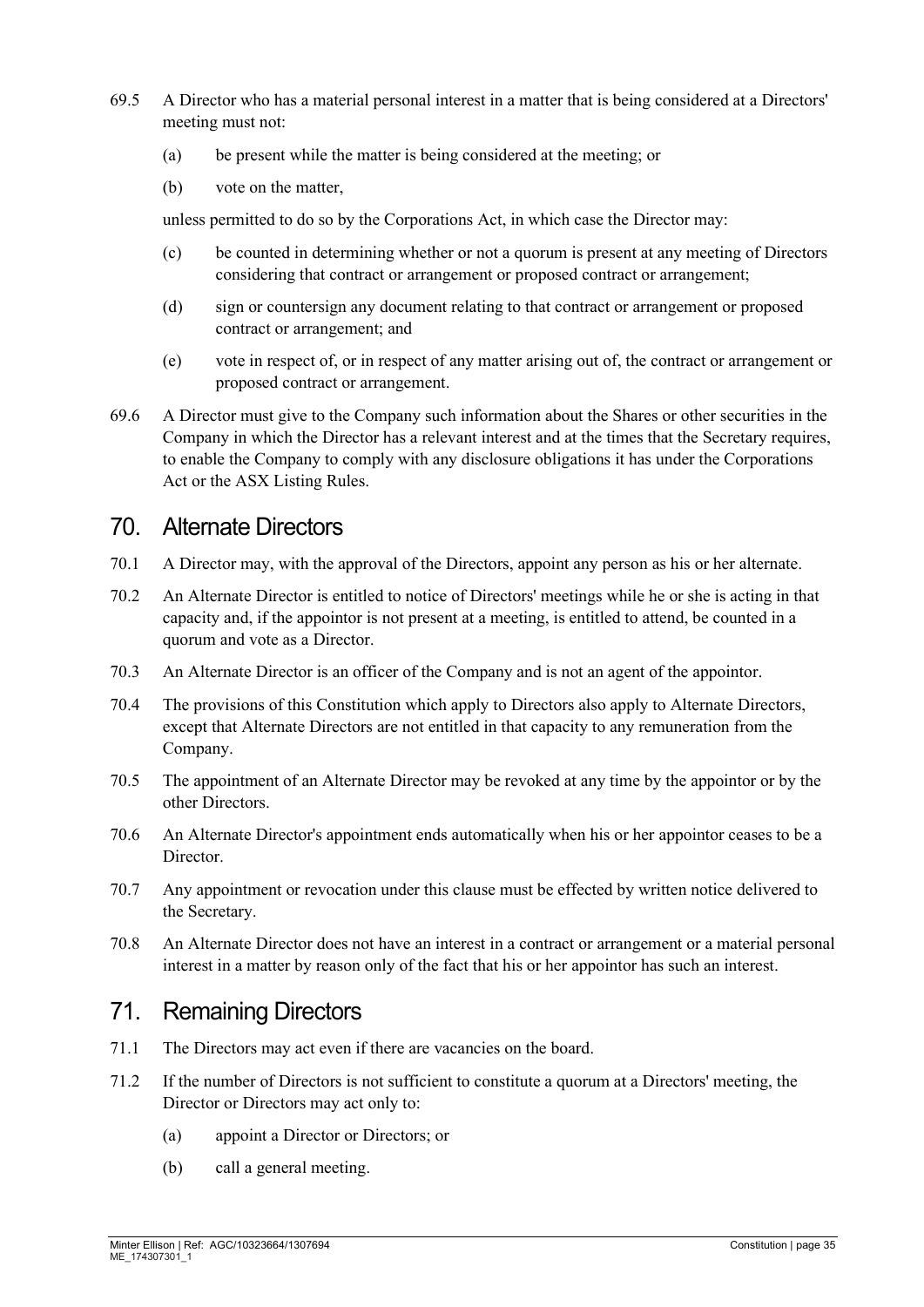# 72. Chairperson

- 72.1 The Directors may elect a Director as chairperson of Directors' meetings and may determine the period for which the chairperson will hold office.
- 72.2 If no chairperson is elected or if the chairperson is not present at any Directors' meeting within 10 minutes after the time appointed for the meeting to begin, the Directors present must elect a Director to be chairperson of the meeting.
- 72.3 The Directors may elect a Director as deputy chairperson to act as chairperson in the chairperson's absence.

### 73. Delegation

- <span id="page-35-0"></span>73.1 The Directors may delegate any of their powers, other than those which by law must be dealt with by the Directors as a board, to a committee or committees.
- 73.2 The Directors may at any time revoke any delegation of power under clause [73.1.](#page-35-0)
- 73.3 At least one member of each committee of Directors must be a Director.
- 73.4 A committee may be authorised by the Directors to sub delegate all or any of the powers for the time being vested in it.
- 73.5 Meetings of any committee of Directors will be governed by the provisions of this Constitution which deal with Directors' meetings so far as they are applicable and are not inconsistent with any directions of the Directors. The provisions apply as if each member was a Director.

#### <span id="page-35-2"></span>74. Written resolutions

- <span id="page-35-1"></span>74.1 If all the Directors who are eligible to vote on a resolution have signed a document containing a statement that they are in favour of a resolution set out in the document, then a resolution in those terms is taken to have been passed by the Directors without a meeting. The resolution is passed when the last Director signs.
- 74.2 For the purposes of clause [74.1,](#page-35-1) separate copies of a document may be used for signing by the Directors if the wording of the resolution and statement is identical in each copy.
- 74.3 Any document referred to in this clause may be in the form of a facsimile transmission or electronic notification.
- 74.4 If a resolution is taken to have been passed in accordance with this clause [74,](#page-35-2) the minutes must record that fact.
- 74.5 This clause [74](#page-35-2) applies to meetings of Directors' committees as if all members of the committee were Directors.
- 74.6 Any document referred to in this clause [74](#page-35-2) must be sent to every Director who is entitled to vote on the resolution.

# 75. Validity of acts of Directors

- <span id="page-35-3"></span>75.1 An act done by a Director is effective even if their appointment, or the continuance of their appointment, is invalid because the Company or Director did not comply with this Constitution or any provision of the Corporations Act.
- 75.2 Clause [75.1](#page-35-3) does not deal with the question whether an effective act by a director:
	- (a) binds the company in its dealings with other people; or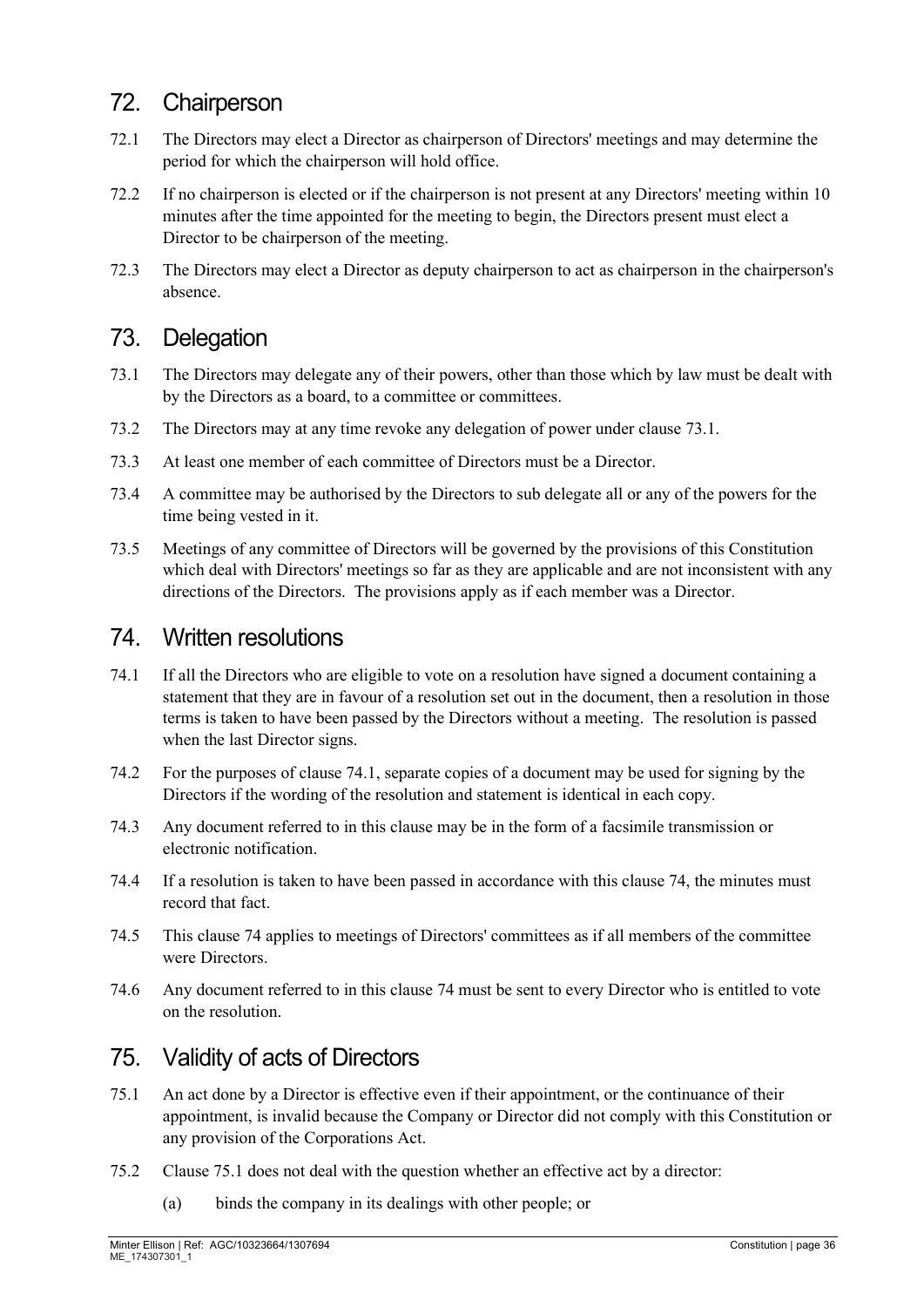(b) makes the company liable to another person.

#### 76. Minutes

- 76.1 The Directors must cause minutes to be made of:
	- (a) the names of the Directors present at all Directors' meetings and meetings of Directors' committees;
	- (b) all proceedings and resolutions of general meetings, Directors' meetings and meetings of Directors' committees;
	- (c) all resolutions passed in accordance with clause [74;](#page-35-2)
	- (d) appointments of officers, but only if the Directors resolve that a minute of the appointment should be made; and
	- (e) all disclosures of interests made in accordance with the Corporations Act.
- 76.2 Minutes must be signed by the chairperson of the meeting or by the chairperson of the next meeting, and if so signed will be conclusive evidence of the matters stated in such minutes.

# Executive Directors

### 77. Appointment

- <span id="page-36-1"></span>77.1 The Directors may appoint a Director to the office of Managing Director on such terms as they think fit.
- <span id="page-36-0"></span>77.2 The Directors may appoint a Director to any other full-time or substantially full-time executive position in the Company on such terms as they think fit.
- 77.3 A Director appointed under clauses [77.1](#page-36-1) or [77.2,](#page-36-0) and a Director (however appointed) occupying for the time being a full-time or substantially full-time executive position in the Company or a related body corporate of the Company, is referred to in this Constitution as an Executive Director.
- 77.4 The Directors may, subject to the terms of the Executive Director's employment contract, suspend, remove or dismiss him or her from executive office and appoint another Director in that place.
- 77.5 If an Executive Director ceases to be a Director, his or her appointment as an Executive Director terminates automatically.
- 77.6 If an Executive Director ceases to hold an executive office in the Company, then, unless the Directors resolve otherwise, he or she also ceases to be a Director from the same date.
- 77.7 If an Executive Director is suspended from executive office of the Company or of a related body corporate of the Company, his or her duties and obligations as Director are suspended for the same period.
- <span id="page-36-2"></span>77.8 A Managing Director is not subject to retirement by rotation and is not to be taken into account in determining the rotation of retirement of Directors. Any other Executive Directors are subject to retirement by rotation.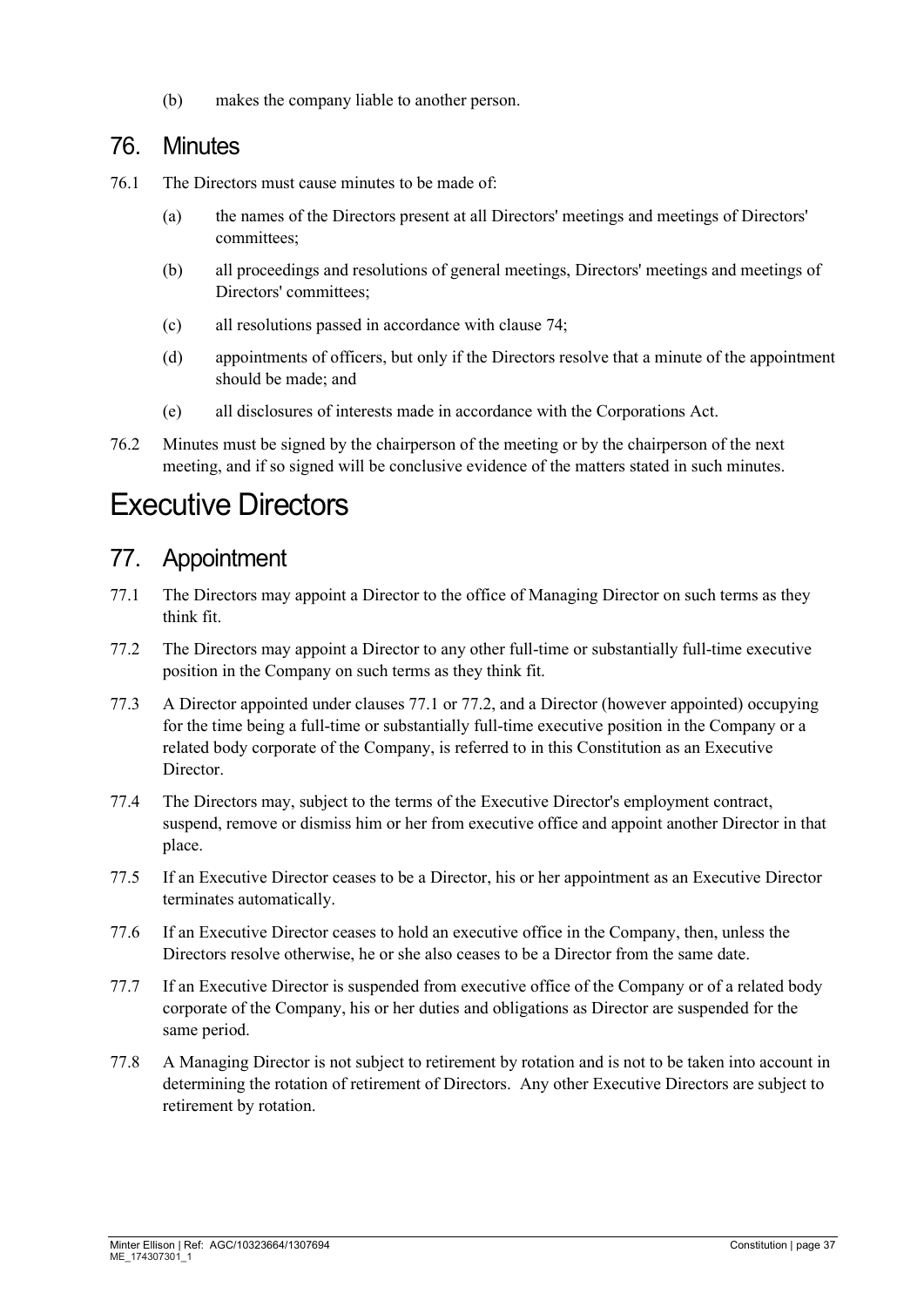# 78. Powers of Executive Directors

- 78.1 The Directors may confer on an Executive Director any powers exercisable by the Directors, subject to any terms and restrictions determined by the Directors.
- 78.2 The Directors may authorise an Executive Director to sub delegate all or any of the powers vested in him or her.
- 78.3 Any power conferred under this clause may be concurrent with but not to the exclusion of the Directors' powers.
- 78.4 The Directors may at any time withdraw or vary any of the powers conferred on an Executive Director.

# Local management

#### <span id="page-37-2"></span>79. General

- <span id="page-37-0"></span>79.1 The Directors may provide for the management and transaction of the affairs of the Company in any place and in such manner as they think fit.
- <span id="page-37-1"></span>79.2 Without limiting clause [79.1,](#page-37-0) the Directors may:
	- (a) establish local boards or agencies for managing any of the affairs of the Company in a specified place and appoint any persons to be members of those local boards or agencies; and
	- (b) delegate to any person appointed under clause [79.2\(a\)](#page-37-1) any of the powers, authorities and discretions which may be exercised by the Directors under this Constitution,

on any terms and subject to any conditions determined by the Directors.

79.3 The Directors may at any time revoke or vary any delegation under this clause [79.](#page-37-2)

#### <span id="page-37-3"></span>80. Appointment of attorneys and agents

- 80.1 The Directors may from time to time by resolution or power of attorney appoint any person to be the attorney or agent of the Company:
	- (a) for the purposes;
	- (b) with the powers, authorities and discretions (not exceeding those exercisable by the Directors under this Constitution);
	- (c) for the period; and
	- (d) subject to the conditions,

determined by the Directors.

- 80.2 An appointment by the Directors of an attorney or agent of the Company may be made in favour of:
	- (a) any member of any local board established under this Constitution;
	- (b) any company;
	- (c) the members, directors, nominees or managers of any company or firm; or
	- (d) any fluctuating body of persons whether nominated directly or indirectly by the Directors.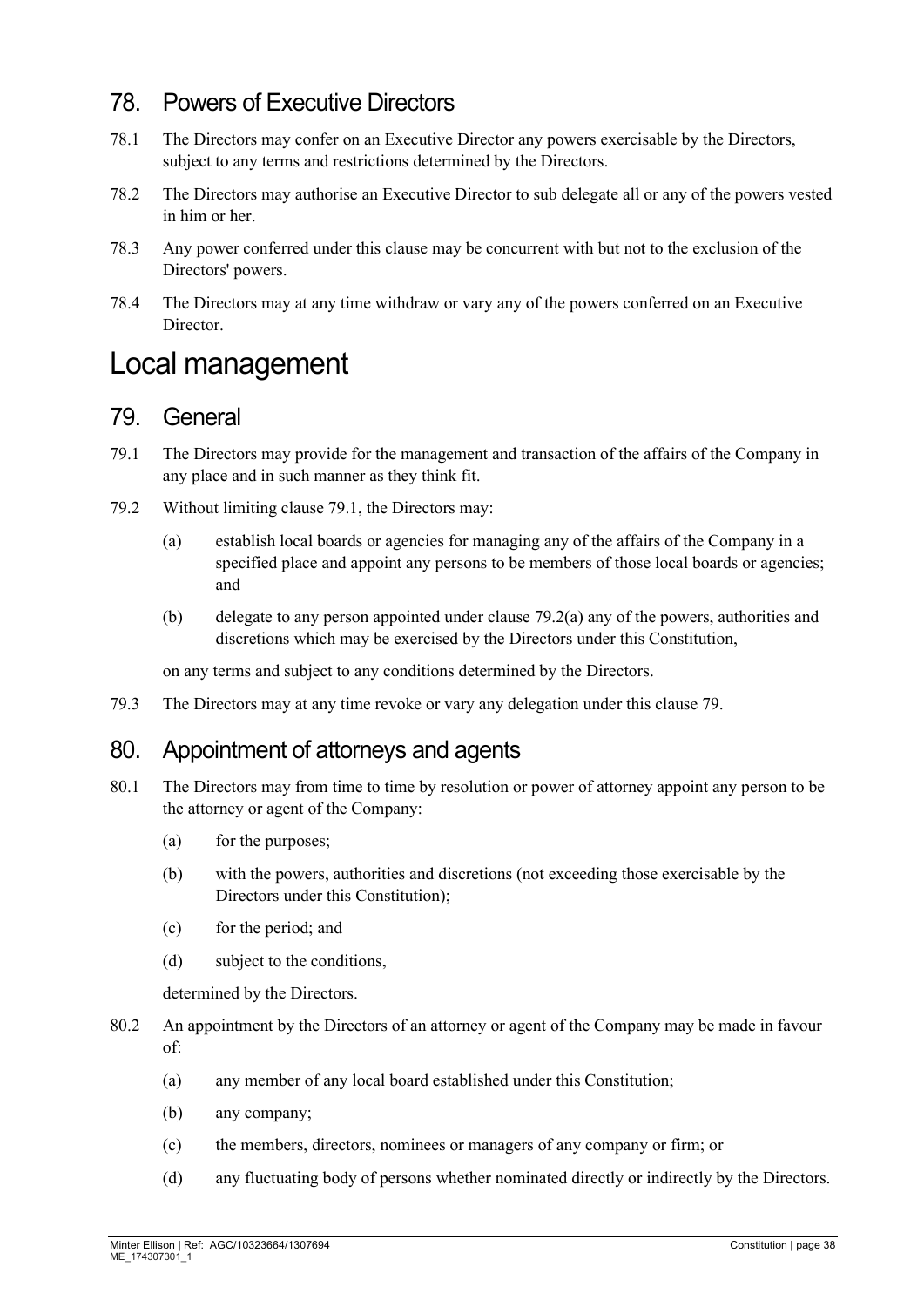- 80.3 A power of attorney may contain such provisions for the protection and convenience of persons dealing with an attorney as the Directors think fit.
- [80](#page-37-3).4 An attorney or agent appointed under this clause 80 may be authorised by the Directors to subdelegate all or any of the powers, authorities and discretions for the time being vested in it.

# **Secretary**

#### 81. Secretary

- 81.1 There must be at least one Secretary of the Company.
- 81.2 The initial secretaries of the Company are the persons (if any) who have consented to act as secretaries and are set out in the Company's application for registration as a Company. Those persons hold office subject to this Constitution.
- 81.3 The Directors may appoint a secretary or secretaries, or a further secretary or secretaries (as the case may be) for a term and at remuneration and on conditions determined by them.
- 81.4 The Secretary is entitled to attend and be heard on any matter at all Directors' and general meetings.
- 81.5 The Directors may, subject to the terms of the Secretary's employment contract, suspend, remove or dismiss a Secretary.

# Seals

#### 82. Common Seal

If the Company has a Seal:

- (a) the Directors must provide for the safe custody of the Seal;
- (b) it must not be used except with the authority of the Directors or a Directors' committee authorised to permit use of the Seal;
- (c) every document to which the Seal is affixed must be signed by a Director and be countersigned by another Director, the Secretary or another person appointed by the Directors to countersign the document; and
- (d) the Directors may determine by resolution either generally or in any particular case that the signature of any Director or the Secretary to a document to which the Seal or a duplicate seal or certificate seal is affixed may be a facsimile applied to the document by specified mechanical means.

#### 83. Duplicate Seal

If the Company has a Seal, the Company may have one or more duplicate seals of the Seal each of which:

- (a) must be a facsimile of the Seal with the addition on its face of the words Duplicate Seal; and
- (b) must only be used with the authority of the Directors or a Directors' committee.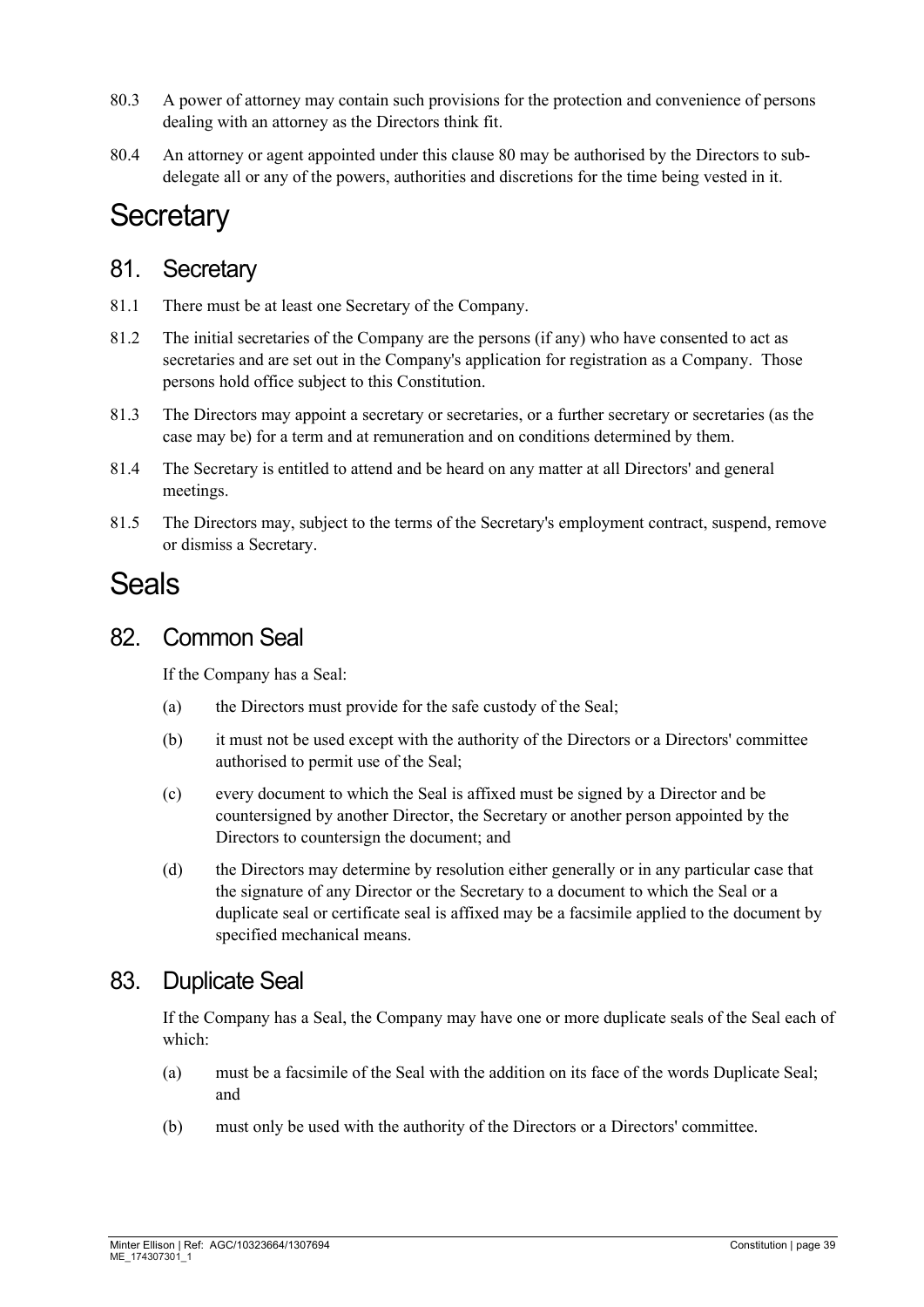# 84. Share Seal

If the Company has a Seal, the Company may have a certificate seal which:

- (a) may be affixed to Share, option or other certificates;
- (b) must be a facsimile of the Seal with the addition on its face of the words Share Seal; and
- (c) must only be used with the general or specific authority of the Directors or a Directors' committee.

# Inspection of records

#### 85. Times for inspection

- <span id="page-39-0"></span>85.1 Except as otherwise required by the Corporations Act, the Directors may determine whether and to what extent, and at what times and places and under what conditions, the financial records and other documents of the Company or any of them will be open for inspection by Members other than Directors.
- <span id="page-39-1"></span>85.2 A Member other than a Director does not have the right to inspect any financial records or other documents of the Company unless the Member is authorised to do so by a court order or a resolution of the Directors.
- 85.3 Notwithstanding clauses [85.1](#page-39-0) and [85.2,](#page-39-1) the books of the Company containing the minutes of general meetings will be kept at the Company's registered office and will be open to inspection of Members at all times when the office is required to be open to the public.

# Dividends and reserves

#### 86. Dividends

The Directors may by resolution either:

- (a) declare a dividend and may fix the amount, the time for and method of payment; or
- <span id="page-39-2"></span>(b) determine a dividend is payable and fix the amount and the time for and method of payment.

#### 87. Amend resolution to pay dividend

If the Directors determine that a dividend is payable under clause [86\(b\),](#page-39-2) they may, if permitted by the ASX Listing Rules, amend or revoke the resolution to pay the dividend before the record date notified to ASX for determining entitlements to that dividend.

#### 88. No interest

Interest is not payable by the Company on a dividend.

#### 89. Reserves

- 89.1 The Directors may set aside out of profits such amounts by way of reserves as they think appropriate before declaring a dividend or determining to pay a dividend.
- 89.2 The Directors may apply the reserves for any purpose for which profits may be properly applied.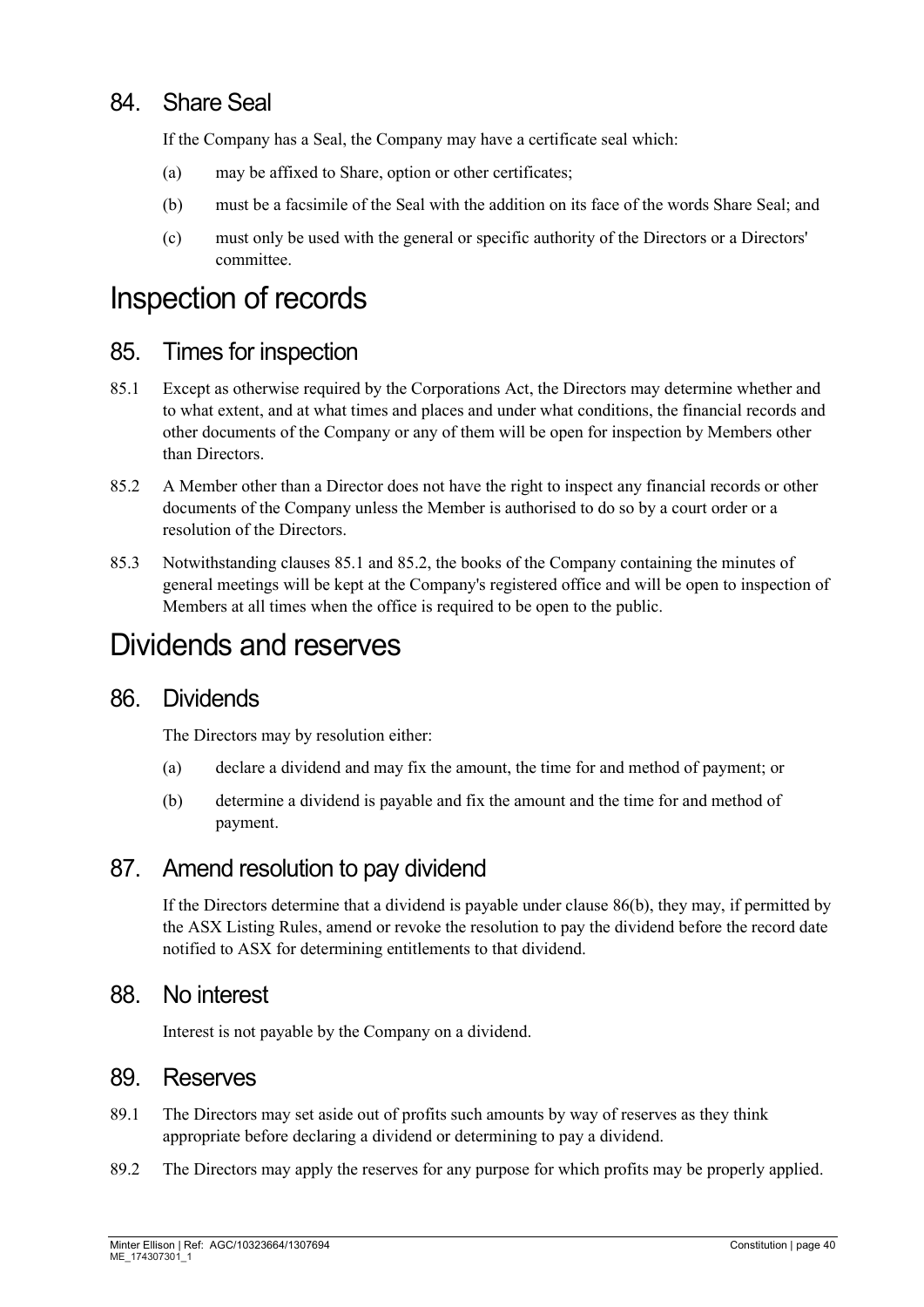- 89.3 Pending any application of the reserves, the Directors may invest or use the reserves in the business of the Company or in other investments as they think fit.
- 89.4 The Directors may carry forward any undistributed profits without transferring them to a reserve.

#### 90. Dividend entitlement

- <span id="page-40-0"></span>90.1 Subject to the rights of persons (if any) entitled to Shares with special rights as to dividends:
	- (a) all fully paid Shares on which any dividend is declared or paid, are entitled to participate in that dividend equally; and
	- (b) each partly paid Shares is entitled to a fraction of the dividend declared or paid on a fully paid Share of the same class, equivalent to the proportion which the amount paid (not credited) on the Share bears to the total amounts paid and payable, whether or not called, (excluding amounts credited) on the Share.
- 90.2 An amount paid on a Share in advance of a call is not to be taken as paid for the purposes of clause [90.1.](#page-40-0)
- 90.3 Unless otherwise determined by the Directors, Shares rank for dividends from their date of allotment.
- 90.4 Subject to the Corporations Act and the CS Facility Rules, a transfer of Shares registered after the record date notified to ASX for determining entitlements to a dividend paid or payable in respect of the transferred Shares, does not pass the right to that dividend.

#### 91. Deductions from dividends

The Directors may deduct from a dividend payable to a Member all sums presently payable by the Member to the Company on account of calls or otherwise in relation to Shares in the Company.

#### 92. Distribution of assets

- 92.1 The Directors may resolve that a dividend (interim or final) will be paid wholly or partly by the transfer or distribution of specific assets, including fully paid shares in, or debentures of, any other corporation.
- 92.2 If a difficulty arises in making a transfer or distribution of specific assets, the Directors may:
	- (a) deal with the difficulty as they consider expedient;
	- (b) fix the value of all or any part of the specific assets for the purposes of the distribution;
	- (c) determine that cash will be paid to any Members on the basis of the fixed value in order to adjust the rights of all the Members; and
	- (d) vest any such specific assets in trustees as the Directors consider expedient.
- 92.3 If a transfer or distribution of specific assets to a particular Member or Members is illegal or, in the Directors' opinion, impracticable, the Directors may make a cash payment to the Member or Members on the basis of the cash amount of the dividend instead of the transfer or distribution of specific assets.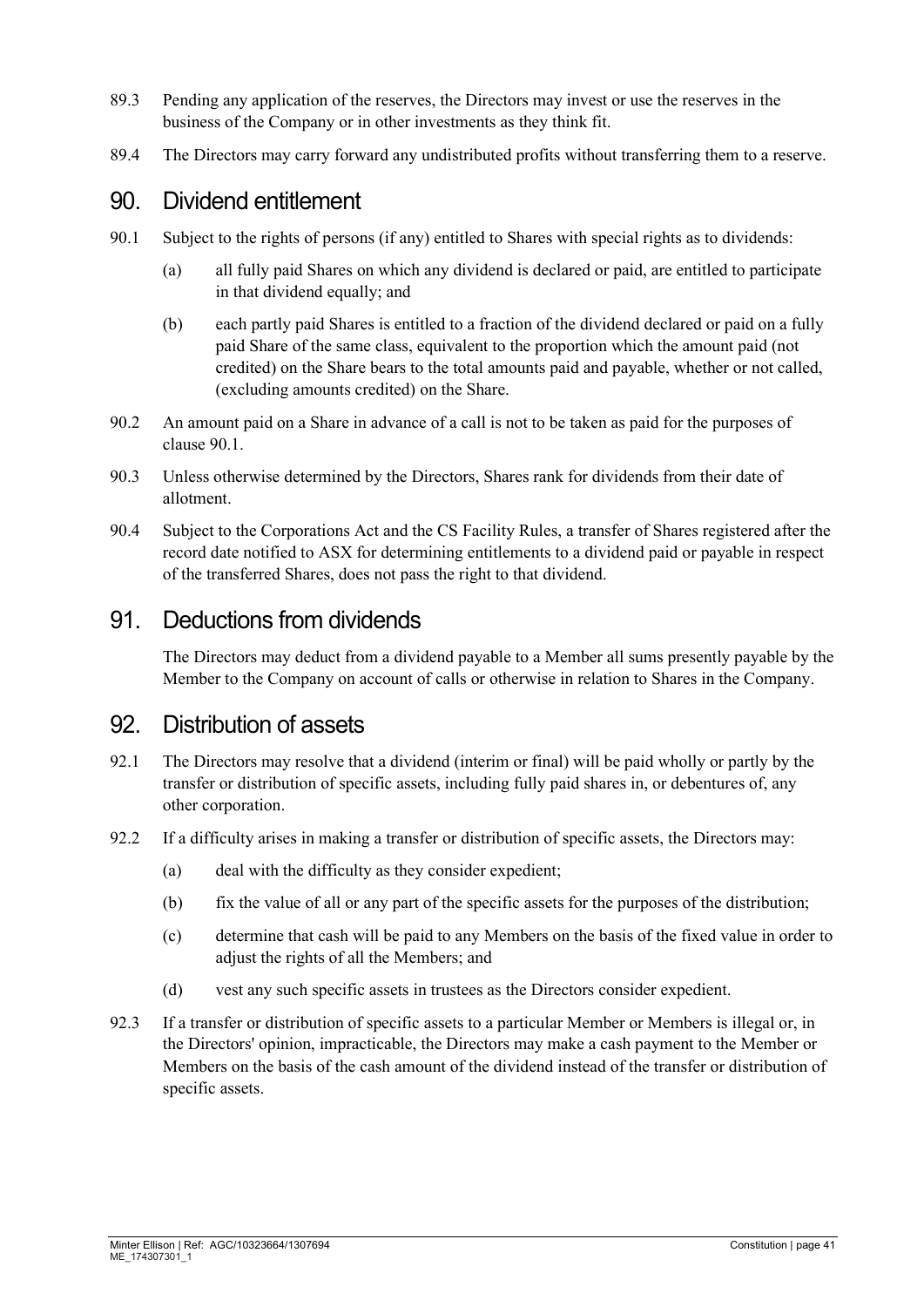# 93. Payment

- 93.1 Any dividend or other money payable in respect of Shares may be paid:
	- (a) by cheque sent through the mail directed to:
		- (i) by the address of the Member shown in the Register or to the address of the joint holder of Shares shown first in the Register; or
		- (ii) by an address which the Member has, or joint holders have, in writing notified the Company as the address to which dividends should be sent;
	- (b) by electronic funds transfer to an account with a bank or other financial institution nominated by the Member and acceptable to the Company; or
	- (c) by any other means determined by the Directors.
- 93.2 Any joint holder may give an effectual receipt for any dividend or other money paid in respect of Shares held by holders jointly.

#### 94. Election to reinvest dividend

If and to the extent authorised by resolution of the Company in general meeting, the Directors may:

- <span id="page-41-0"></span>(a) establish a plan under which Members or any class of Members may elect to reinvest cash dividends paid by the Company by subscribing for Shares;
- (b) vary, suspend or terminate the arrangements established under clause [94\(a\).](#page-41-0)

#### <span id="page-41-3"></span>95. Election to accept Shares in lieu of dividend

- <span id="page-41-1"></span>95.1 If and to the extent authorised by resolution of the Company in general meeting, the Directors may resolve, in respect of any dividend which it is proposed to pay on any Shares, that holders of those Shares may elect to:
	- (a) forego their right to share in the proposed dividend or part of the proposed dividend; and
	- (b) instead receive an issue of Shares credited as fully paid.
- <span id="page-41-2"></span>95.2 If the Directors resolve to allow the election provided for in clause [95.1,](#page-41-1) each holder of Shares conferring a right to share in the proposed dividend may, by notice in writing to the Company given in such form and within such period as the Directors may decide, elect to:
	- (a) forego the dividend which otherwise would have been paid to the holder on such of the holder's Shares conferring a right to share in the proposed dividend as the holder specifies in the notice of election; and
	- (b) receive instead Shares to be issued to the holder credited as fully paid, on and subject to such terms and conditions as the Directors may determine.
- 95.3 Following the receipt of duly completed notices of election under clause [95.1\(b\),](#page-41-2) the Directors must:
	- (a) appropriate from the Company's profits or any reserve available for distribution to Members an amount equal to the aggregate issue price (if any) of the Shares to be issued credited as fully paid to those holders of Shares who have given such notices of election; and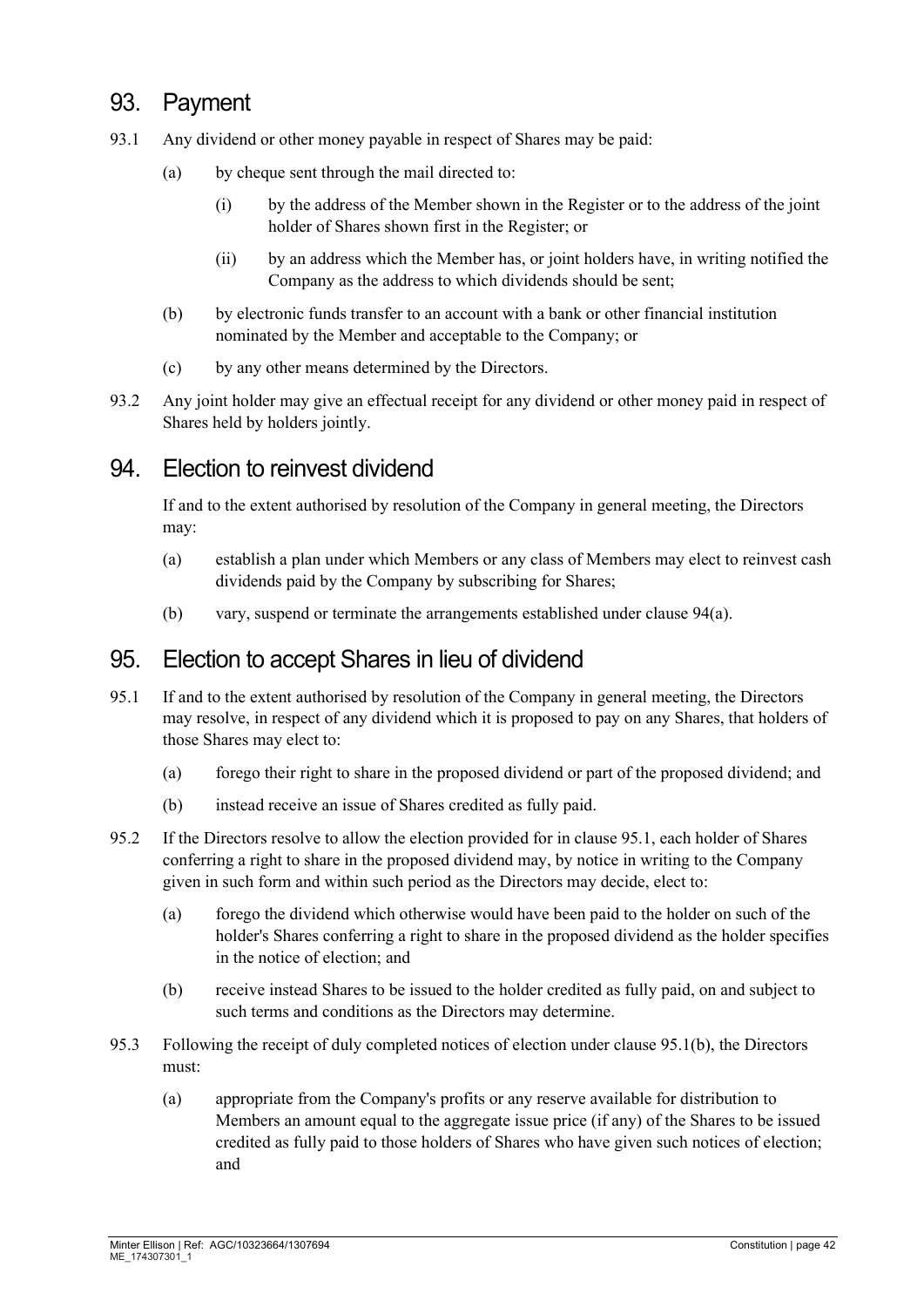- (b) apply the amount (if any) in paying up in full the number of Shares required to be so issued.
- 95.4 The Directors may rescind, vary or suspend a resolution of the Directors made under clause [95.1](#page-41-1) and the arrangements implemented under the resolution.
- 95.5 The powers given to the Directors by this clause [95](#page-41-3) are additional to the provisions for capitalisation of profits provided for by this Constitution. If the Directors exercise their power to capitalise profits under clause [97](#page-42-0) then any Member who has elected to participate in arrangements established under this clause [95](#page-41-3) is deemed, for the purpose of determining the Member's entitlement to share in the capitalised sum, not to have so elected.

### 96. Unclaimed dividends

All dividends unclaimed for one year after the time for payment has passed may be invested by the Directors as they think fit for the benefit of the Company until claimed or until required to be dealt with in accordance with any law relating to unclaimed money.

# <span id="page-42-0"></span>97. Capitalisation of profits

- 97.1 The Directors may resolve:
	- (a) to capitalise any sum being the Company's profits or any reserve available for distribution to Members; and
	- (b) that:
		- (i) no Shares be issued and no amounts unpaid on Shares be paid up on capitalisation of the sum; or
		- (ii) the sum be applied in any of the ways mentioned in clause [97.2](#page-42-1) for the benefit of Members in the proportions in which the members would have been entitled if the sum had been distributed by way of Dividend.
- <span id="page-42-4"></span><span id="page-42-3"></span><span id="page-42-2"></span><span id="page-42-1"></span>97.2 The ways in which a sum may be applied for the benefit of Members under clause [97.1\(b\)\(ii\)](#page-42-2) are:
	- (a) in paying up any amounts unpaid on Shares held or to be held by Members;
	- (b) in paying up in full unissued Shares or debentures to be issued to Members as fully paid; or
	- (c) partly as mentioned in clause [97.2\(a\)](#page-42-3) and partly as mentioned in clause [97.2\(b\)](#page-42-4) .
- <span id="page-42-5"></span>97.3 To the extent necessary to adjust the rights of the Members among themselves, the Directors may:
	- (a) make cash payments in cases where Shares or debentures become issuable in fractions; and
	- (b) authorise any person to make, on behalf of all the Members entitled to a benefit on the capitalisation, an agreement with the Company providing for:
		- (i) the issue to them, credited as fully paid up, of any such further Shares or debentures; or
		- (ii) the payment by the Company on their behalf of the amount or any part of the amount remaining unpaid on their existing Shares by the application of their respective proportions of the sum resolved to be capitalised,

and any agreement made under the authority of clause [97.3\(b\)](#page-42-5) is effective and binding on all the Members concerned.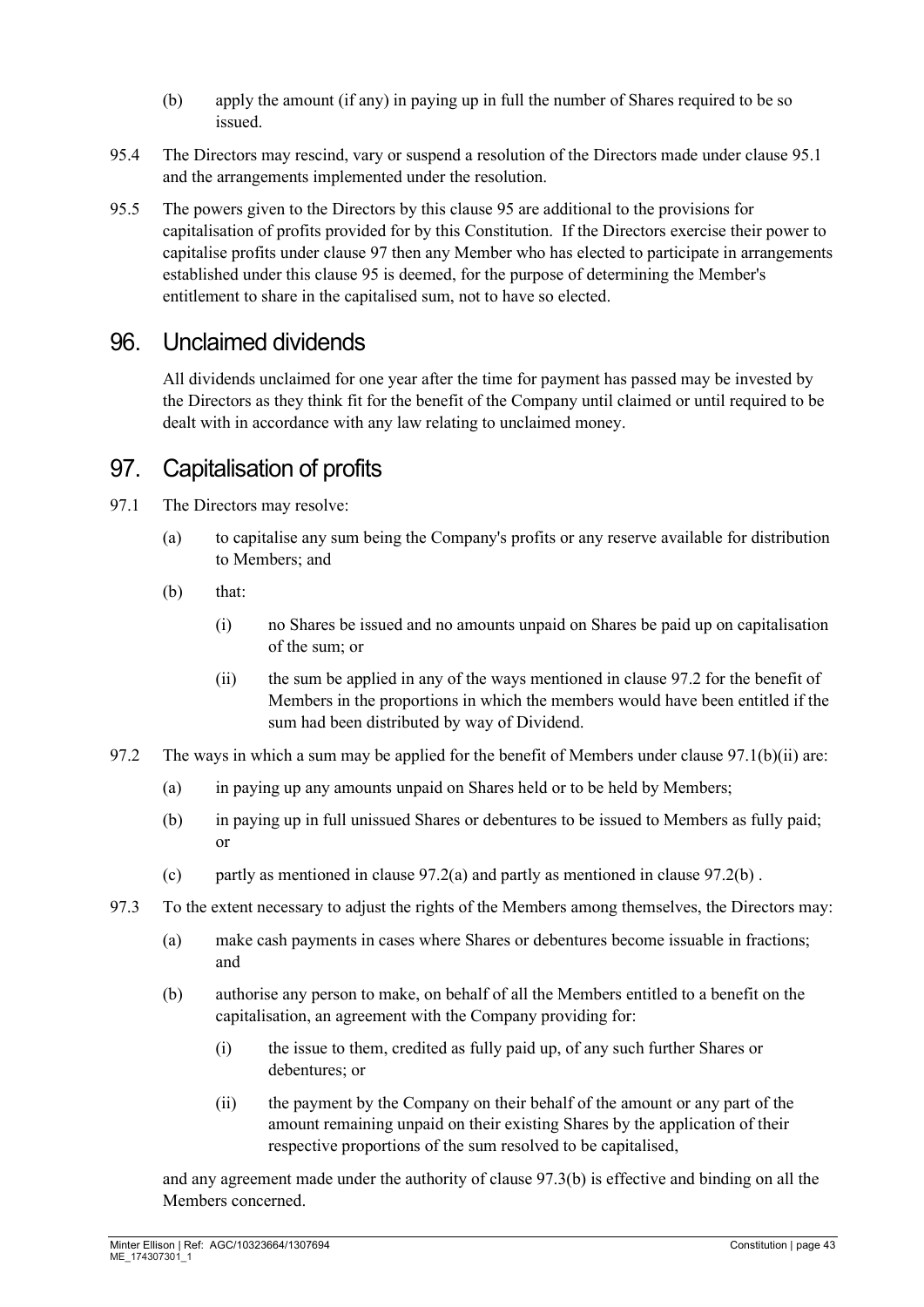# **Notices**

#### <span id="page-43-2"></span>98. Service of notices

- <span id="page-43-1"></span><span id="page-43-0"></span>98.1 Notice may be given by the Company to any person who is entitled to notice under this Constitution by:
	- (a) serving it on the person;
	- (b) sending it by post, courier, facsimile transmission or electronic notification to the person at the person's address shown in the Register or the address supplied by the person to the Company for sending notices to the person; or
	- (c) (except in the case of a notice of meeting of Members which is required to be given individually to each Member entitled to vote at the meeting and to each Director), advertising in one or more newspapers published daily (except on weekends) throughout Australia] as determined by the Directors.
- 98.2 A notice sent by post or courier is taken to be served:
	- (a) by properly addressing, prepaying and posting or directing the delivery of the notice; and
	- (b) on the day after the day on which it was posted or given to the courier for delivery.
- 98.3 A notice sent by facsimile transmission or electronic notification is taken to be served:
	- (a) by properly addressing the facsimile transmission or electronic notification and transmitting it; and
	- (b) on the day of its transmission except if transmitted after 5.00pm in which case is taken to be served on the next day.
- 98.4 A notice given by advertisement is taken to be served on the date on which the advertisement first appears in a newspaper.
- 98.5 A notice may be served by the Company on joint holders under clause [98.1\(a\)](#page-43-0) or [98.1\(b\)](#page-43-1) by giving the notice to the joint holder whose name appears first in the Register.
- 98.6 Every person who is entitled to a Share by operation of law and who is not registered as the holder of the Share is taken to receive any notice served in accordance with this clause by advertisement or on that person from whom the first person derives title.
- 98.7 A Share certificate, cheque, warrant or other document may be delivered by the Company either personally or by sending it:
	- (a) in the case of a Member whose address recorded in the Register is not in Australia, by airmail post, facsimile transmission, electronic notification or in another way that ensures that it will be received quickly, as appropriate; and
	- (b) in any other case by ordinary post,

and is at the risk of the addressee as soon as it is given or posted.

A Member whose address recorded in the Register is not in Australia may specify in writing an address in Australia for the purposes of clause [98.](#page-43-2)

98.8 A certificate in writing signed by a Director, Secretary or other officer of the Company, or by any person that the Company has engaged to maintain the Register, that a document or its envelope or wrapper was addressed and stamped and was posted or given to a courier is conclusive evidence of posting or delivery by courier.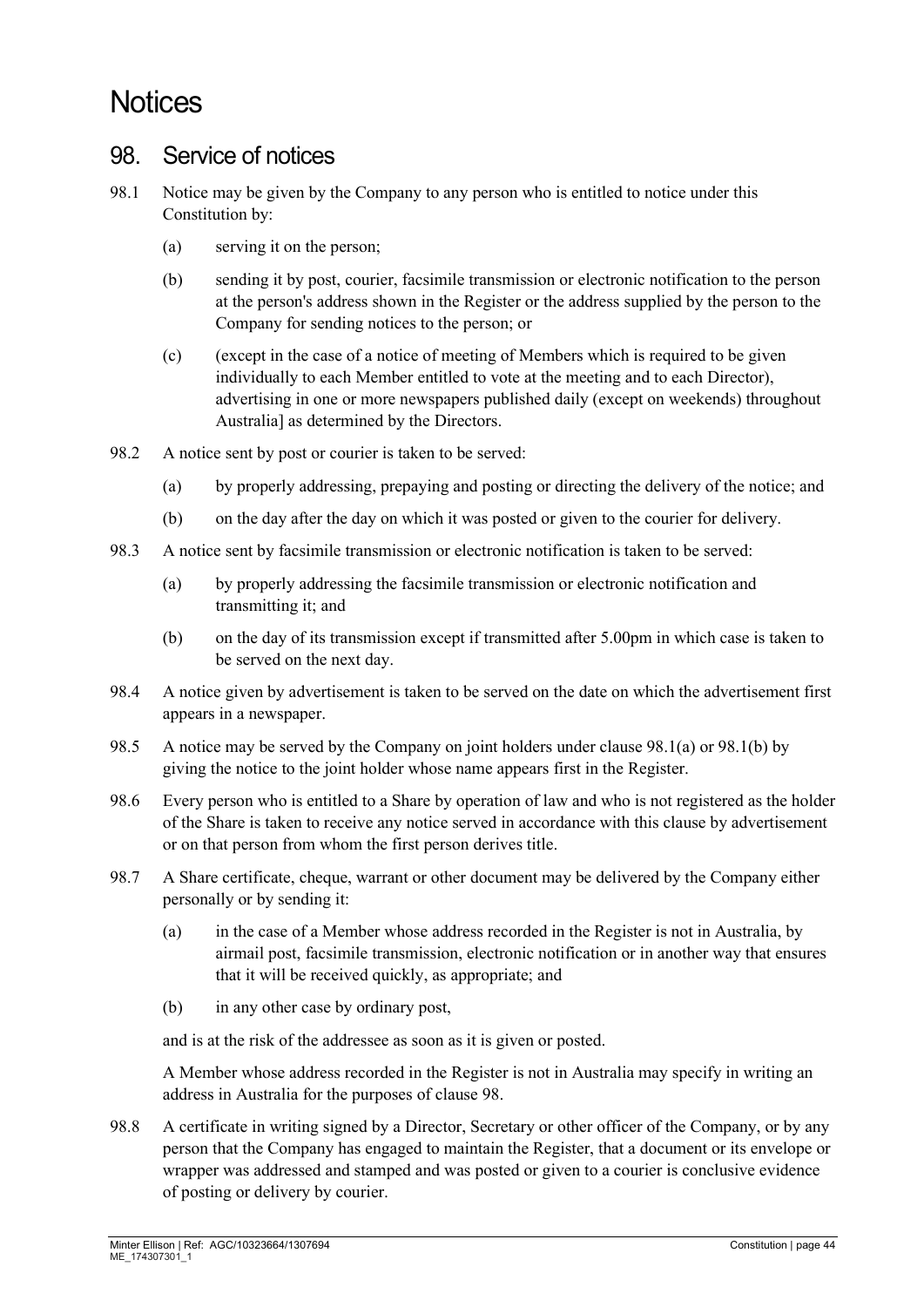- 98.9 Subject to the Corporations Act the signature to a written notice given by the Company may be written or printed.
- 98.10 All notices sent by post outside Australia must be sent by prepaid airmail post.
- 98.11 A notice sent by post, courier, facsimile transmission or electronic notification to a Member's address shown in the Register or the address supplied by the Member to the Company for the purpose of sending notices to the Member is deemed to have been served notwithstanding that the Member has died, whether or not the Company has notice of his or her death.

#### 99. Persons entitled to notice

- <span id="page-44-0"></span>99.1 Notice of every general meeting must be given to:
	- (a) every Member;
	- (b) every Director and Alternate Director;
	- (c) ASX; and
	- (d) the Auditor.
- 99.2 No other person is entitled to receive notice of a general meeting.

# Audit and financial records

#### 100. Company to keep financial records

- 100.1 The Directors must cause the Company to keep written financial records and to prepare financial documents and reports in accordance with the requirements of the Corporations Act and the ASX Listing Rules.
- 100.2 The Directors must cause the financial records and financial documents of the Company to be audited in accordance with the requirements of the Corporations Act and the ASX Listing Rules.

# Winding up

#### 101. Winding up

- 101.1 Nothing in this clause prejudices the rights of the holders of Shares issued on special terms and conditions.
- 101.2 If the Company is wound up, the liquidator may, with the sanction of a special resolution of the Company:
	- (a) divide among the Members in kind all or any of the Company's assets; and
	- (b) for that purpose, determine how he or she will carry out the division between the different classes of Members,

but may not require a Member to accept any Shares or other securities in respect of which there is any liability.

101.3 The liquidator may, with the sanction of a special resolution of the Company, vest all or any of the Company's assets in a trustee on trusts determined by the liquidator for the benefit of the contributories.